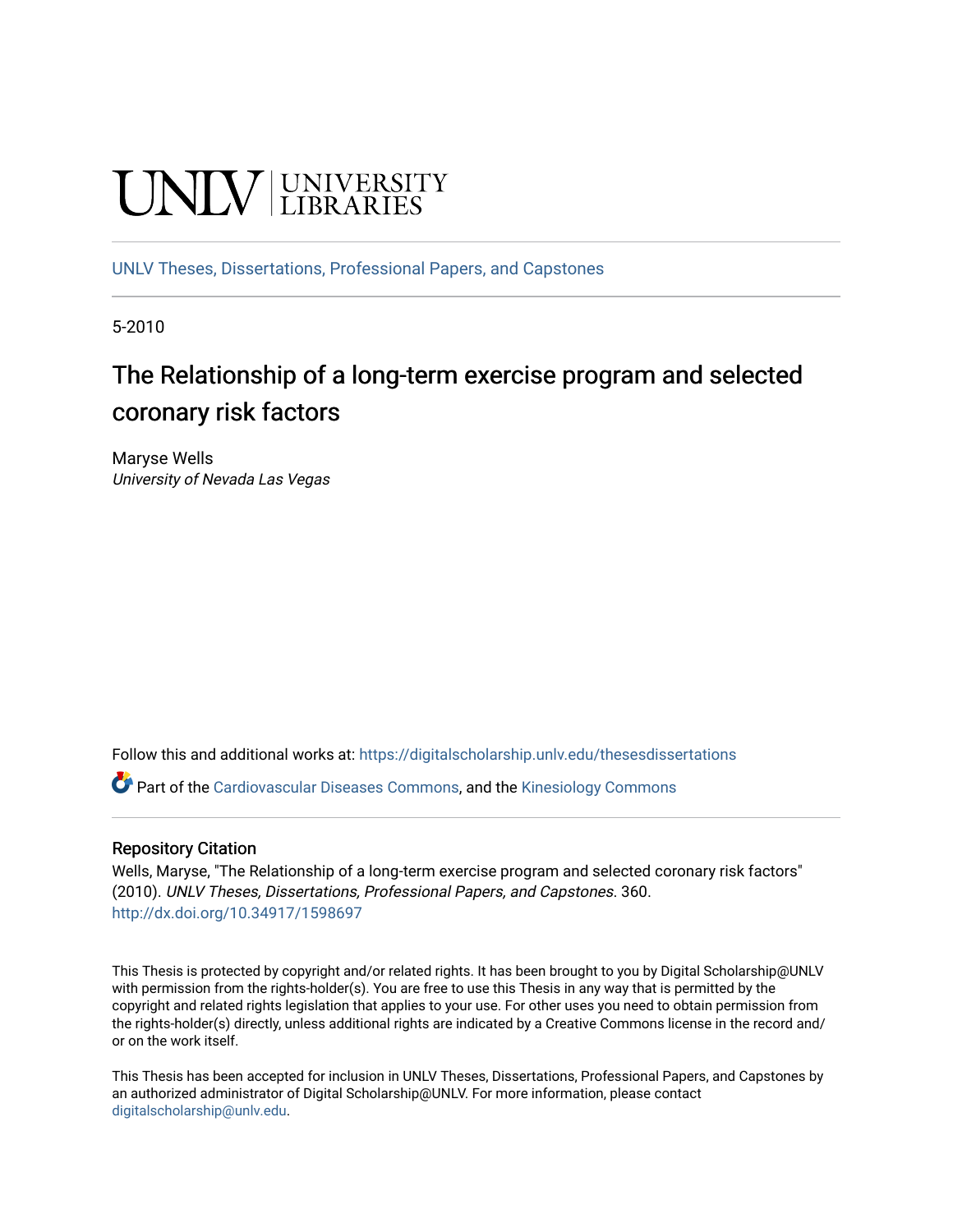## THE RELATIONSHIP OF A LONG-TERM EXERCISE PROGRAM

## AND SELECTED CORONARY RISK FACTORS

by

Maryse Wells

Bachelor of Science Colorado State University 2002

A thesis submitted in partial fulfillment of the requirements for the

**Master of Science in Exercise Physiology Department of Kinesiology and Nutrition Sciences School of Allied Health Sciences Division of Health Sciences** 

> **Graduate College University of Nevada, Las Vegas May 2010**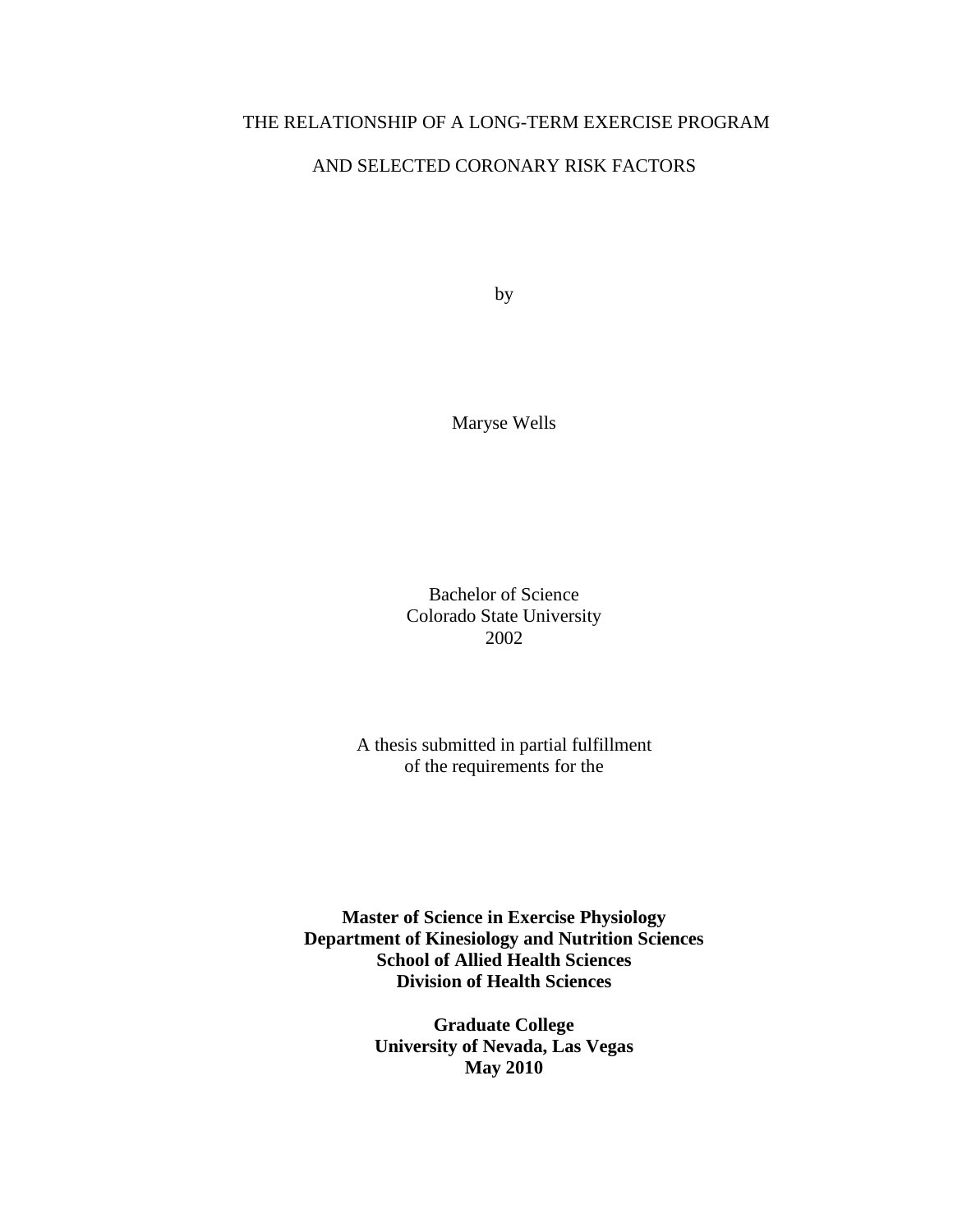Copyright by Maryse Wells 2010 All Rights Reserved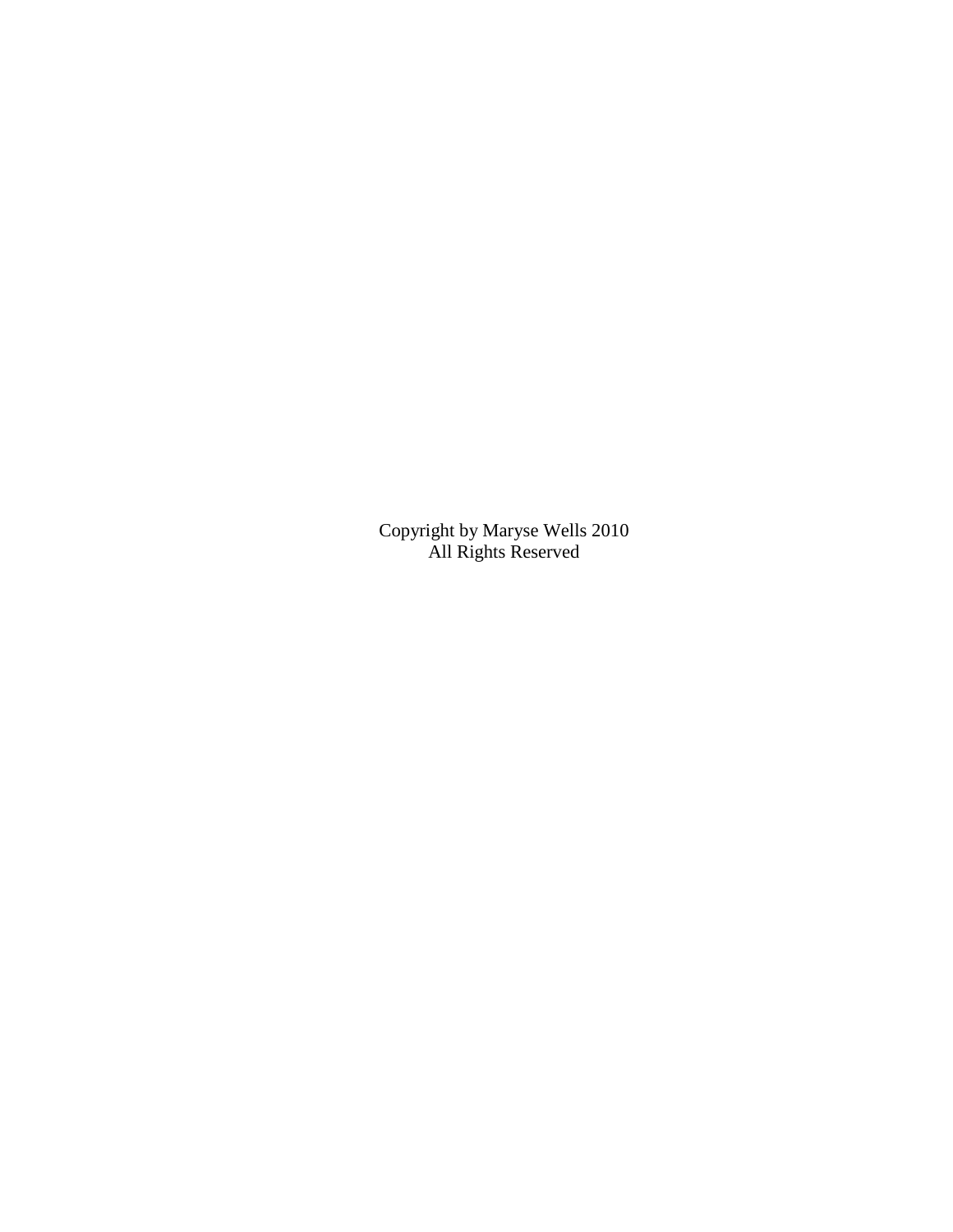

## THE GRADUATE COLLEGE

We recommend the thesis prepared under our supervision by

## **Maryse Wells**

entitled

## **The Relationship of a Long-Term Exercise Program and Selected Coronary Risk Factors**

be accepted in partial fulfillment of the requirements for the degree of

## **Master of Science in Exercise Physiology**

Kinesiology and Nutrition Sciences

Lawrence Golding, Committee Chair

John C. Young, Committee Member

Richard Tandy, Committee Member

J. Wesley McWhorter, Graduate Faculty Representative

Ronald Smith, Ph. D., Vice President for Research and Graduate Studies and Dean of the Graduate College

**May 2010**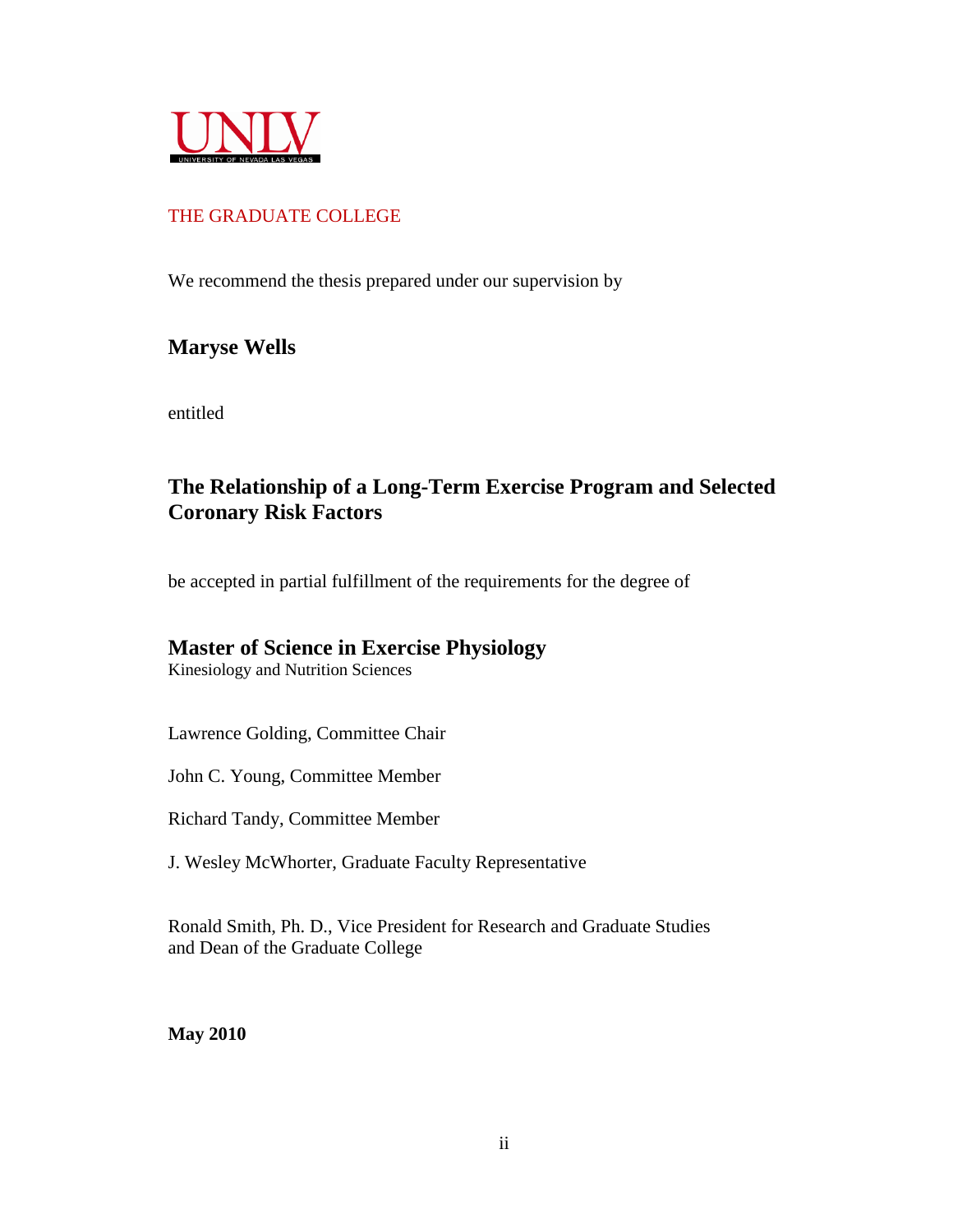#### ABSTRACT

#### **The Relationship of a Long-Term Exercise Program and Selected Coronary Risk Factors**

By

Maryse Wells

## Dr. Lawrence A. Golding, Examination Committee Chair Distinguished Professor of Exercise Physiology University of Nevada, Las Vegas

The purpose of this study was to investigate body composition and blood pressure as potential risk factors for coronary artery disease after 3 years of participation in a structured exercise program. The sample group was comprised of 21 male participants (66%) and 11 (34%) female participants with a mean age of 55 years who attended the exercise program and completed health and fitness testing annually. Participants did cardiovascular, strength, and flexibility training 5 days a week with an average attendance of 70%. After 3 years, BMI, waist circumference, and percent body fat increased significantly ( $p < .01$ ); blood pressure levels did not change significantly ( $p >$ .05). Low control of diet may have contributed to worsening body composition measurements.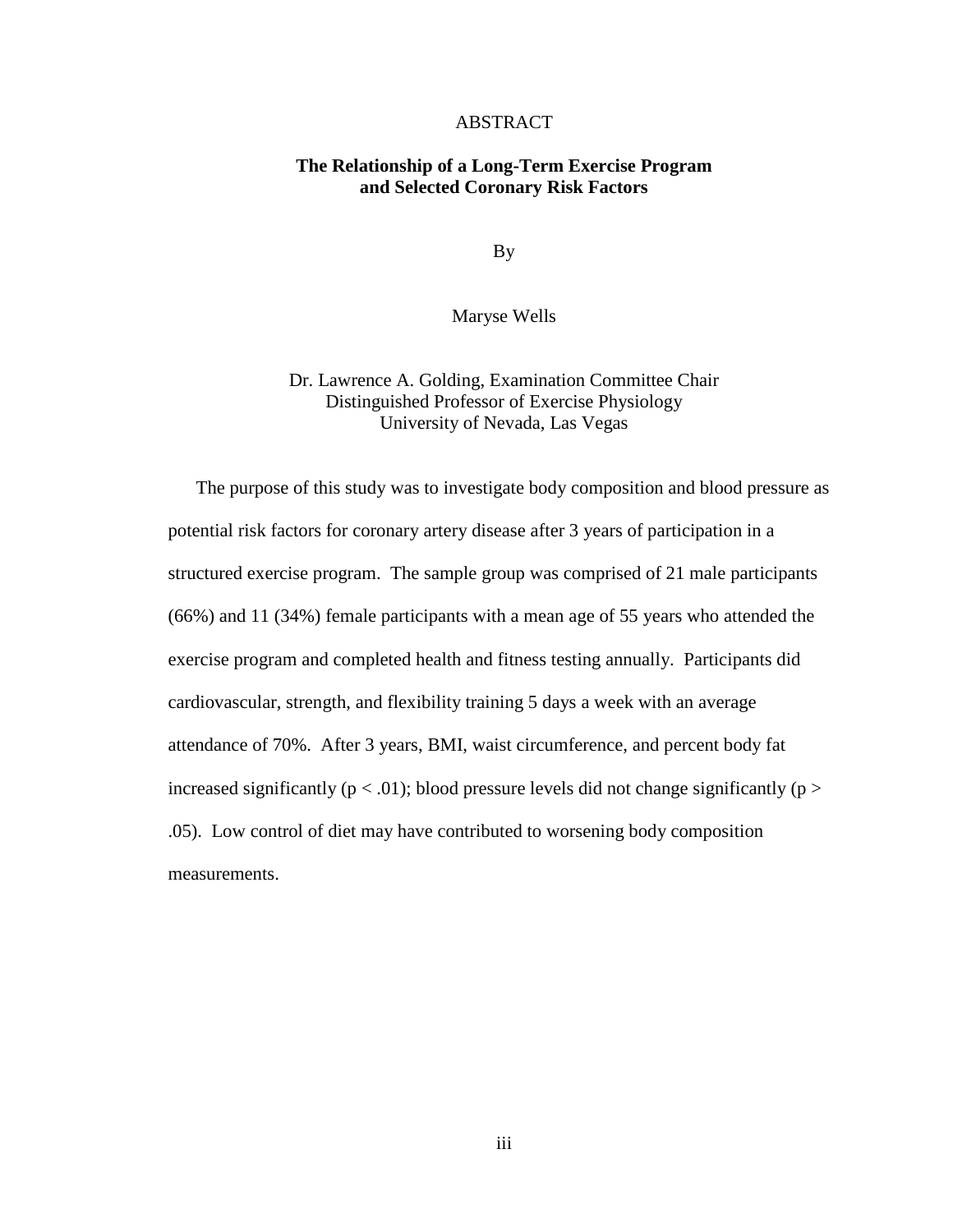#### ACKNOWLEDGMENTS

I would like to give many thanks to my committee: Dr. Lawrence Golding, Dr. Wesley McWhorter, Dr. Richard Tandy, and Dr. Jack Young. Your knowledge and experience was invaluable. I would also like to give a special thanks to Dr. Barbara St. Pierre-Schneider. I greatly appreciated your ideas and guidance in formatting and writing.

Thank you to my student colleagues and friends; you always made me smile and motivated me. And, finally, so many thanks should be given to my family; to my parents, my brother, and my husband: you inspire me to keep going, no matter what.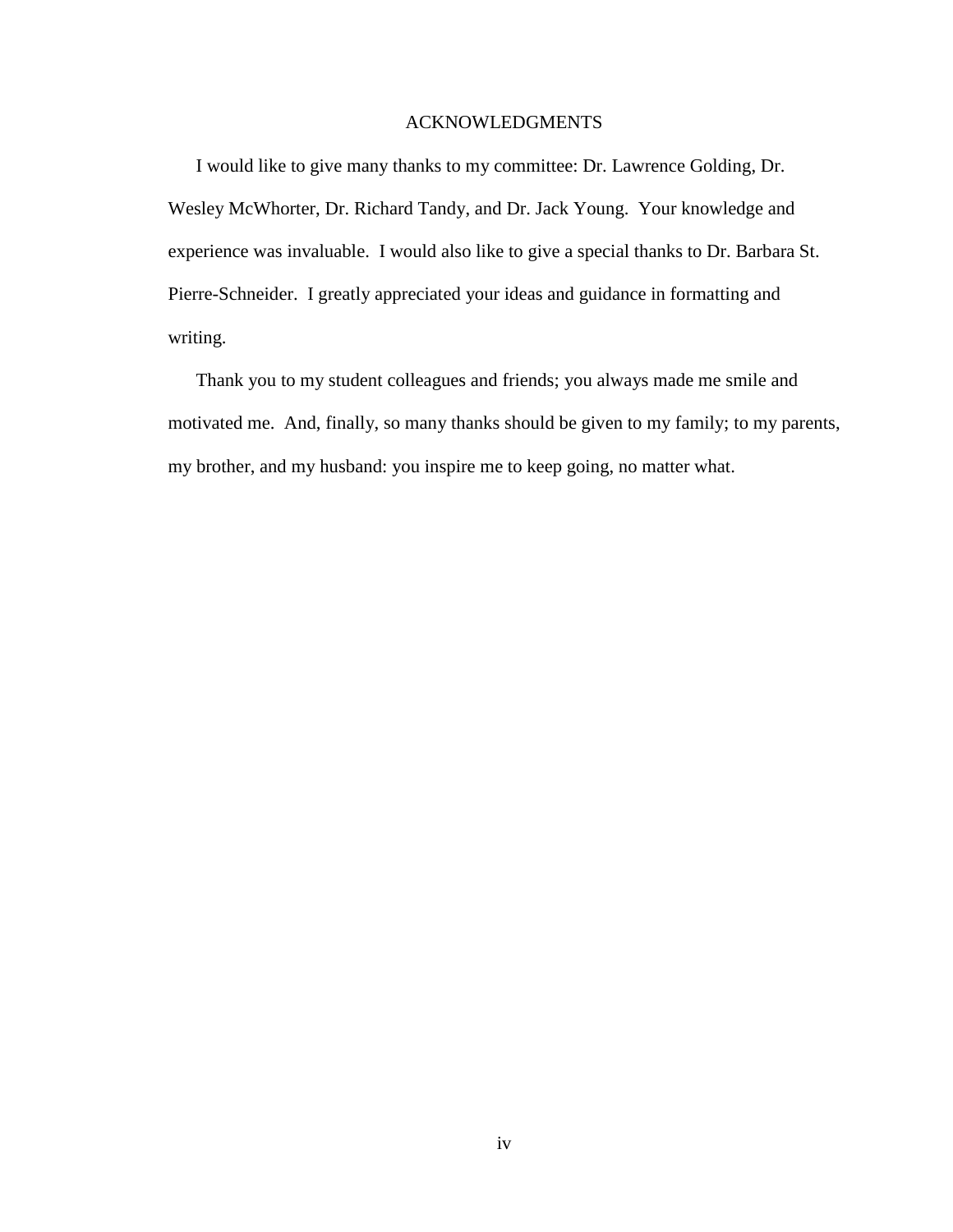| Exercise Program Participation and Potential CAD Risk Factors  47 |  |
|-------------------------------------------------------------------|--|
|                                                                   |  |
|                                                                   |  |
|                                                                   |  |
|                                                                   |  |

## **TABLE OF CONTENTS**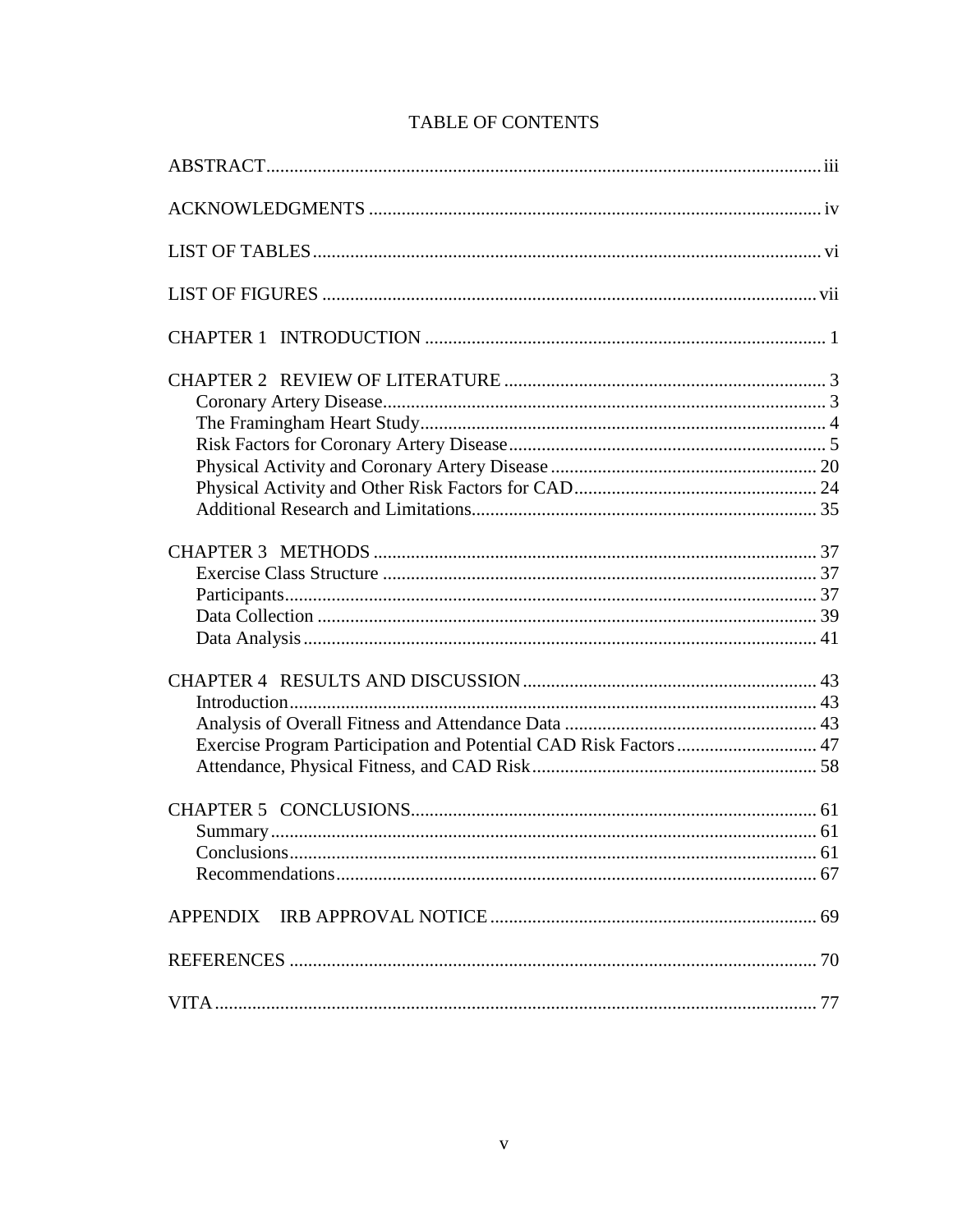## LIST OF TABLES

| Table 1 Research on the Relationship of Physical Activity and Obesity/Overweight  26 |  |
|--------------------------------------------------------------------------------------|--|
| Table 2 Research on the Relationship of Physical Activity and Blood Pressure 31      |  |
|                                                                                      |  |
|                                                                                      |  |
|                                                                                      |  |
|                                                                                      |  |
|                                                                                      |  |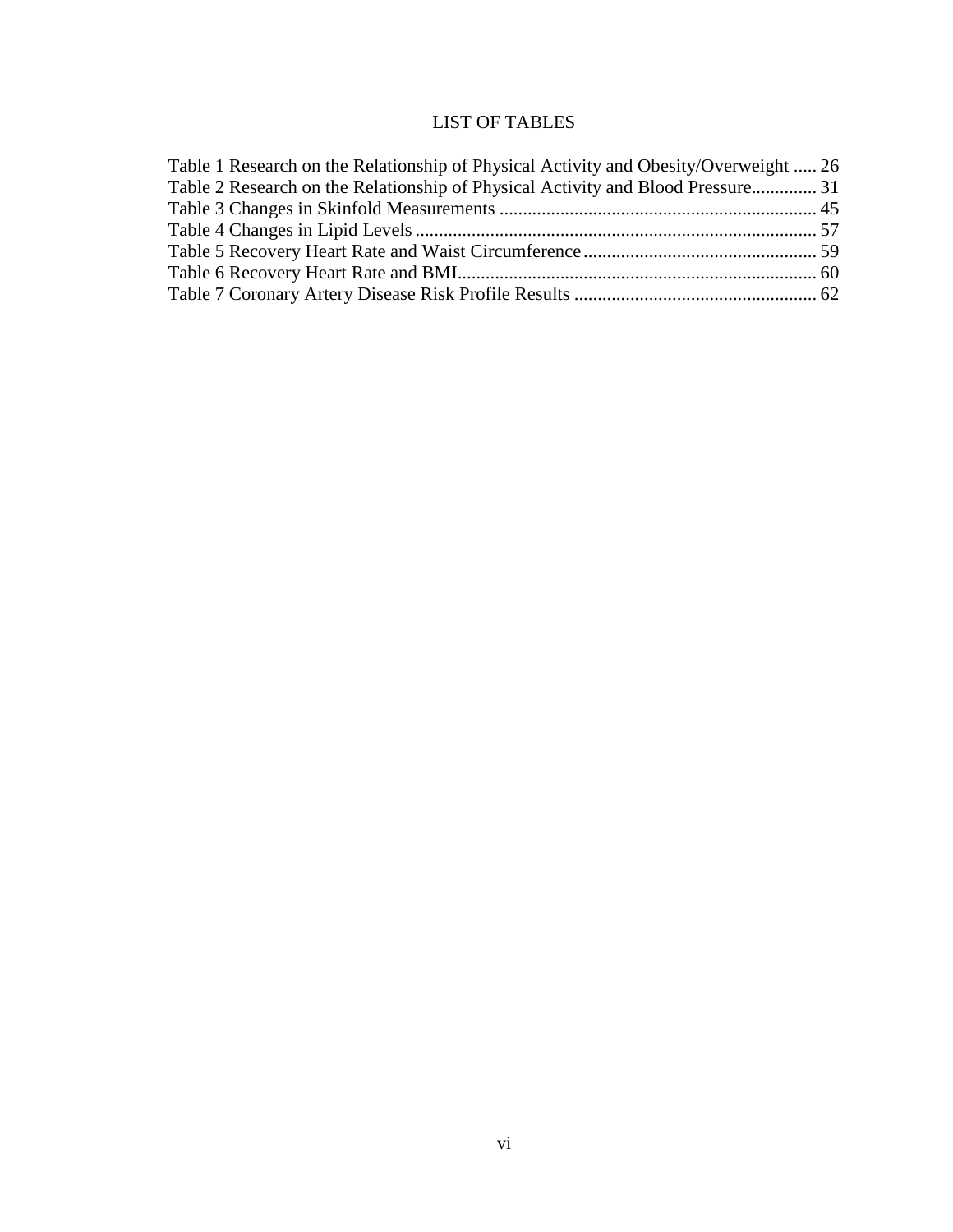## LIST OF FIGURES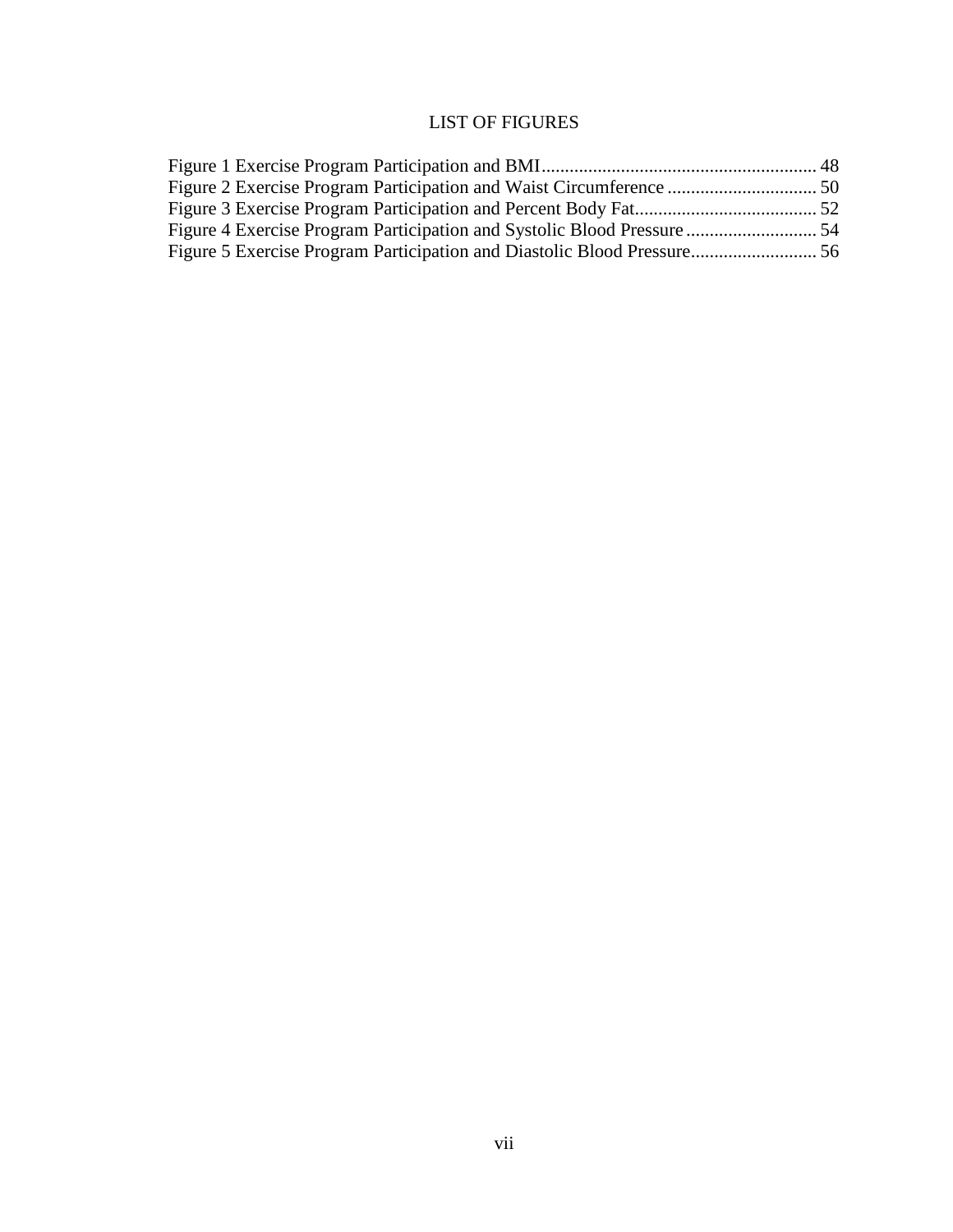#### CHAPTER 1

#### INTRODUCTION

In 2006, American Heart Association (AHA) data indicated that 34% of U.S. deaths were due to cardiovascular disease (CVD) (Lloyd-Jones et al., 2009). Of those, 52% were caused by coronary artery disease (CAD) (Lloyd-Jones et al., 2009). In 2001, among developed nations, the leading cause of death was CAD; in the United States this represented 460,000 deaths (Venes, 2005). In 2005, this figure totaled 445,687 deaths, accounting for one out of every five deaths in the United States (Lloyd-Jones et al., 2009). This represents an undesirable coronary event occurring every 25 seconds and a death from that event occurring every minute (Lloyd-Jones et al., 2009). These coronary events or CAD deaths are usually precipitated by the presence of risk factors in those afflicted by CVD.

The AHA position statement on risk factors and CAD identifies nine major risk factors for the development of CAD (American Heart Association [AHA], 2009). These risk factors include: increasing age, gender, heredity, cigarette smoking, elevated cholesterol levels, high blood pressure, physical inactivity, obesity and overweight, and diabetes mellitus (AHA, 2009).

Not only is physical inactivity one of the risk factors, but it can also negatively affect several other CAD risk factors including high cholesterol levels, high blood pressure, and obesity and overweightness (McArdle, Katch, & Katch, 2007). Several studies have examined the effect of a structured exercise program on CAD risk factors over a period of several weeks to a few years and documented that physical activity can positively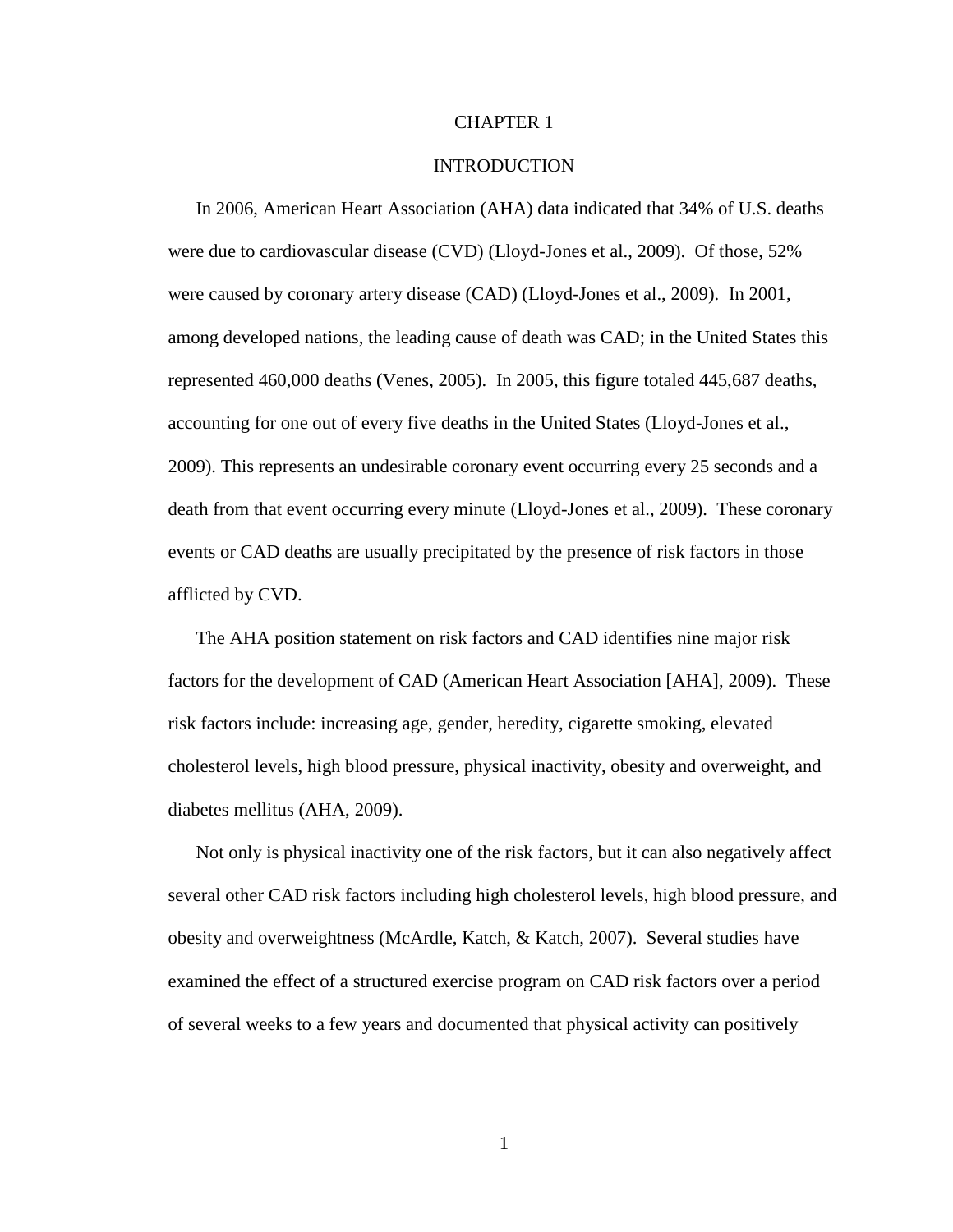affect overall risk for CAD. The study presented in this paper investigated specific risk factors for CAD after participation in an exercise program for 3 years.

It was hypothesized that levels of selected potential risk factors for CAD would significantly improve after 3 years of participation in a structured exercise program. It was assumed that physical fitness levels would increase, and overall risk for CAD based on selected factors would improve.

The study addressed this hypothesis by assessing changes in blood pressure and body composition that occurred over the 3 years.Changes in physical fitness including flexibility, strength and muscular endurance, and aerobic capacity were also assessed. In addition, attendance was taken to assess actual participation in the daily program.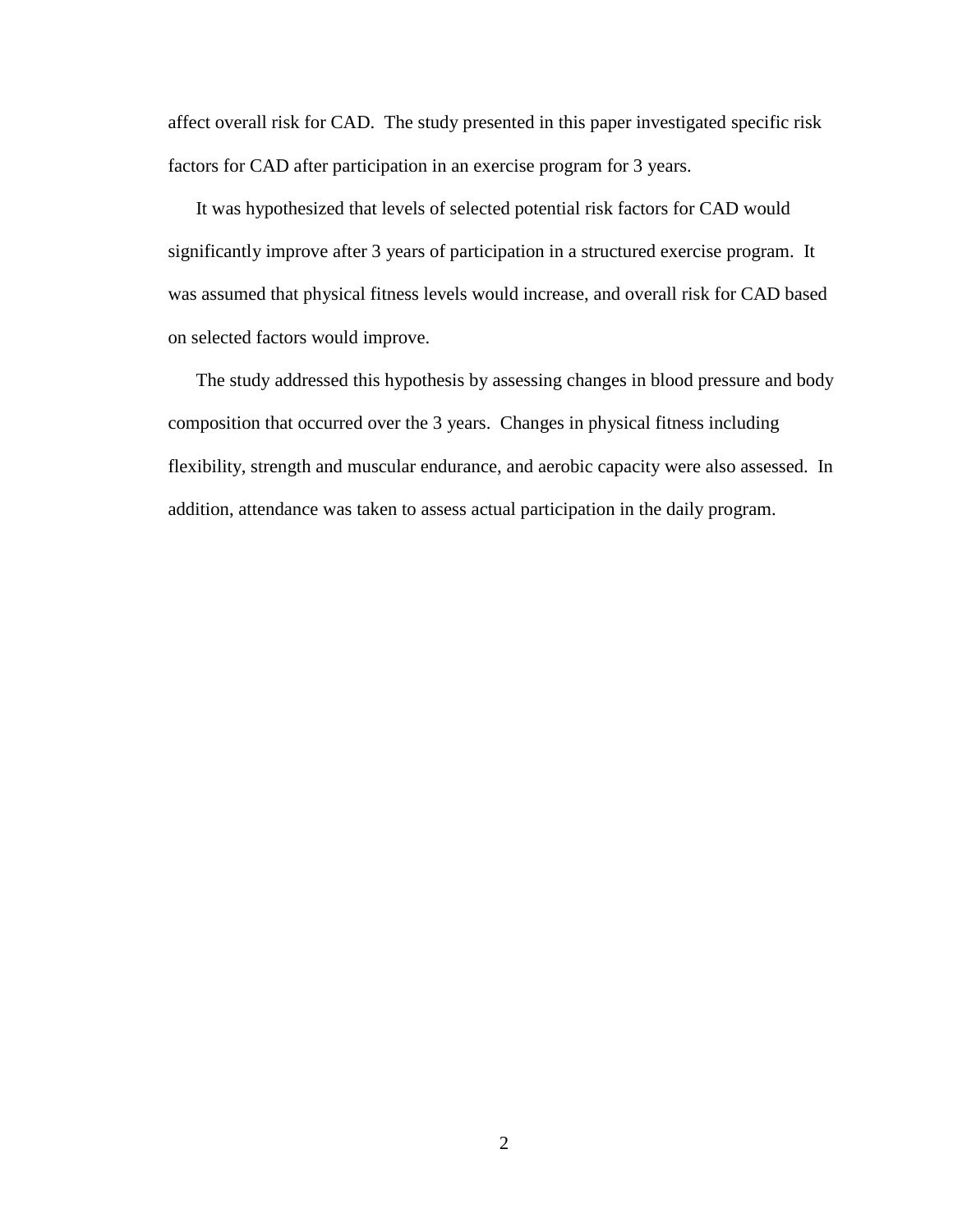#### CHAPTER 2

#### REVIEW OF LITERATURE

#### Cornary Artery Disease

The AHA found that in the United States 32% of CVD deaths in 2005 occurred before the age of 75 years (Lloyd-Jones et al., 2009). This statistic indicates that nearly 1 out of 3 people who die from CVD in the United States dies before reaching life expectancy. Although CVD death rates have decreased by 26% between 1995 and 2005, it is a major health concern that too many are still dying from CVD before reaching life expectancy (Lloyd-Jones et al., 2009). Of the CVDs, the incidence of CAD is of particular interest.

CAD is a specific type of CVD characterized by "narrowing of the coronary arteries, usually as a result of atherosclerosis" (Venes, 2005, p. 486). The narrowing of the lumina in the coronary arteries occurs due to the build-up of plaques in the arteries, referred to as the process of atherosclerosis; these lesions occur as a consequence of the repair process of endothelial damage to the arteries (Brubaker, Kaminsky, & Whaley, 2002). As endothelial damage occurs, the resulting lesions build, causing the arteries to narrow, and ending in impairment of blood flow to the heart (Brubaker et al., 2002). If blood flow, and therefore the oxygen supply, to the heart is reduced, permanent damage to the heart muscle occurs (Venes, 2005). Myocardial ischemia describes this condition of reduced blood flow to the heart; if this ischemia is not quickly resolved, myocardial cells die and are replaced with scar tissue (myocardial infarction) (Brubaker et al., 2002). In the United States myocardial infarctions or heart attacks occur in thousands of individuals each year, often ending in sudden death (Venes, 2005).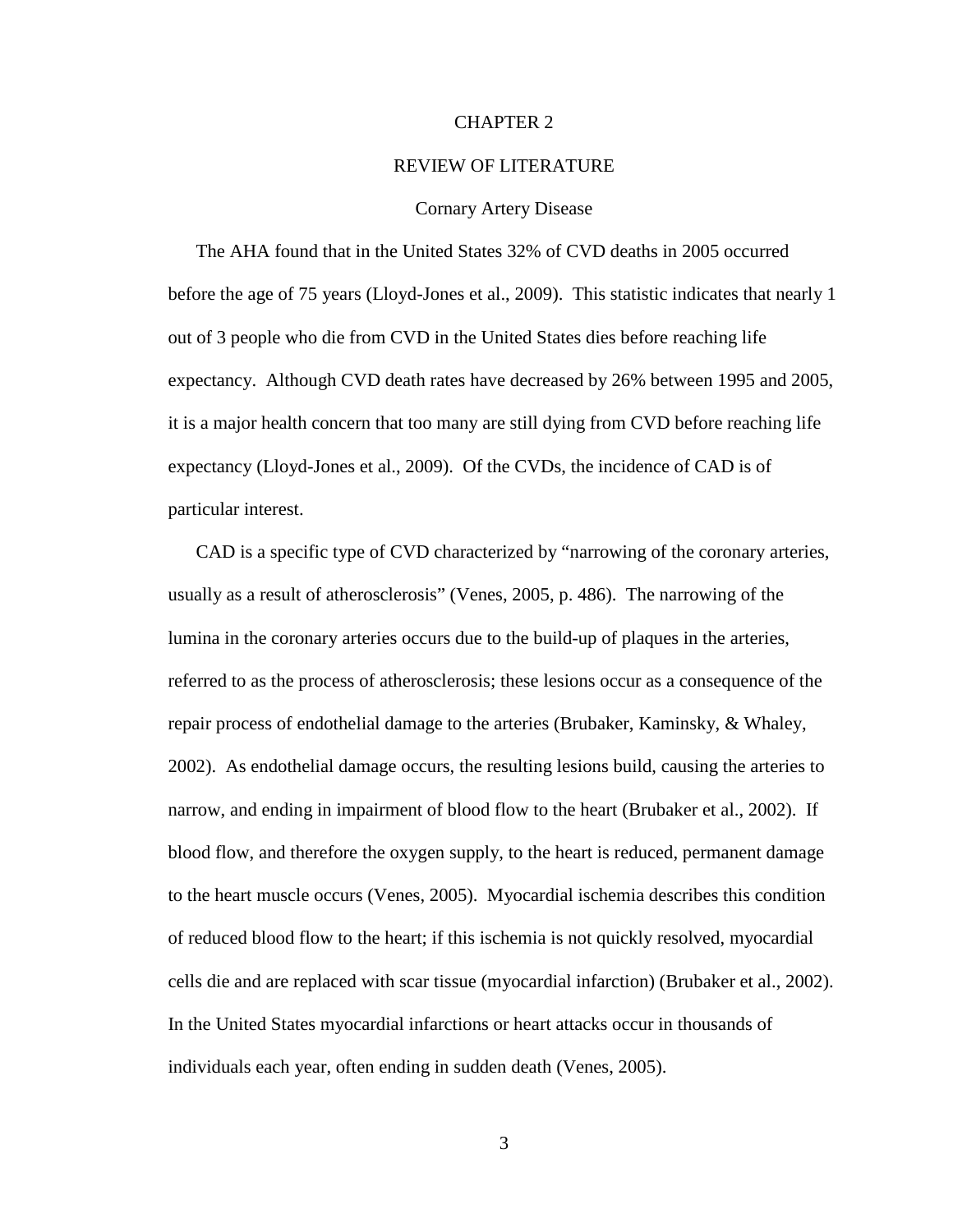#### The Framingham Heart Study

Given the common occurrence of CAD and the corresponding role that it plays in deaths, finding appropriate prevention strategies and treatments is of great importance. Initially many epidemiological studies on CVDs involved infectious and nutritional diseases, while CVD related to hypertension remained uncharted territory (Dawber, Meadors, & Moore, 1951). In 1947 the U.S. Public Health Service planned several epidemiological research programs to study CVDs (Dawber et al., 1951). In 1949 the Framingham Heart Study (FHS) was started, which catalogued the coronary risk factors in the city of Framingham, Massachussetts (Kannel, Brand, Skinner, Dawber, & McNamara, 1967).

Aided by local and state health organizations, the U.S. Public Health Service created a program with a large population of average individuals who were available for regular testing and observation (Dawber et al., 1951). Framingham, Massachusetts was chosen as the research city (Dawber et al., 1951). At the program's inception, there were 5,209 male and female participants between the ages of 30–62 years (Kannel, Dawber, & McGee, 1980).

Participants were examined and tested biennially. A team of physicians obtained information on participants through an extensive medical history and physical examination, specifically designed to diagnose CVD (Dawber et al., 1951). Data were collected to create a complete clinical profile of the participant; data were collected on everything from cholesterol level and eye color to degree of skin freckling and electrocardiograph readings to personal habits and X-ray examinations (Dawber et al., 1951).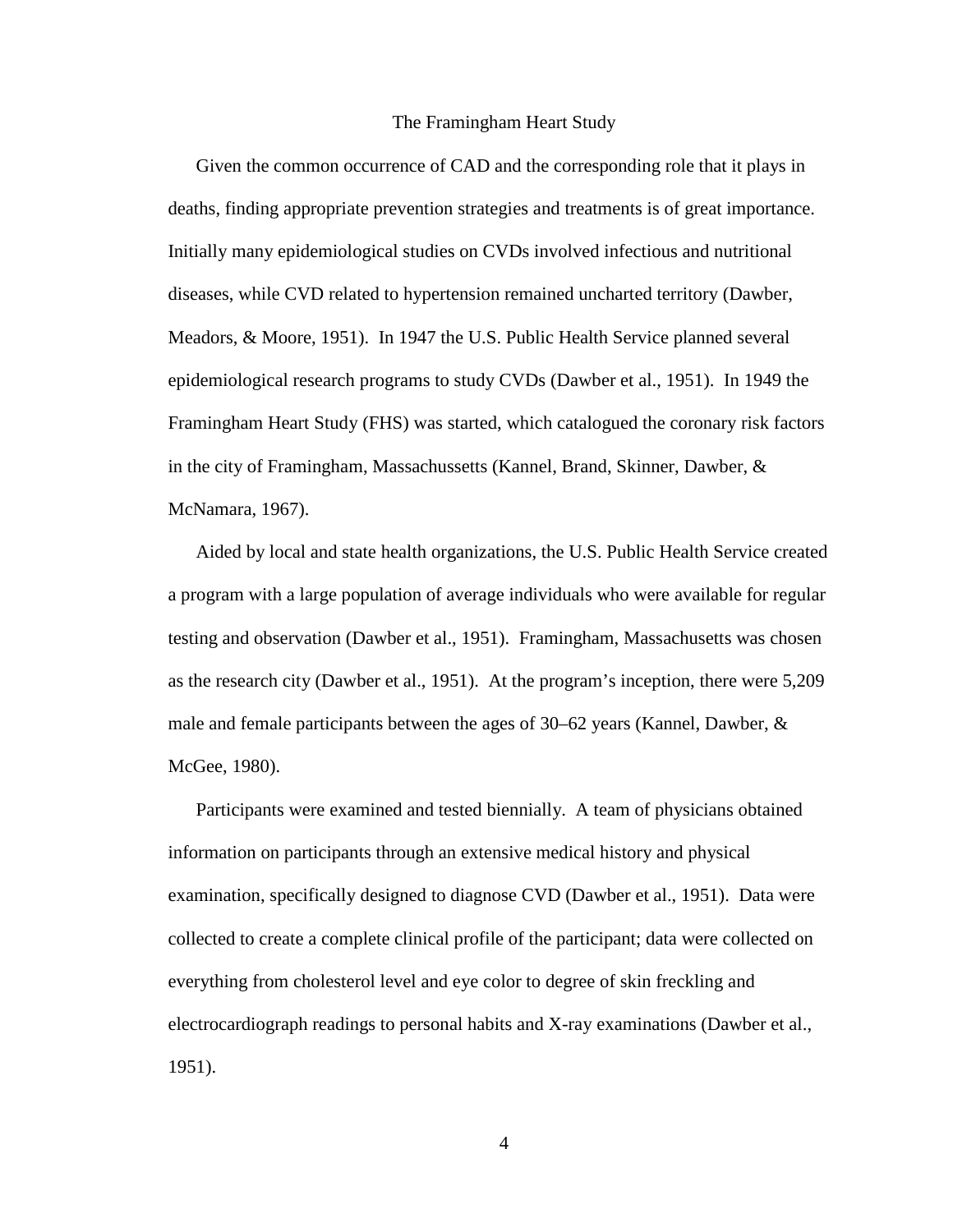Researchers also recorded the development of disease in participants as well as the cause of death in the event of participant mortality (Dawber et al., 1951). A panel of scientists determined specific criteria which resulted in CAD including: (a) angina pectoris, (b) myocardial infarction, (c) ischemic chest pain, or (d) death (Stokes III., Garrison, & Kannel, 1985). When a participant suffered any of the listed criteria, CAD was recorded as developing, allowing researchers to track the development of CAD within the population.

#### Risk Factors for Coronary Artery Disease

An important contribution of the FHS was the concept of *risk factors*. The use of the term risk factor originated with the FHS in the middle of the twentieth century (Brubaker et al., 2002). The term describes the concept that when disease free individuals are observed over an extended period of time, those who develop a disease can be assessed for degenerative factors that are associated with the development of the disease (Dawber et al., 1951). The AHA lists nine major risk factors for the development of CAD (AHA, 2009). These nine risk factors are: increasing age, gender, heredity, cigarette smoking, hypercholesteremia, hypertension, physical inactivity, obesity and overweightness, and diabetes mellitus (AHA, 2009).

There are also additional factors that may play a part in the development of CAD. These surfacing risk factors may contribute to CAD, however less evidentiary support exists for their actual role in CAD risk at this time (Brubaker et al., 2002). The AHA lists psychosocial factors, such as stress or socioeconomic status, and alcohol consumption as possible contributors to heart disease (AHA, 2009). Brubaker and associates (2002)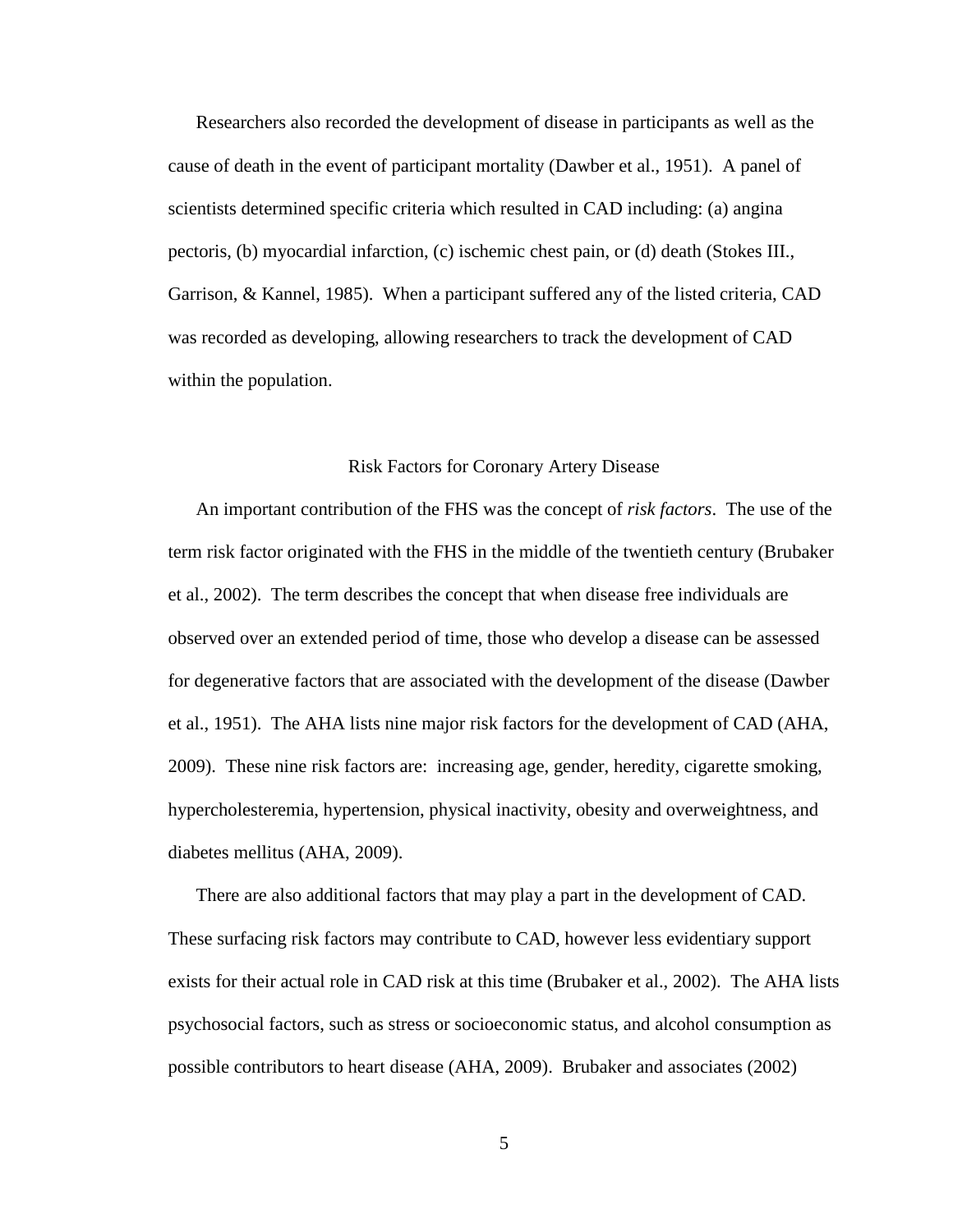additionally list elevated lipoprotein(a) levels, hemostatic factors, left ventricular hypertrophy, high homocysteine levels, increased blood levels of c-reactive protein, decreased blood levels of antioxidants, and certain viral and bacterial infections as potential risk factors.

The nine major CAD risk factors are often categorized based on non-modifiable and modifiable risk factors (Brubaker et al., 2002). Increasing age, male gender, and heredity are non-modifiable risk factors (AHA, 2009). The defining characteristic of nonmodifiable risk factors is that drug treatment or lifestyle adjustments cannot change the increased risk of CAD for these factors; knowing these risk factors is simply useful for assessing overall risk and determining course of treatment for patients (Brubaker et al., 2002). The following section discusses these risk factors.

#### Non-Modifiable CAD Risk Factors

Increasing Age

Since all people age, advancing age is classified as a non-modifiable risk factor. Brubaker and colleagues (2002) explain that there is no specific mechanism by which increasing age contributes to CAD; it is a matter of exposure over time. With aging, arteries endure atherosclerosis as well as other types of arteriosclerosis (Izzo, Levy, & Black, 2000). The older that one becomes, the more extended time that the arteries have been subjected to the atherosclerotic plaques that cause CAD (Brubaker et al., 2002). In addition, the artery walls may harden and lose elasticity as people age (Venes, 2005). Advancing age simply leaves the heart with components that may function at a lower level than in youth.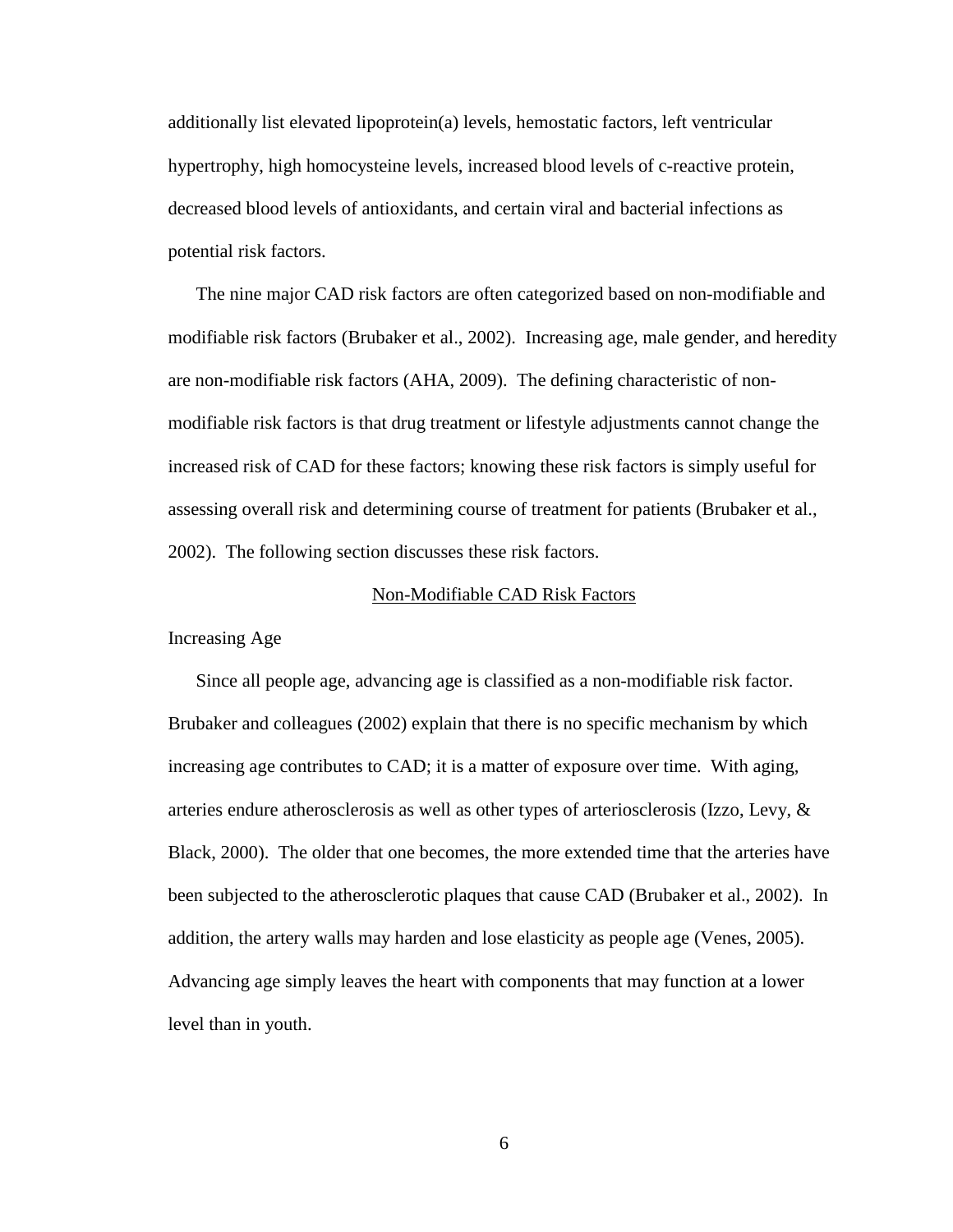Gender

Another non-modifiable risk factor is being born a male. It has been shown that men have an increased risk for heart disease when compared to women, and, additionally, men suffer heart attacks at younger ages than women (AHA, 2009). This is supported by the fact that CAD occurs 4 times as often in men than women at ages of 45–49 years (Brubaker et al., 2002). Other evidence supporting gender differences is that the median age of first heart attack was found to be 9 years earlier in men than women (Yusuf et al., 2004). Using FHS data, researchers evaluated the lifetime risk of developing CAD when considered from age 40 and found that while men had a 48% lifetime risk of CAD, the lifetime risk for women came in considerably lower at 32% (Lloyd-Jones, Larson, Beiser, and Levy, 1999). As people age, lifetime risk falls, indicating less time spent at risk in older people due to shorter remaining life expectancy, however the gap between lifetime risk for men and women remains sizeable (Lloyd-Jones et al., 1999).

#### Heredity

Family history is also a non-modifiable risk factor. To have parents who suffer from early CAD increases the risk of developing CAD (AHA, 2009). Several studies have adjusted for other risk factors and found heredity to be a "strong independent risk factor for CAD" (Brubaker et al., 2002, p. 6). In 1977, 10,269 Harvard College alumni were questioned regarding lifestyle habits and characteristics; their answers were then considered in relation to mortality (Paffenbarger, Jr. et al., 1993). One area of evaluation was early parental death (Paffenbarger, Jr. et al., 1993). Through questioning participants regarding the death of none, one, or both parents before age 65, researchers saw a 64%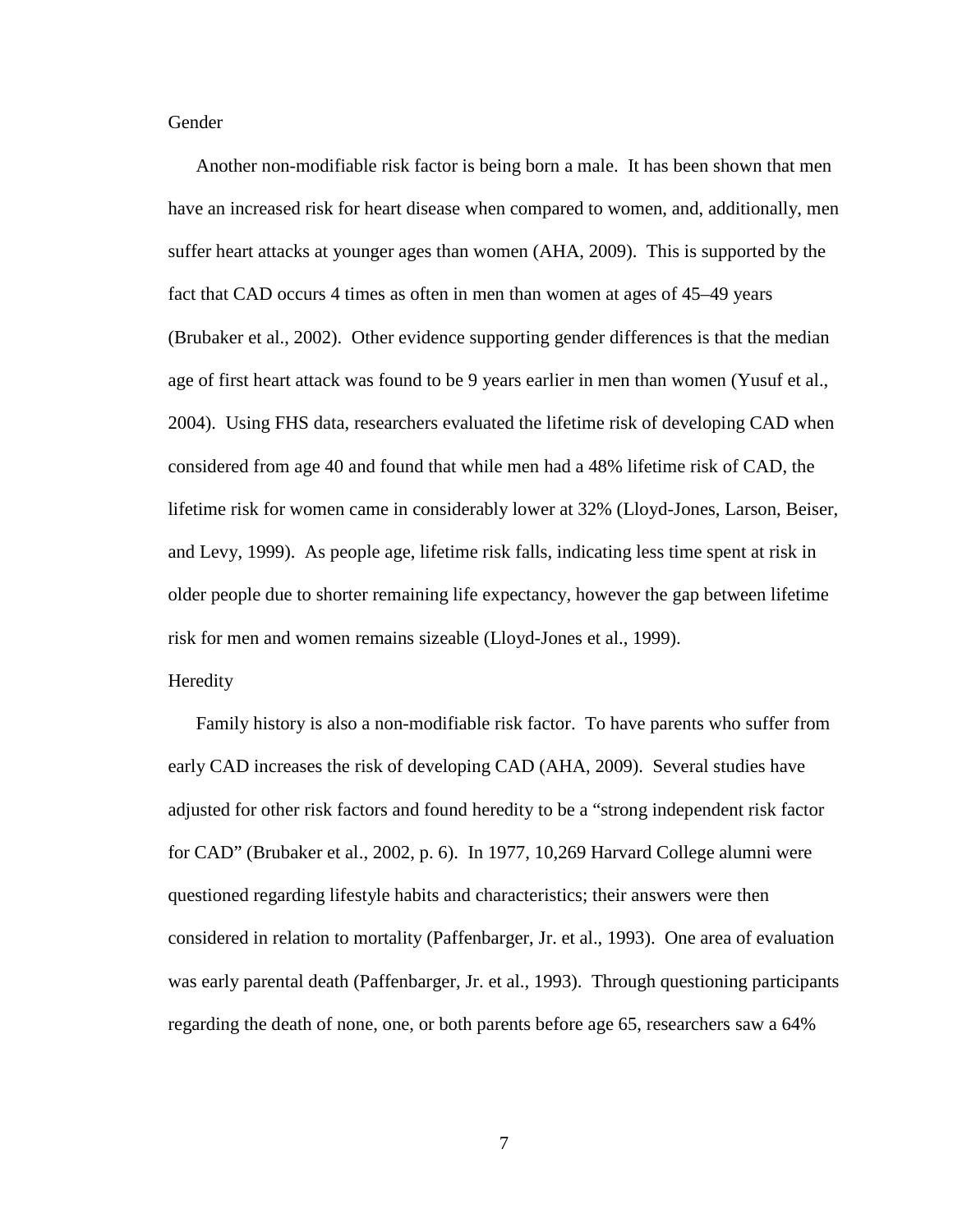increase in risk of CAD was associated with early parental death (Paffenbarger, Jr. et al., 1993).

Race is also a form of genetic risk. The AHA identifies African Americans, Mexican Americans, American Indians, native Hawaiians, and some Asian Americans at higher risk for CAD than Caucasians (AHA, 2009). In addition to race being independently associated with risk levels, often when race is considered, it is also found that certain ethnic groups are more predisposed to other CAD risk factors, such as a prevalence of high blood pressure in African Americans (Lloyd-Jones et al., 2009). However, when CAD risk was studied in Evans County, GA, it was found that although blacks and whites responded to CVD risk factors similarly, there was a lower occurrence of heart disease in the black population (Kleinbaum, Kupper, Cassel, & Tyroler, 1971). These data illuminate the fact that not only does heredity and race play a part in risk of CAD alone, but they also affect response to other risk factors.

Although the non-modifiable nature of increasing age, male gender, and genetics makes their consideration appear of little use, when paired with modifiable risk factors an accurate assessment of overall risk can be found. This assessment can shape lifestyle choices and treatment plans to better prevent CAD.

#### Modifiable CAD Risk Factors

Modifiable risk factors can be brought into safe levels through lifestyle change or physician managed medication. The modifiable risk factors as described by the AHA are: tobacco smoking, high blood cholesterol, high blood pressure, physical inactivity, obesity and overweight, and diabetes mellitus (AHA, 2009). The INTERHEART study focused on nine different modifiable heart disease risk factors in 52 different countries,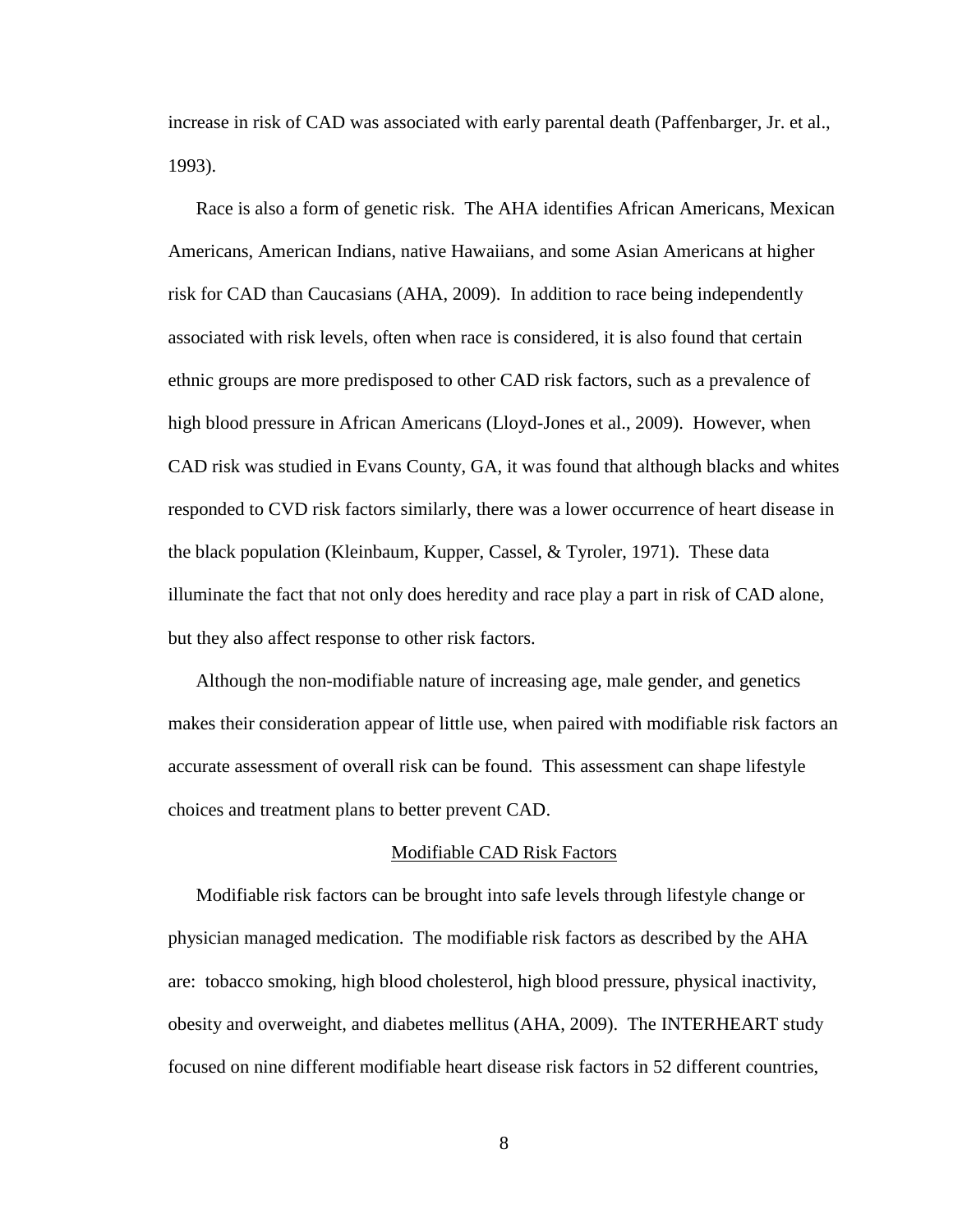adding alcohol consumption, diet, and psychosocial factors to the six listed by the AHA, and found that 90% of population attributable risk in men and 94% of population attributable risk in women could be explained by those nine modifiable factors (Yusuf et al., 2004). This creates hope in the area of CAD, as although there are risk factors that cannot be improved, several risk factors exist for which people can make changes and increase their odds of CAD prevention. And, even better, these modifiable risk factors seem to account for a large proportion of CAD risk.

#### Tobacco Smoking

Several studies confirmed that cigarette smoking is a significant risk factor for CAD. In 1976 the Nurses' Health Study was launched to gain information on lifestyle and disease in a group of 121,700 female nurses between the ages of 30–55 years (Stampfer, Hu, Manson, Rimm, & Willett, 2000). The study identified cigarette smoking as the single most important risk factor for CAD; smoking more than 14 cigarettes daily was associated with an over 5 times higher risk of CAD than not smoking (Stampfer et al., 2000). Other studies also reported dangerous risk levels for smokers. Data from the Harvard College Alumni study revealed that the risk of death for non-smokers was almost 50% lower than heavy smokers (Paffenbarger & Lee, 1998). Overall, the AHA position statement listed the risk of CAD as 2–4 times higher for those who smoke when compared to nonsmokers (AHA, 2009).

#### Dyslipidemia

For several years epidemiological studies have indicated that an elevated serum cholesterol level is a significant risk factor for CAD; other forms of dyslipidemia such as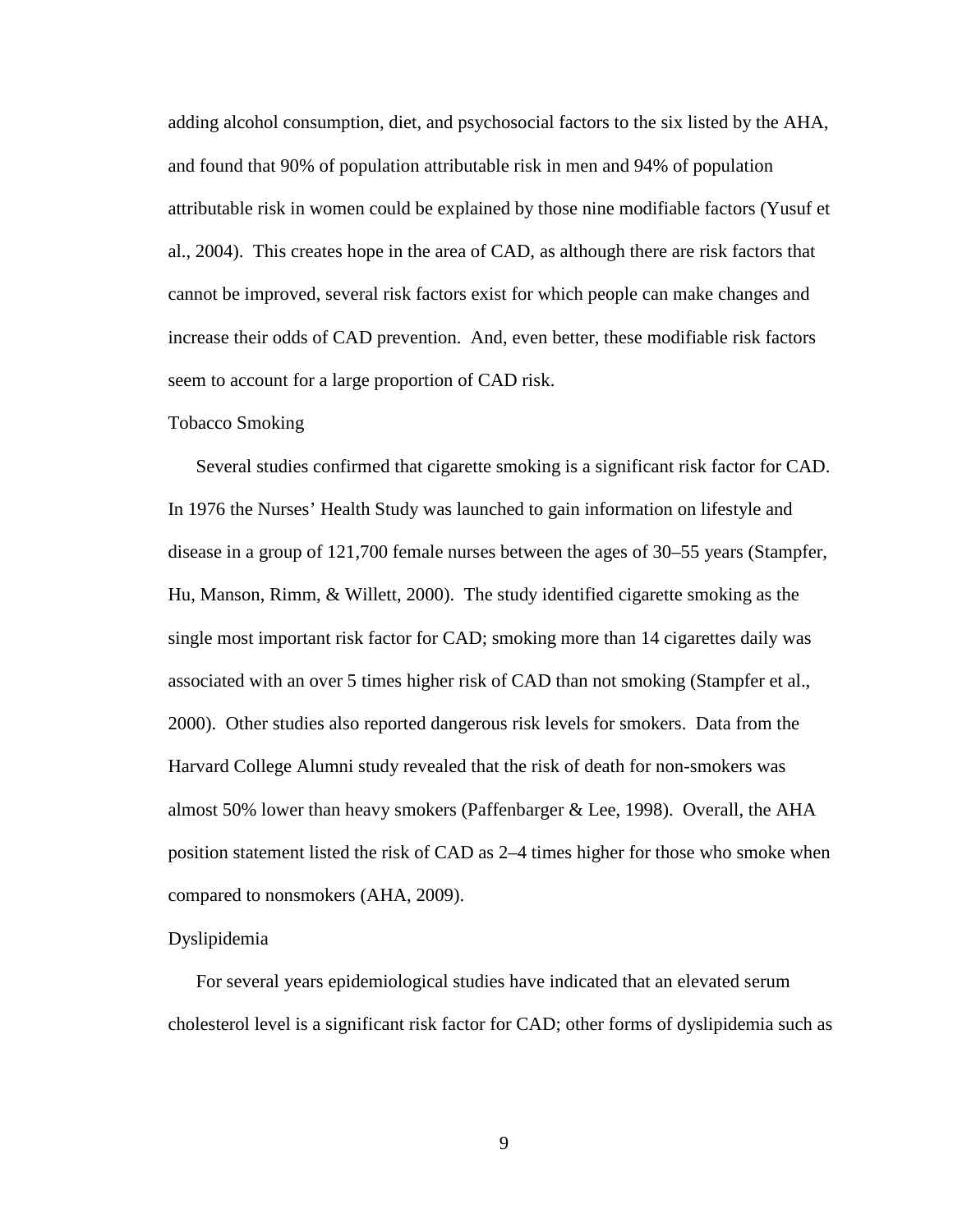depressed HDL levels or elevated triglyceride levels have also shown connections with increased risk (Cleeman, 2001; Lloyd-Jones et al., 2003).

CAD risk based on total cholesterol levels was determined by The National Cholesterol Education Program (NCEP) Adult Treatment Panel III (ATP III); NCEP ATP III determined that elevated total cholesterol was a coronary risk factor (Cleeman, 2001). They stated that total cholesterol greater than 240 mg·dL $^{-1}$  is considered high and total cholesterol less than 200 mg·d $L^{-1}$  is optimal (Cleeman, 2001). Using FHS data, researchers examined 3,269 men for lifetime risk of CAD to age 80 by total cholesterol level and found a 1.5–2 times higher risk level in men at the highest level of total cholesterol versus at the lowest level (Lloyd-Jones et al., 2003). Correspondingly, when 4,019 women were evaluated, twice the risk was also seen in the highest cholesterol brackets when compared to the lowest (Lloyd-Jones et al., 2003). In addition, several other studies also determined that total cholesterol is an effective tool for evaluating CAD risk; however, it was suggested that using high density lipoprotein (HDL) levels in conjunction with total cholesterol (total cholesterol divided by HDL) could be even more revealing (Kannel, Castelli, & Gordon, 1979).

Kannel, Castelli, and Gordon (1979) suggested that HDL carries low density lipoprotein (LDL) away from atherosclerotic lesions, helping to prevent the build-up of plaques that narrow the arteries and increase CAD. Given the possible preventative effect of HDL on atherosclerosis, it appears that higher levels of HDL would be advantageous. The NCEP ATP III stated that HDL levels below 40 mg·d $L^{-1}$  are low and undesirable whereas levels above  $60 \text{ mg} \cdot dL^{-1}$  are high and desirable (Cleeman, 2001). Gordon and associates (1989) analyzed several prospective studies on HDL and CVD and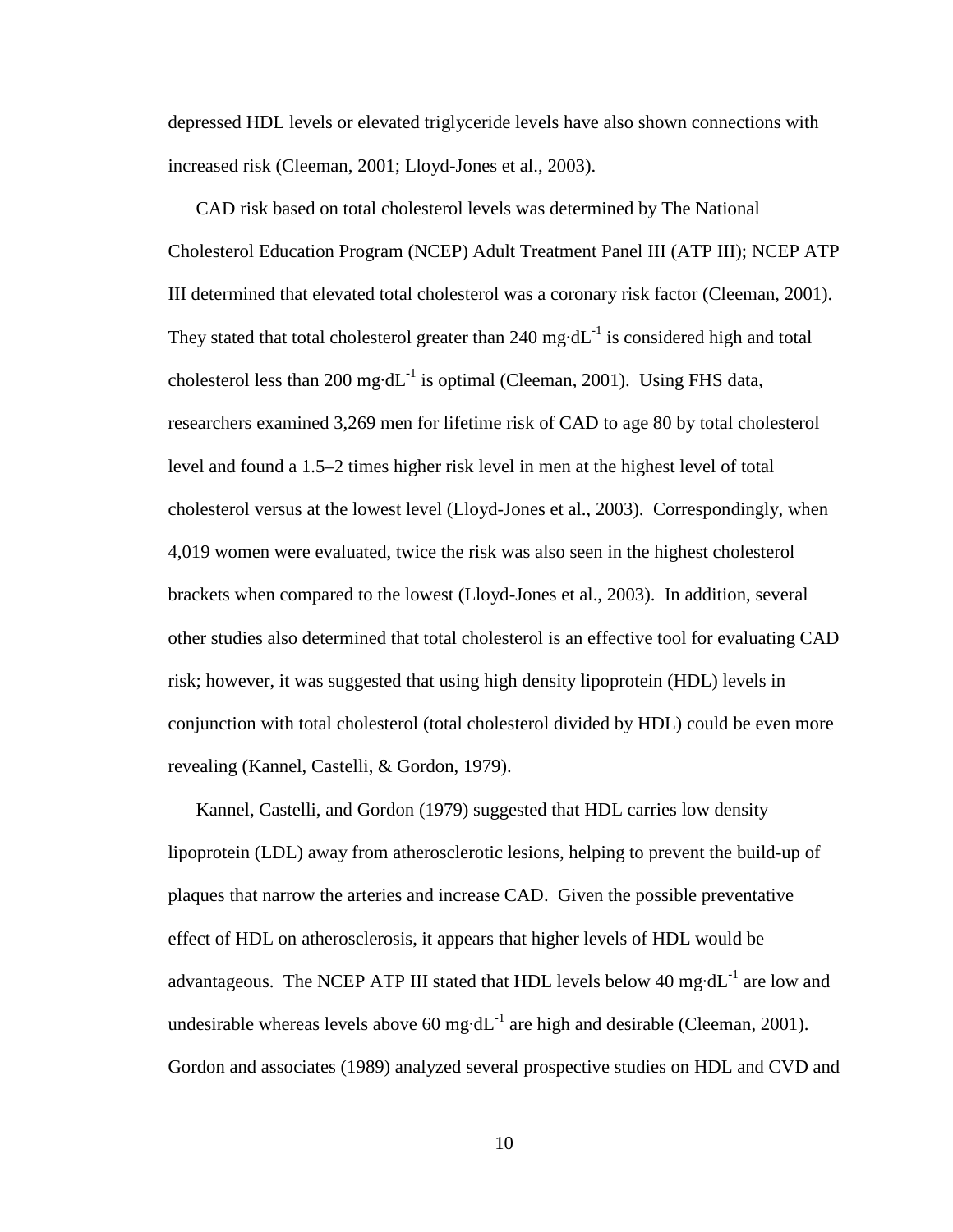found lower rates of CAD among those subjects with the highest HDL levels. The protective effect of high HDL levels was seen in several other analyses performed from FHS data (Gordon, Castelli, Hjortland, Kannel, & Dawber, 1977; Wilson & Meigs, 2008).

While high levels of HDL were accepted as desirable, high levels of LDL were accepted as undesirable. As a result the popular literature refers to LDL as "bad" cholesterol and HDL as "good" cholesterol. The NCEP ATP III categorized levels of LDL of less than 100 mg·dL<sup>-1</sup> as optimal, with levels of 160 mg·dL<sup>-1</sup> or above as high; levels of 190 mg·d $L^{-1}$  or higher were seen as very high (Cleeman, 2001). These classifications were based upon the NCEP report of a positive relationship between CAD and LDL levels over a wide range of LDL levels (Cleeman, 2001). Based on their study of FHS data Kannel, Castelli, & Gordon (1979) stated that LDL was "superior to the total cholesterol in the measure of atherogenic cholesterol." Researchers did not suggest eliminating total cholesterol as a coronary risk factor, but advocated that fractional measures of cholesterol may provide more clarity to the relative risk (Kannel, Castelli, & Gordon, 1979).

Triglyceride levels were also often included in the etiology of CAD risk and lipid levels. The NCEP ATP III recommended levels for triglycerides based on available evidentiary support; triglyceride levels of less than 150 mg·d $L^{-1}$  were listed as normal and desirable while triglyceride levels of 200 mg·d $L^{-1}$  or higher were classified as high and very undesirable (Cleeman, 2001). Nevertheless, research from epidemiological studies on triglyceride levels and disease risk has been varied. However, the NCEP advised that elevated triglyceride levels are an independent risk factor for CAD, and some research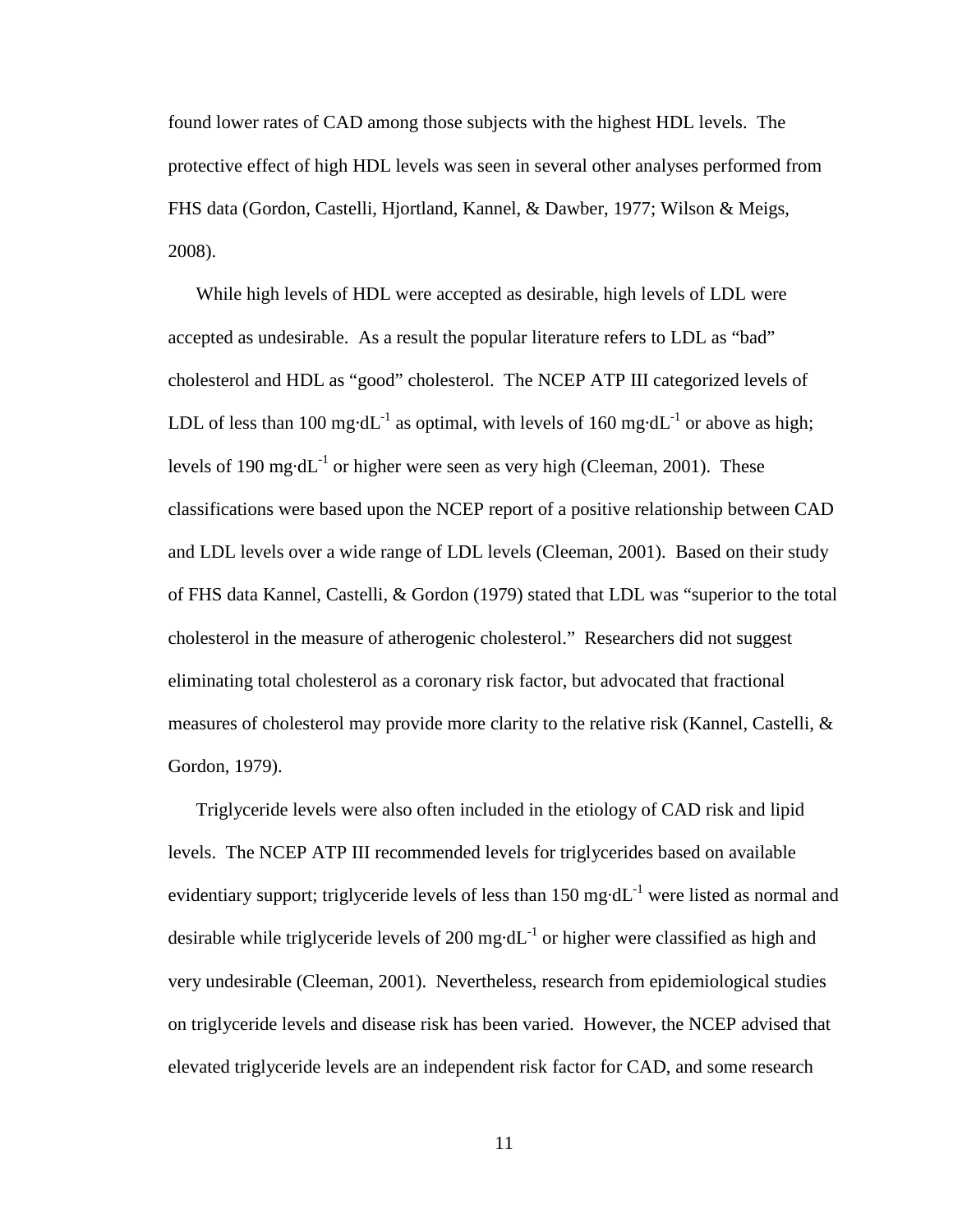from the FHS supported the concept that elevated triglycerides are a factor in the development of CAD (Cleeman, 2001; Wilson & Meigs, 2008).

Two studies indicated that triglycerides were of minor importance in the development of CAD (Gordon et al., 1977; Kannel, Castelli, & Gordon, 1979). However, another study performed on FHS data determined that those with elevated triglyceride levels did have a higher risk of CAD, but that other lipids were better risk factors (Kannel, Gordon, & Castelli, 1979). Other researchers added to that evidence finding that when adjusted for HDL levels and diabetes, triglyceride levels were no longer a significant risk factor for CAD (Gordon et al., 1977).

#### Hypertension

There is considerable research supporting high blood pressure as a significant risk factor for CAD. Simply stated, high blood pressure makes the heart work harder, which in turn causes the heart muscle to thicken and develop stiffness (AHA, 2009). Currently most blood pressures are either evaluated from both systolic and diastolic pressure or from systolic blood pressure (SBP) alone.

The Joint National Committee on Prevention, Detection, Evaluation, and Treatment of High Blood Pressure reported that approximately 50,000,000 people in the United States and 1,000,000,000 people globally suffer from hypertension (Chobanian et al., 2003). Normal blood pressure was classified as less than 120/80 mmHg, while the hypertensive categories began at a level of 140/90 mmHg (Chobanian et al., 2003).

Research supports the fact that individuals with hypertension are at an increased risk for CAD. Researchers have found hypertension to be a strong predictor of CAD (Kaprio, Kujala, Koskenvuo, and Sarna, 2000). Evidence from Paffenbarger and associates (1993)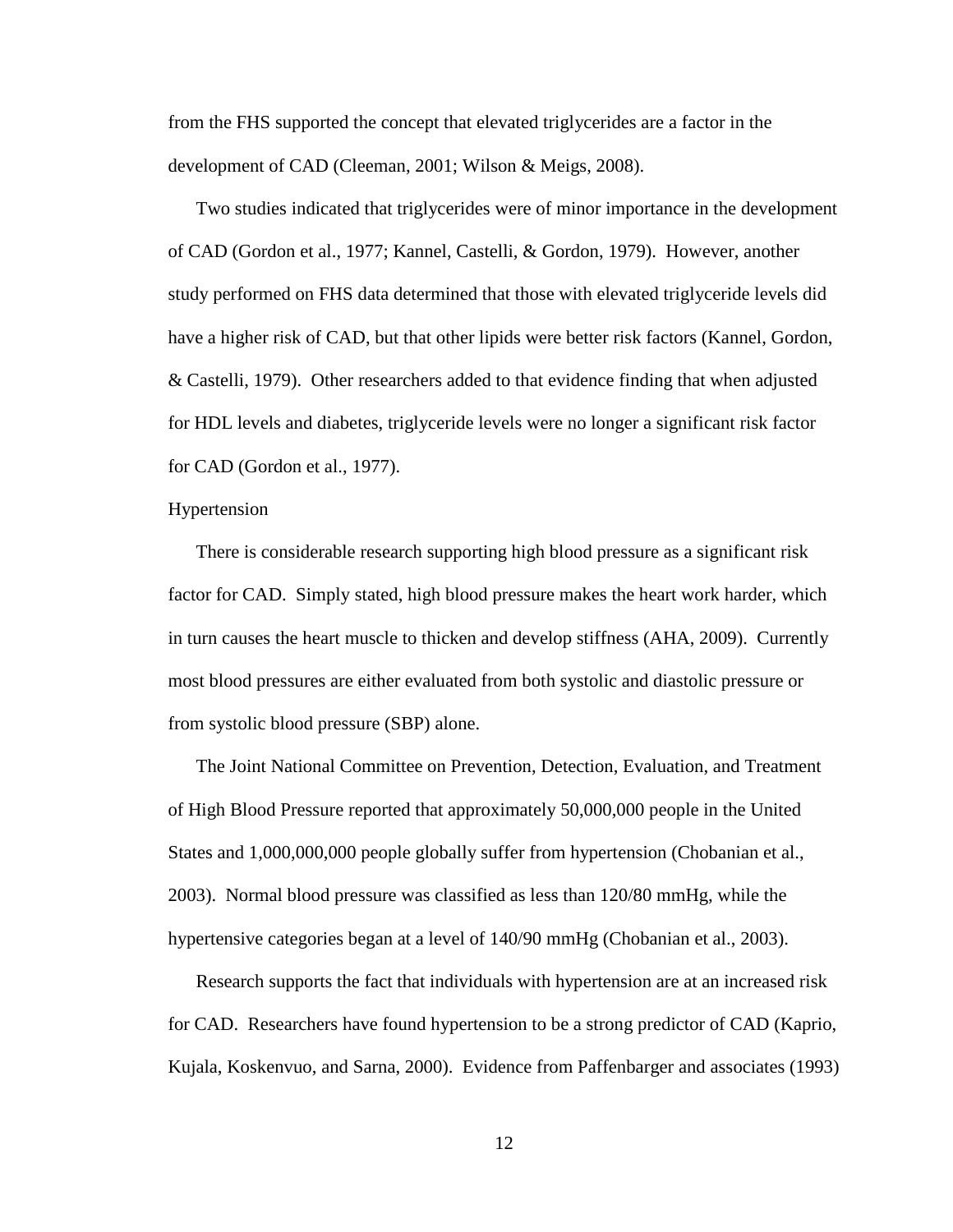also found that hypertension was associated with twice the risk of death from CAD. The association of high blood pressure with risk for CAD was compounded by the fact that atherosclerotic lesions are rarely found in the parts of the circulatory system with lower pressure (Kannel, 1995).

Hypertension as a risk factor is independent, continuous, and steady; as the severity or level of hypertension increases, so does the risk of CAD (Chobanian et al., 2003; Kannel, 1995). Data from the FHS showed that in persons aged 40–69 years, for each blood pressure increase of  $20/10$  mmHg, heart disease mortality doubled. (Kannel  $\&$ Wolf, 2008). While overall hypertension is a crucial factor in prediction of heart disease risk, SBP readings have become increasingly important.

Isolated systolic hypertension is thought to be related to arteriosclerosis, or the hardening of the arteries, rather than atherosclerosis (Kannel et al., 1980). Izzo and associates (2000) affirmed that the pathogenesis of arteriosclerosis is hastened by systolic hypertension. Between 1960 and 1970 a group of 878 men from 40–59 years were examined for an association between blood pressure and incidence of heart attack (De Vries, Feskens, de Lezenne Coulander, & Kromhout, 1993). It was found that levels of SBP were related to incidence of myocardial infarction (De Vries et al., 2003). When participant SBP data were divided into quartiles, it was found that 25% of the participants in the highest quartile died before the second assessment, while there was only a 10% mortality rate in the lowest quartile (De Vries et al., 2003). Kannel and associates (1980) also reported a great increase in risk level for CVD with isolated systolic hypertension. Similar to the research for overall blood pressure, it was found that there is no need for a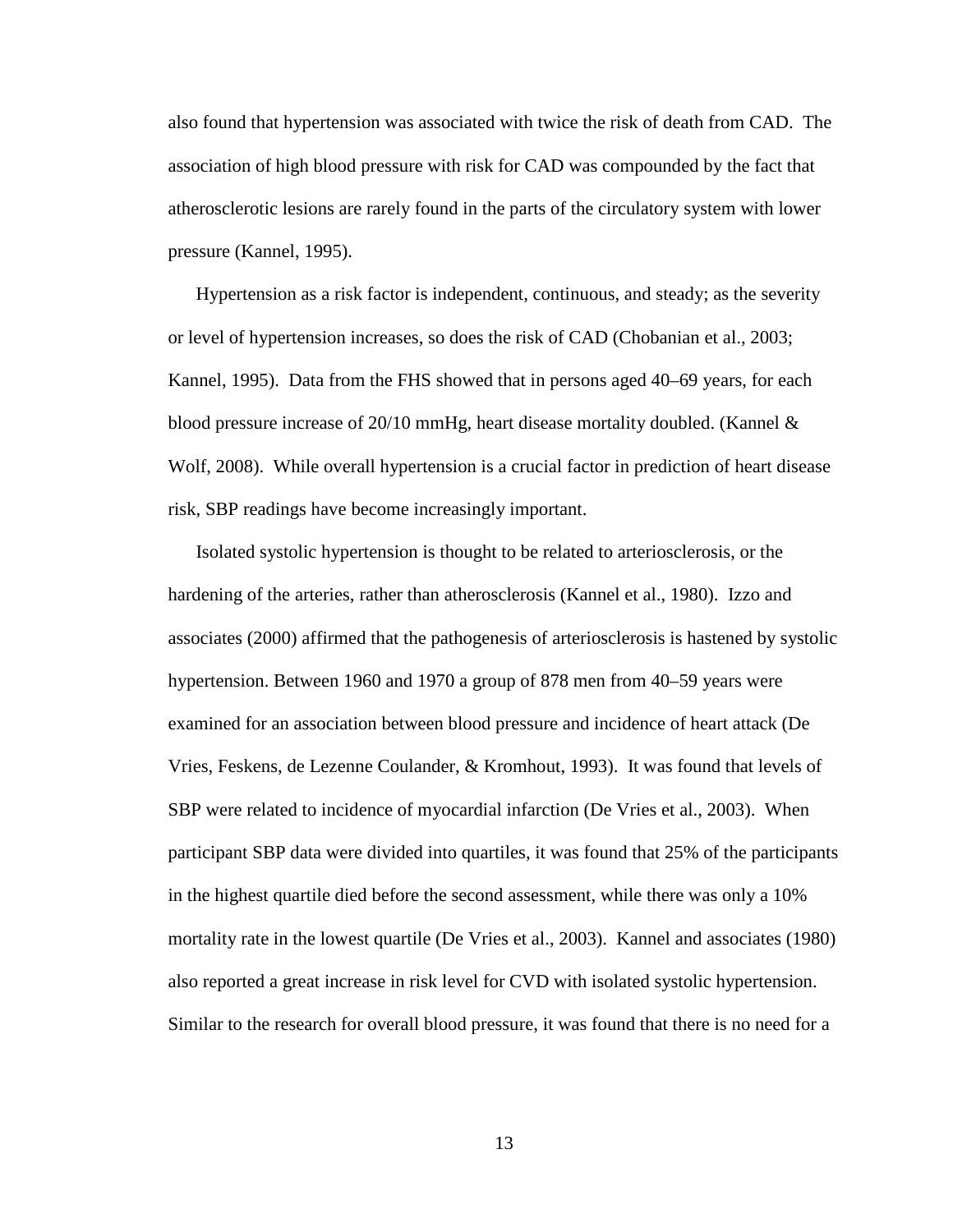particular SBP because there is a steady linear relationship between SBP and CAD (Izzo et al., 2000).

However, several authors recommended the use of SBP rather than diastolic blood pressure (DBP) or overall blood pressure in risk evaluation. Authors of a meta-analysis using data from 61 prospective studies recommended the use of SBP instead of DBP as a risk factor when just one measurement is used (Lewington et al., 2002). Izzo and colleagues (2000) supported this idea, reporting that in older adults, the use of DBP could even confound results, as there is an inverse relationship between DBP and cardiovascular risk in older adults with isolated systolic hypertension. Given this concept, the authors refuted the recommendation that age-adjusted blood pressure goals are appropriate; they reported that high SBP is dangerous at all ages (Izzo et al., 2000). Physical Inactivity

Physical inactivity has also been cited as an independent risk factor for CAD. An analysis of 43 studies revealed that an inverse relationship exists between physical activity level and risk of CAD (Powell, Thompson, Caspersen, & Kendrick, 1987).

Two classic studies explored the incidence of CAD as related to physically active jobs versus sedentary jobs. Morris, Heady, Raffle, Roberts, and Parks (1953) found that bus conductors in the London transport system had a lower incidence of CAD than bus drivers. It was hypothesized that the more physically active nature of the bus conductors' jobs, especially since buses were double deckers, contributed to this lower incidence of CAD (Morris et al., 1953). Paffenbarger and colleagues found similar results when comparing physically active longshoremen to physically inactive longshoremen in San Francisco (Paffenbarger, Gima, Laughlin, & Black, 1971). A discernibly lower rate of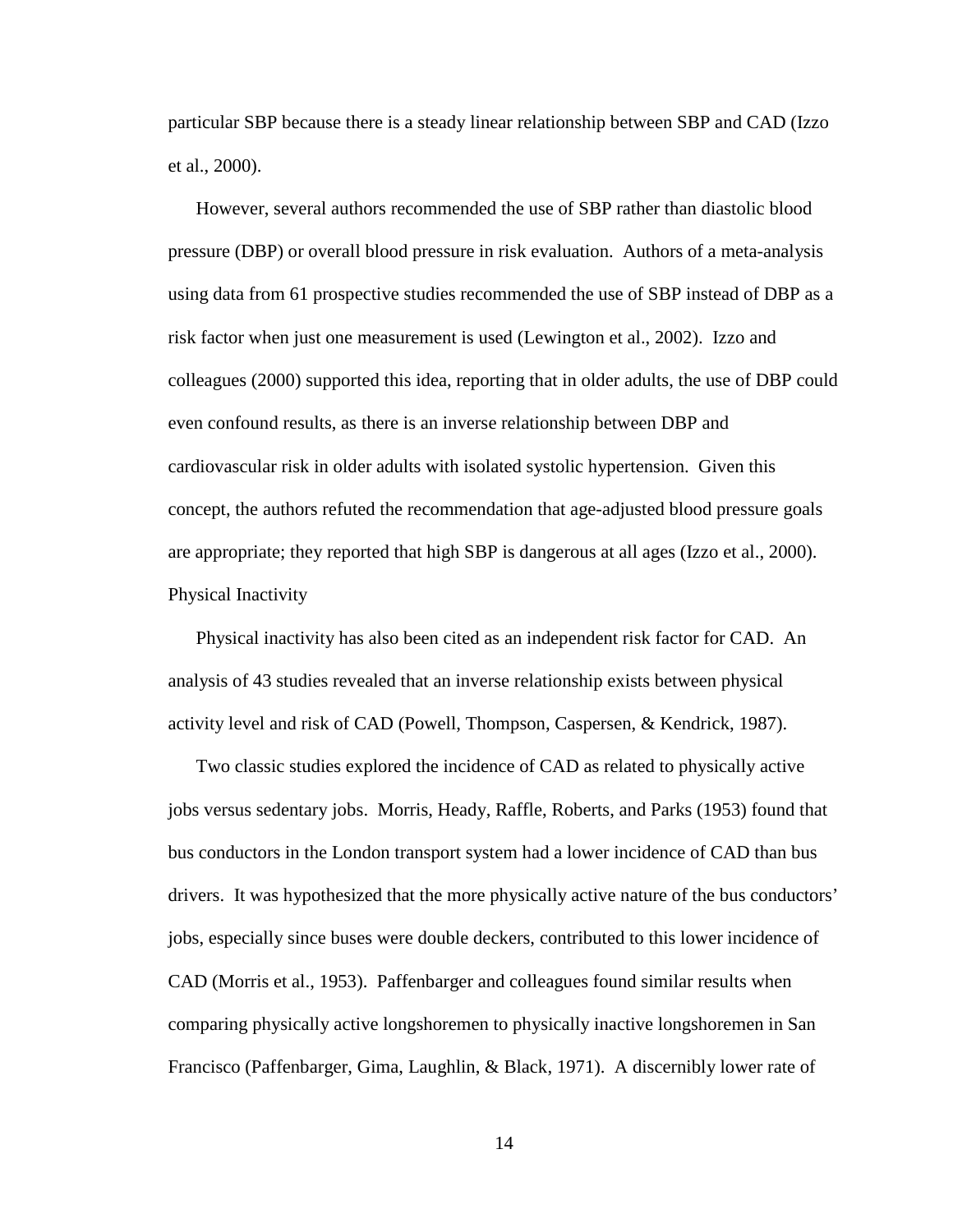death from CAD was seen in the physically active longshoremen than in the physically inactive longshoremen (Paffenbarger et al., 1971).

More contemporary studies also confirmed the connection of physical inactivity and heart disease. Data from the Harvard College Alumni study expressed a 41% lower risk of death from CAD in men who engaged in moderately vigorous activity when compared to sedentary men (Paffenbarger et al., 1993). Further analysis of the data demonstrated that vigorous activity, in excess of  $4200 \text{ kJ week}^{-1}$ , was related to a reduction in risk of CAD, while low to moderate levels of physical activity did not have as clear of an association (Sesso, Paffenbarger, & Lee, 2000).

Obesity and Overweightness

Obesity and overweightness are contributors to development of CAD. It has taken over 20 years for obesity to become apparent in the FHS as an independent risk factor for CAD (Stokes III et al., 1985). The data showed that obesity and overweightness are both associated with cardiovascular diseases. As the degree of overweightness increased, incidence of CAD disease increased as well (Gordon & Kannel, 1976). According to interpretation of the data, there would be 25% less CAD if all people were at their optimal weight (Gordon & Kannel, 1976). Several different measures of obesity have been shown to have association with risk of CAD; studies have used mean reference weight, skinfolds, overweight for height, waist circumference, body mass index (BMI), waist-to-hip girth measurement, and others to gauge the relationship between obesity and disease. These are briefly discussed in the next section.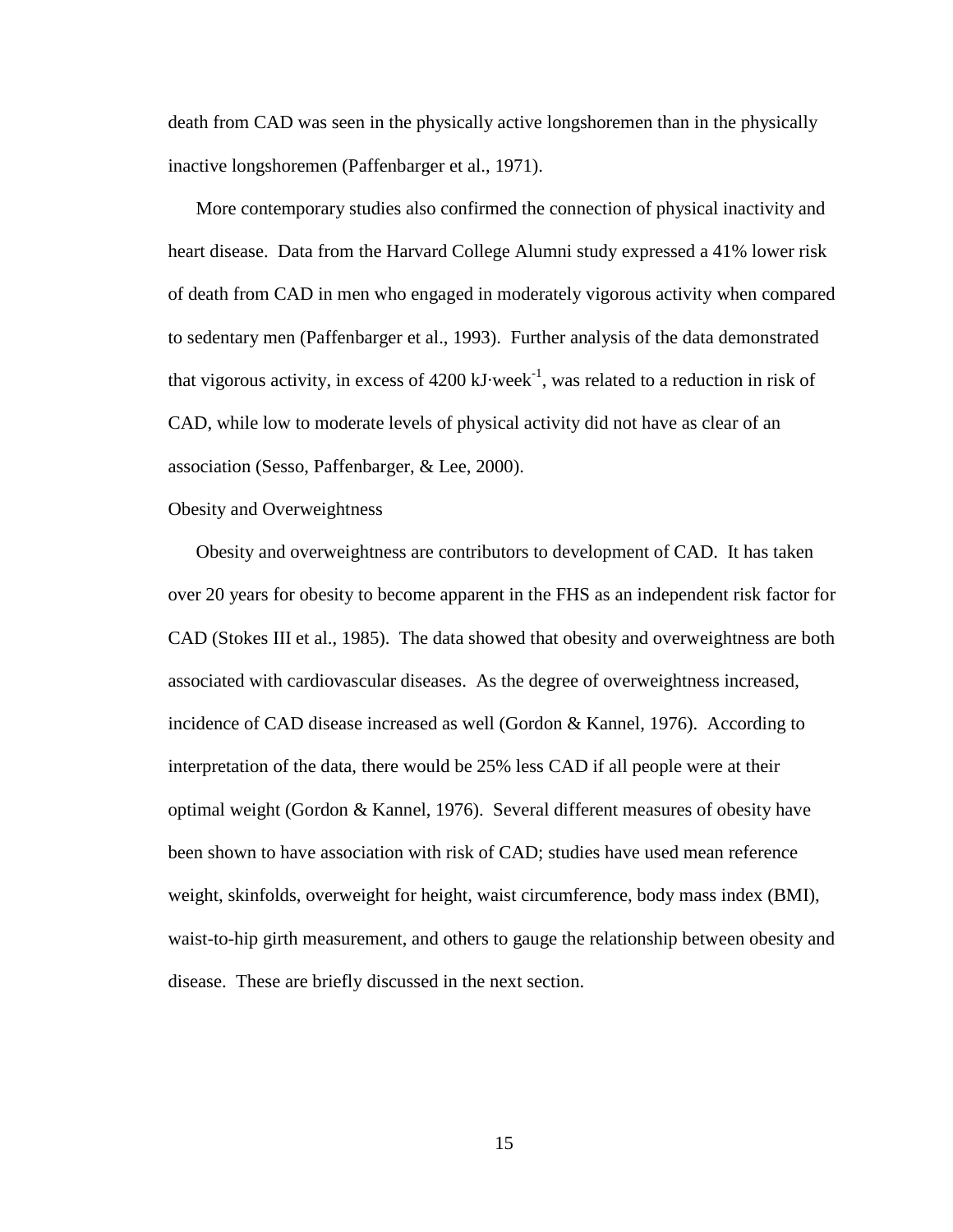BMI.

One method of quantifying obesity that has been used consistently, especially in epidemiological studies, is BMI . The AHA Prevention Conference VII states that BMI, although a crude method of estimating body fat, is also convenient and useful for assessing global health trends (Eckel et al., 2004). BMI is a measure of weight in kilograms divided by height in meters squared; classifications of BMI are: normal (19.5– 24.9), overweight (25–29.9), and obese (30 and over) (Eckel et al., 2004). Since almost all studies record the height and weight of subjects, the BMI can be calculated long after a study is completed. Using FHS data researchers found an association between BMI and the development of CVD (Kannel et al., 1991). Other notable studies also used BMI to assess the relationship of obesity to CAD risk including the Nurses' Health Study, the Harvard College Alumni Study, and a study of twin-pairs (Kaprio, et al., 2000; Sesso et al., 2000; Stampfer et al., 2000).

#### Skinfolds.

In several studies skinfold measurements have been used as a more exact method of quantifying overall body composition. As skinfold measurements are often taken at several different sites on the body, they can give a more valid indication of body fat distribution. Skinfolds have been used as an indication of body composition in several community-based studies including both the Tecumseh community study and FHS (Gudbrandsson et al., 1994; Higgins, Kannel, Garrison, Pinsky, & Stokes III, 1988). Skinfold measurements can be used to predict body density and then body fat through prediction equations; Lohman found a theoretical accuracy of prediction equations of 3.3% body fat (as cited by Heyward & Stolarczyk, 1996). Therefore skinfold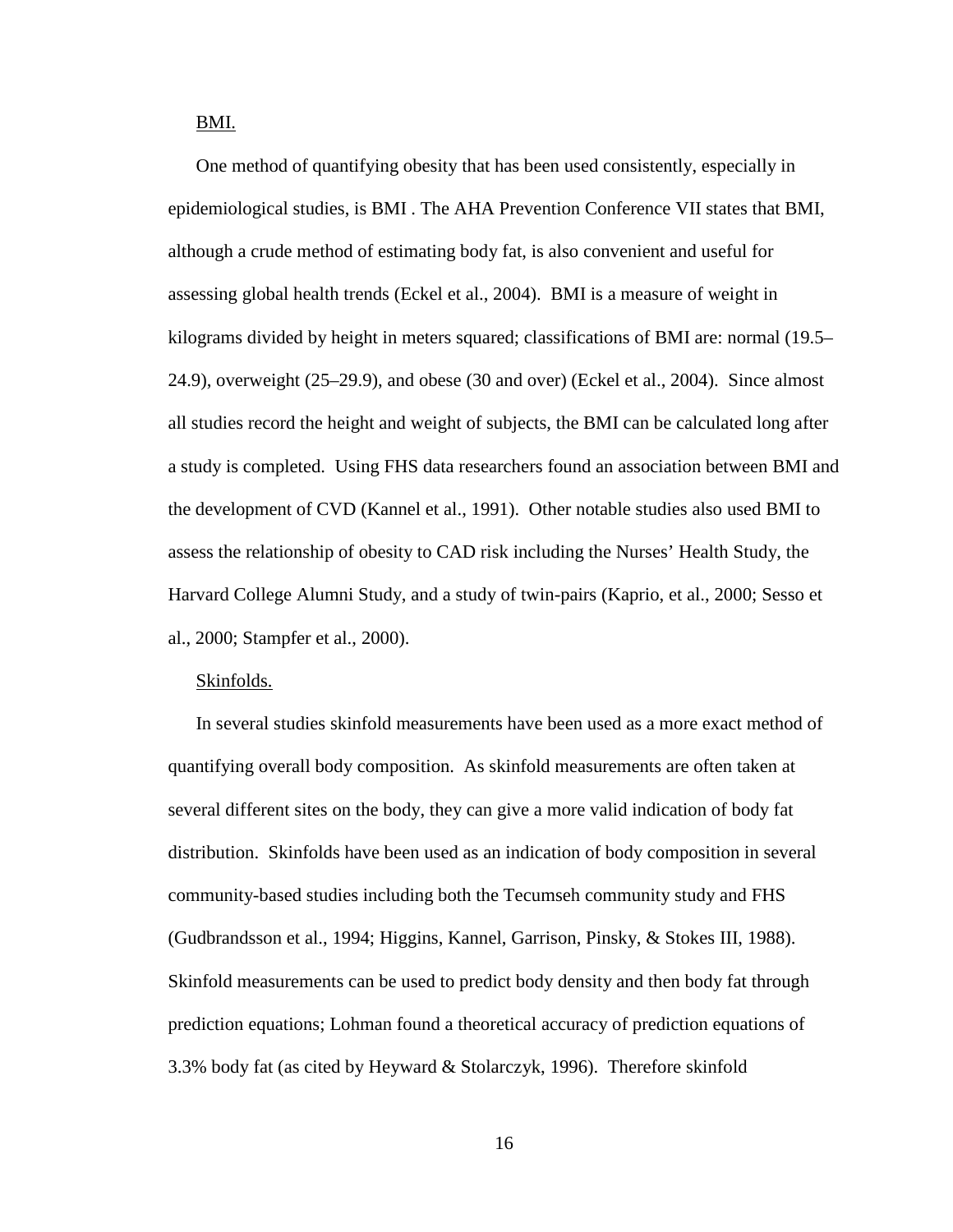measurements can be used as an overall measure of body fatness or as an indication of body fat distribution.

#### Waist circumference.

Waist circumference has been a common and popular method of assessing obesity in research protocols. One review of research on CAD with regard to obesity and body fat distribution found that "obesity, particularly when associated with a preferential deposition of fat in the abdominal region, predisposes to the development of CAD," suggesting that waist circumference would be an excellent measure of the relationship of obesity to CAD (Brochu, Poehlman, & Ades, 2000). Lakka, Lakka, Tuomilehto, and Salonen (2002) supported this evidence with their study, indicating that abdominal obesity specifically is an independent risk factor for CAD. Their data revealed that twice the risk for coronary events was seen in males with waist circumferences of 90 cm (35 in.) or greater when compared to men whose waists measured less than 83.5 cm (33 in.) (Lakka et al., 2002).

The FHS data were evaluated for the relationship of regional obesity to CVD, and it was found that the obesity measures were too highly related to single out a specific obesity measurement as the best measure of risk (Kannel et al., 1991). Bigaard and colleagues (2005) also recommended that adiposity measurements be used in conjunction with one another to determine overall risk. The data showed that obesity was associated with risk of CAD, but examining data on more than one obesity measure could be useful due to the interrelatedness of obesity measures (Bigaard et al., 2005).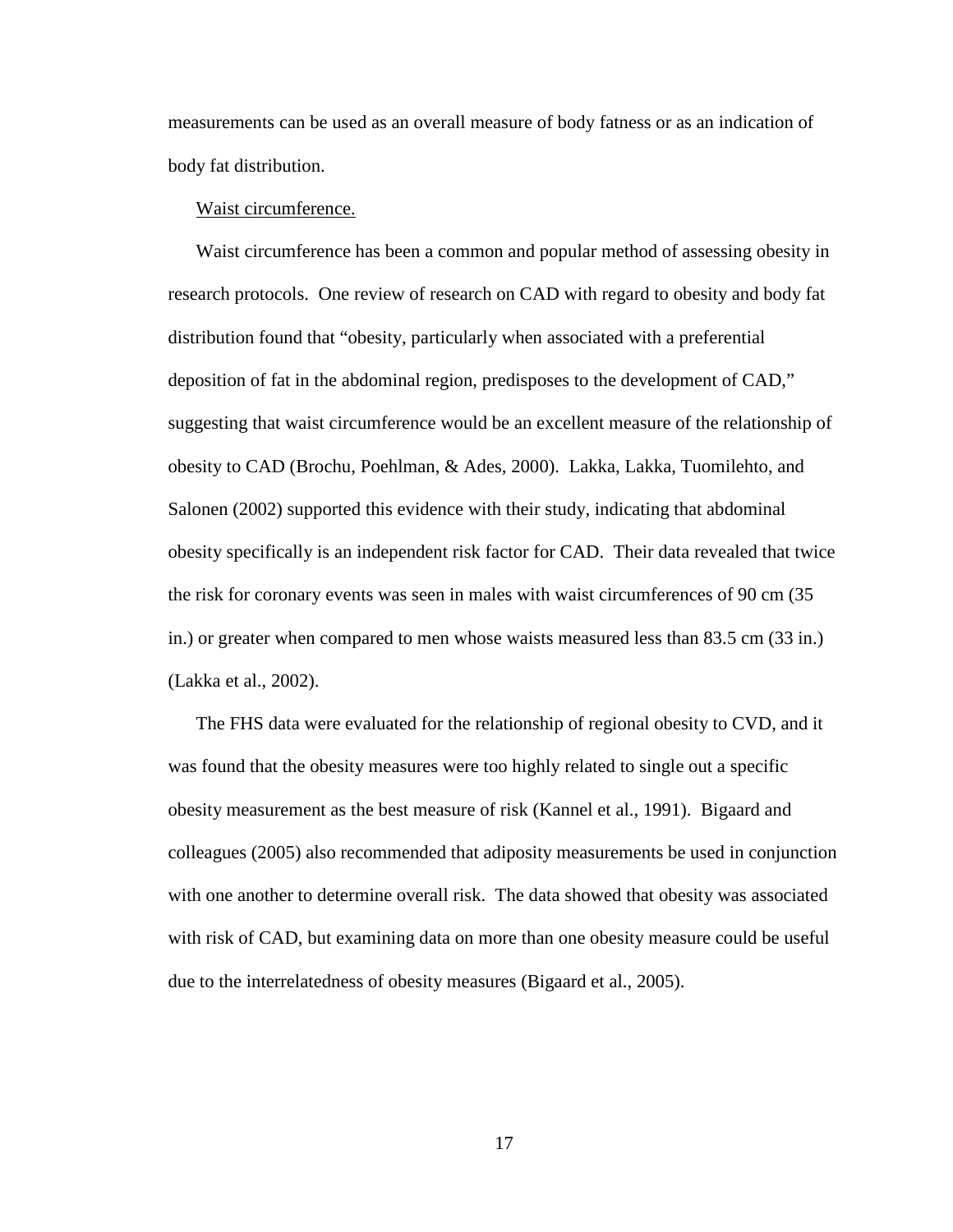Diabetes Mellitus

The last major risk factor as listed by the AHA is diabetes mellitus (AHA, 2009). The AHA classifies the risk of developing CVD when diabetes is present as serious; substantiated by the fact that a disease of the blood vessels or heart is responsible for the death of around 75% of diabetics (AHA, 2009). When FHS data were examined for incidence of type II diabetes mellitus over a 20-year period, a nearly 2.5% increase was seen from the 1970s to the 1990s; which is severe in light of the risk associated with the disease (Fox et al., 2006). Gordon and associates (1977) looked at women in the FHS and found supporting evidence to the AHA risk assessment, showing diabetes to be a risk factor for CAD in women 30 years and older. Analogous to the women's risk, when male twin-pairs from the Finnish twin cohort discordant for CAD were evaluated for an association between diabetes and risk for CAD, a clear association between the two was found (Kaprio et al., 2000).

#### CAD Risk Factor Interaction

The noticeable feature about coronary risk factors is that not only do they increase the risk for CAD, but often having one risk factor increases the risk for another risk factor. Kannel and Wolf (2008) recently reaffirmed that no solitary crucial risk factor is responsible for CVD; it is the product of many risk factors. Wilson and Meigs (2008) investigated the concept of cardiometabolic risk using FHS data and found interesting results on risk factor clustering. They examined HDL, BMI, SBP, triglycerides, glucose, and total cholesterol and found that "clusters of three or more risk factors occurred at twice the rate predicted by chance" (Wilson & Meigs, 2008). This would suggest that there is some relationship between the risk factors themselves.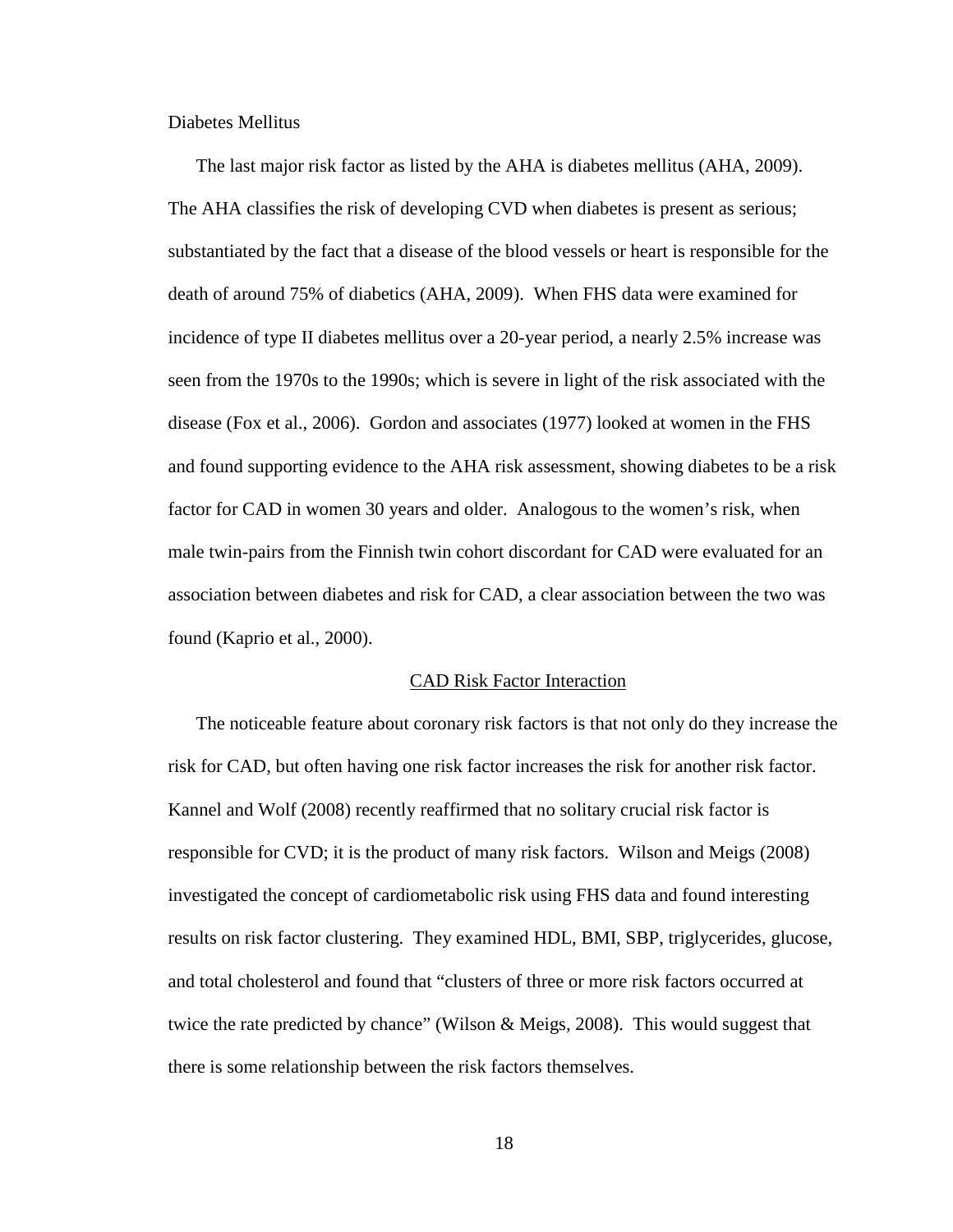Risk factor interaction was often seen when considering obesity with other risk factors. FHS researchers examined data from 5,127 male and female participants aged 30–62 years for a relationship between blood pressure and adiposity (Kannel et al., 1967). A marked relationship was found between adiposity, as defined by mean reference weight, weight change over time, and skinfold measurements, and blood pressure (Kannel et al., 1967). As the degree of obesity, or one risk factor, increased, the risk for hypertension, an independent risk factor, increased as well, showing that the two risk factors for CAD were interrelated (Kannel et al., 1967). The evidence for the association between hypertension and obesity was duplicated by researchers of the Framingham Offspring Study who found that those with higher body fat levels have an increased risk for hypertension (Garrison, Kannel, Stokes III, & Castelli, 1987).

Other researchers have found connections between obesity and unhealthy lipid levels as well as obesity and diabetes. Using the FHS data, a link between obesity and lipid levels was found; people with higher body fat had higher levels of all lipid values, except for HDL (Kannel, Gordon, & Castelli, 1979). HDL had an inverse relationship with obesity (Kannel, Gordon, & Castelli, 1979). When trends in diabetes were examined with the FHS data, it was discovered that the majority of the increase in diabetes incidence between the 1970s and 1990s was seen in the obese group, rather than the overweight or normal group (Fox et al., 2006). These types of results were seen in studies of many risk factors versus obesity as well.

Stokes III, Garrison, and Kannel (1985) found correlations in the FHS data between several measures of weight, size, and body fat, including BMI, mean reference weight, skinfold measurements, and two body circumference measurements, and SBP, serum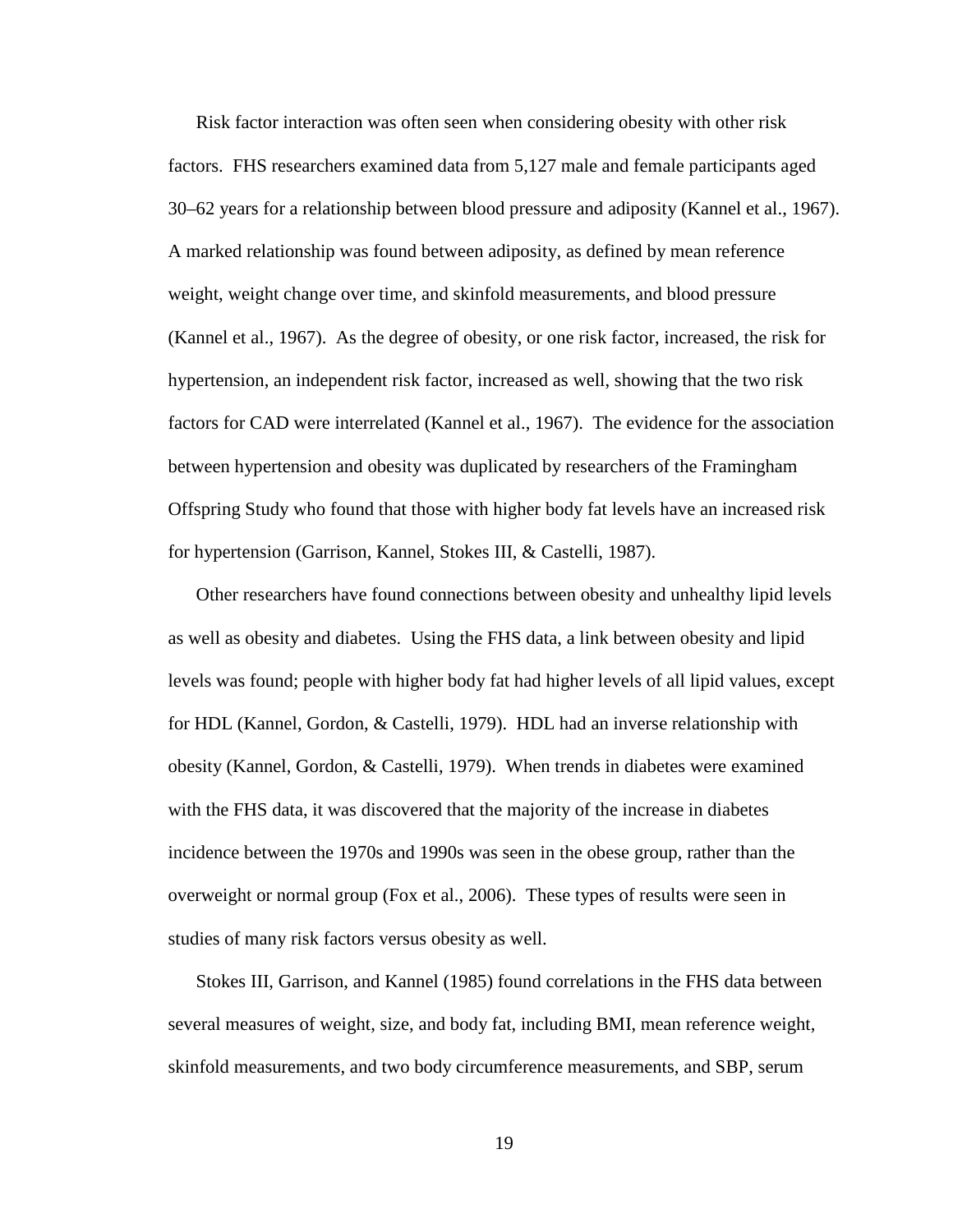total cholesterol, and blood sugar. Upon further investigation of FHS data, these results were seen again; weight gains and losses were significantly associated with corresponding increases and decreases in blood sugar, cholesterol, and blood pressure over two year intervals in 32 years of follow-up data (Higgins et al., 1988).

#### Physical Activity and Coronary Artery Disease

Physical activity is another independent CAD risk factor that often has an impact on other CAD risk factors. There have been several long-term studies as well as shorter term training studies investigating the effect of physical activity on risk of CAD and on risk factors for CAD.

#### Classic Research in Physical Activity and Coronary Artery Disease

It is suggested that current research on exercise and CAD began with the research on the London bus system by Jeremy N. Morris in 1949, close to the time that the FHS was launched (Paffenbarger, Blair, & Lee, 2001). Morris and colleagues (1953) began to question the relationship of physical activity and heart disease by collecting information on different occupations that could be classified as physically active or inactive and the incidence of heart disease within those occupations. Since Morris first began his investigative work on this topic, his research has made generous contributions to the field of exercise as a protective factor against CAD (Paffenbarger et al., 2001). Morris and associates (1953) collected data on 31,000 employees of the London Transport study, including job title, recorded illnesses, deaths, and retirement, and as mentioned earlier, discovered that bus conductors (a physically active job) had a lower rate of CAD than bus drivers (a physically inactive job). During the same timeframe, Morris and associates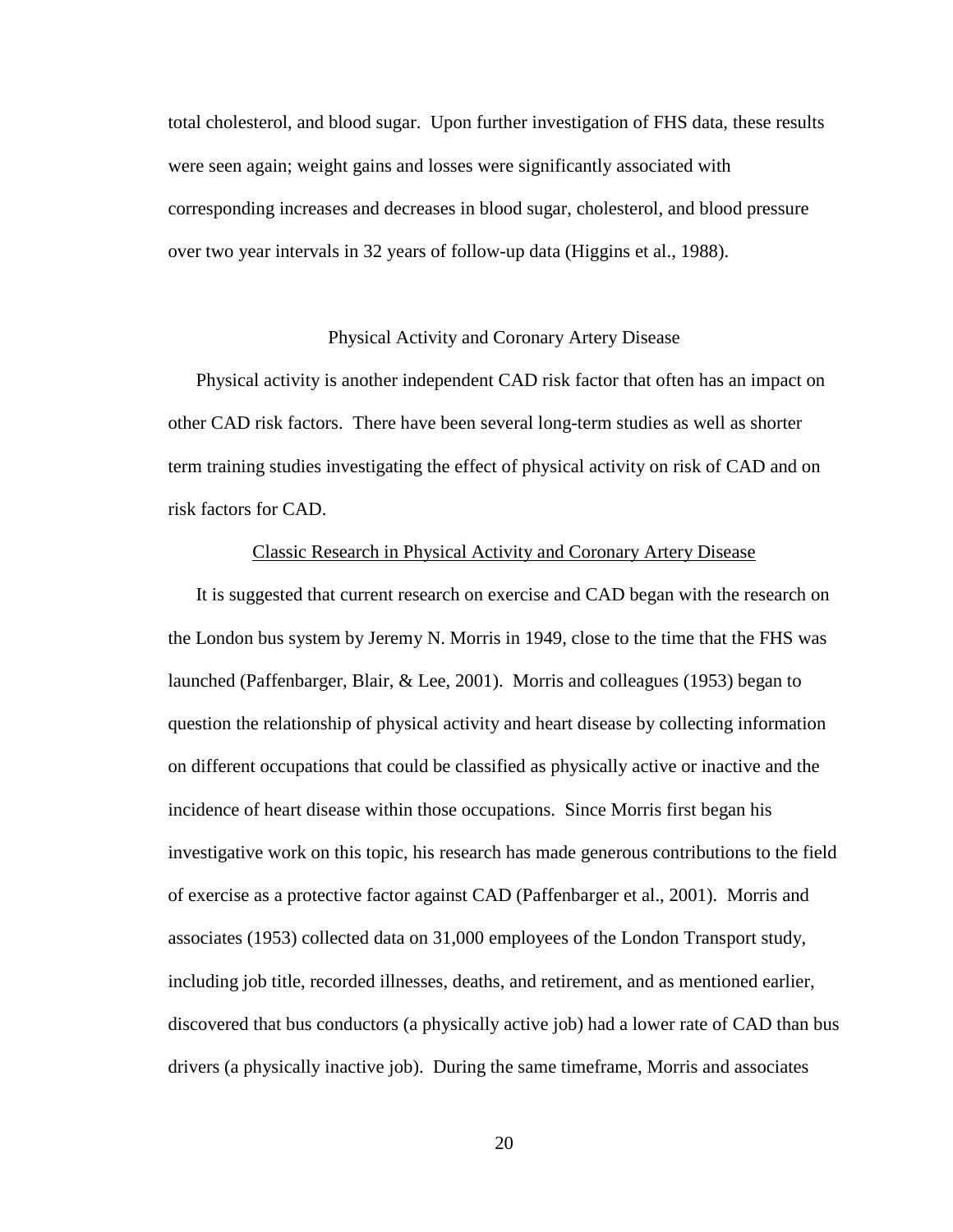(1953) reinforced their London Transport findings with a comparison of the incidence of CAD in mailmen, who walked delivering the mail, to post office workers in sedentary jobs; they found that the physically active postmen suffered a much lower rate of heart disease than their sedentary counterparts.

In 1971 Paffenbarger and associates (1971) added evidence to the findings of Morris and colleagues with their study on the association between CAD deaths and the physical activity of San Francisco longshoremen (also mentioned earlier). They studied 3,263 longshoremen for risk of CAD and stroke (Paffenbarger et al., 1971). After determining that cargohandlers expended about 925 calories more during a work day than their more sedentary coworkers, the death rates for the two occupations were evaluated against each other. It was found that the CAD death rate of physically active cargohandlers was 20% lower than that of the more sedentary longshoremen (Paffenbarger et al., 1971).

Paffenbarger and colleagues' (1993) research continued with the Harvard College Alumni study. 52,000 men who attended Harvard College or the University of Pennsylvania in 1916–1950 were used for evaluation of morbidity and mortality (Paffenbarger & Lee, 1998). Participants from this pool had completed survey questionnaires regarding lifestyle habits and health information from 1962 to as recently as 1993 (Paffenbarger & Lee, 1998). Again, this research showed a distinct connection between physical activity and lowered CAD risk. The research of both Morris and Paffenbarger has proved the fact that exercise improves health and reduces the risk of CVD (Andrade & Ignazewski, 2007).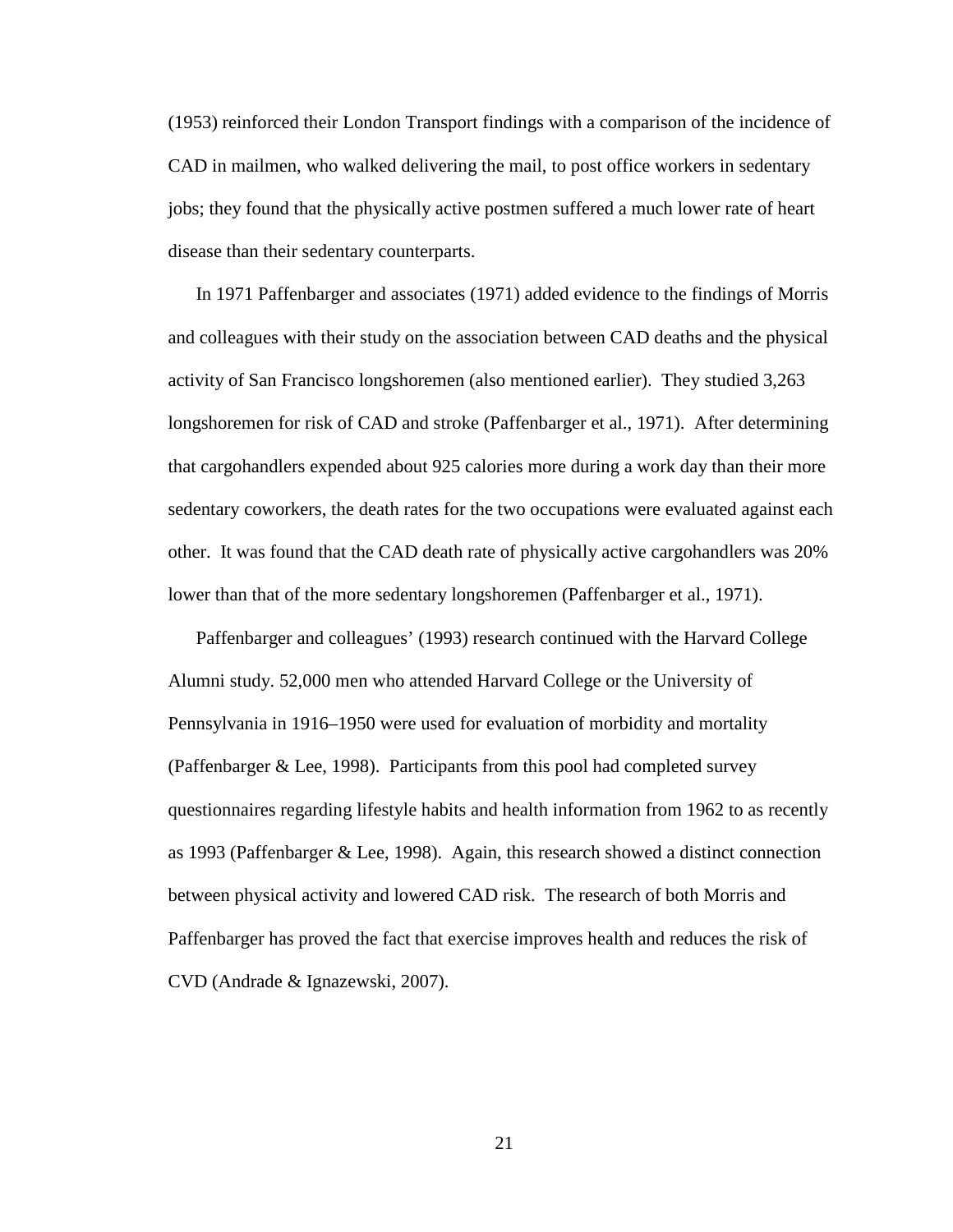#### Other Research in Physical Activity and Coronary Artery Disease

Epidemiological and Questionnaire-based Research

Since, and concurrent to, the studies of Morris and Paffenbarger many other epidemiological studies have realized an inverse relationship between physical activity and CAD. Physical inactivity as an independent risk factor for CAD has been examined in the FHS, the INTERHEART Study, the Women's Health Study, and the Finnish Twin Cohort Study (Kannel, Wilson, & Blair, 1985; Kaprio et al., 2000; Weinstein et al., 2008; Yusuf et al., 2004). Physical fitness was not objectively measured in the FHS, so researchers used indications of fitness as a measurement tool (Kannel et al., 1985). Vital capacity, heart rate, and obesity were used as gauges of physical fitness in the FHS (Kannel et al., 1985). The other studies mentioned used questionnaires to assess physical activity or fitness (Kaprio et al., 2000; Weinstein et al., 2008; Yusuf et al., 2004).

In the FHS, selected participant physical fitness measures were evaluated against the percent of participants who developed CAD or experienced cardiovascular mortality (Kannel et al., 1985). Researchers found a 5 times higher risk of CAD in those people who were short of breath, had a high resting heart rate, and had high body fat levels (Kannel et al., 1985). As a low resting heart rate is often associated with higher fitness levels, the researchers reasoned that physical fitness may yield a protective effect from CAD (Kannel et al., 1985).

The INTERHEART study yielded similar results with the evaluation of 15,152 cases and 14,820 controls; when cases of myocardial infarction were considered against age and gender matched controls, exercise was found to be protective against CAD (Yusuf et al., 2004). The population attributable risk associated with physical activity, when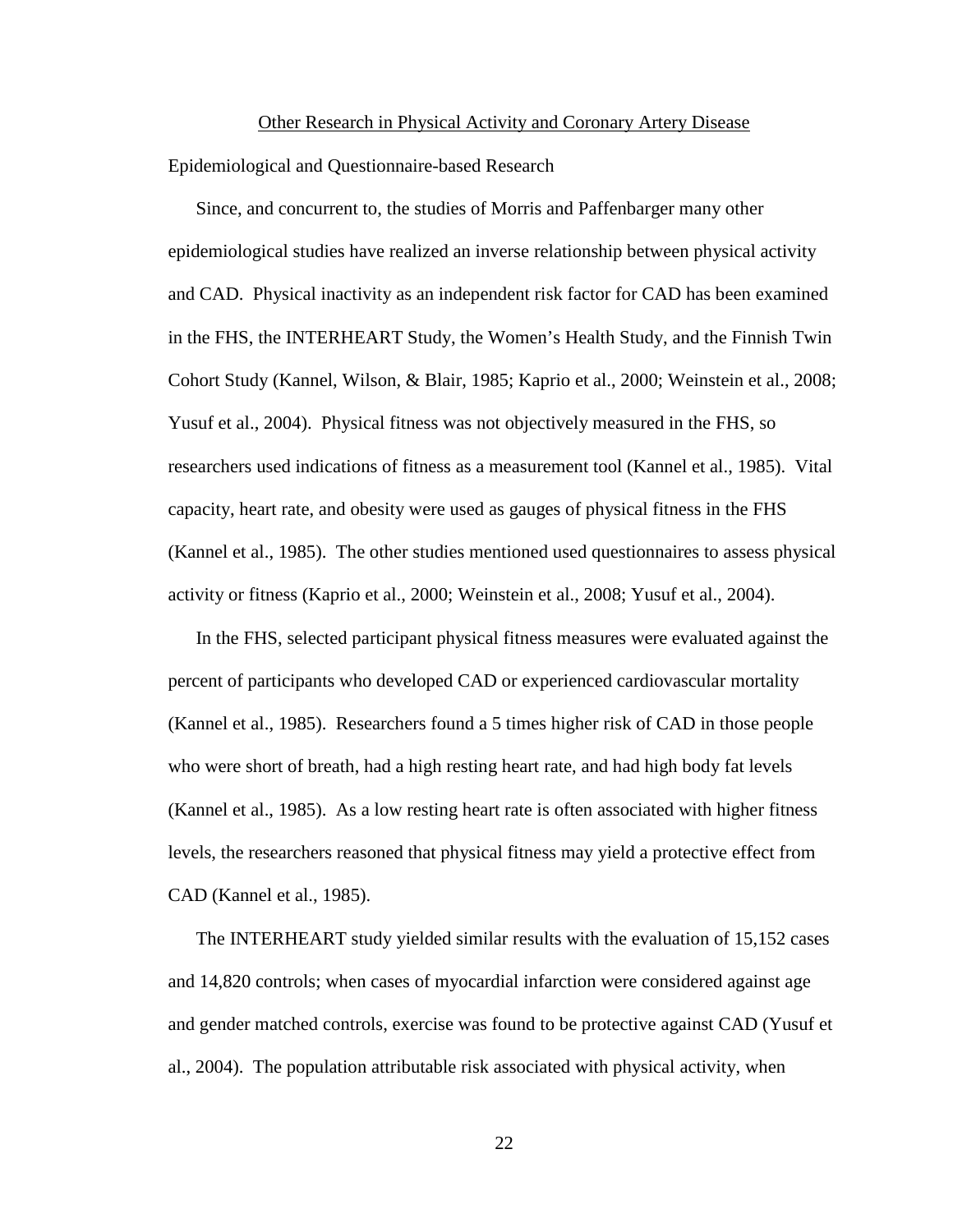adjusted for age, sex, and smoking, was calculated to be 25.5%, meaning that if all people in the population were physically active, there would be 25.5% less incidence of CAD (Yusuf et al., 2004).

These findings were confirmed by the Women's Health Study conclusion that increases in total physical activity significantly reduced risk of CAD and the results of the Finnish Twin Cohort study which revealed that conditioning exercisers had a 48% lower relative risk of CAD than sedentary individuals,  $p = .0001$ , and occasional exercisers had a 23% lower relative risk of CAD than sedentary individuals, *p* = .0001 (Kaprio et al., 2000; Weinstein et al., 2008). Contrary to the early studies by Morris and associates (1953) and Paffenbarger and associates (1971) on occupational physical activity and CAD, Kaprio and associates (2000) did not find an association between increased caloric expenditure at work and lowered risk of CAD. The researchers hypothesized that the differing nature of occupational physical activity and recreational physical activity may have caused the difference in CAD manifestation (Kaprio et al., 2000). Job-related physical activity was seen as a requirement that was often monotonous and long-term, while recreational activity was considered more dynamic and transitory (Kaprio et al., 2000).

#### Structured Exercise Program Research

In addition to research protocols designed using self-reported levels of physical activity or other indirect methods of physical activity measurement, there have also been several studies on the effect of structured exercise programs on risk of CAD. One such lifestyle modification program looked at the effect of exercise training, with nutritional counseling, stress management, and education on cardiac event rate and CAD risk factors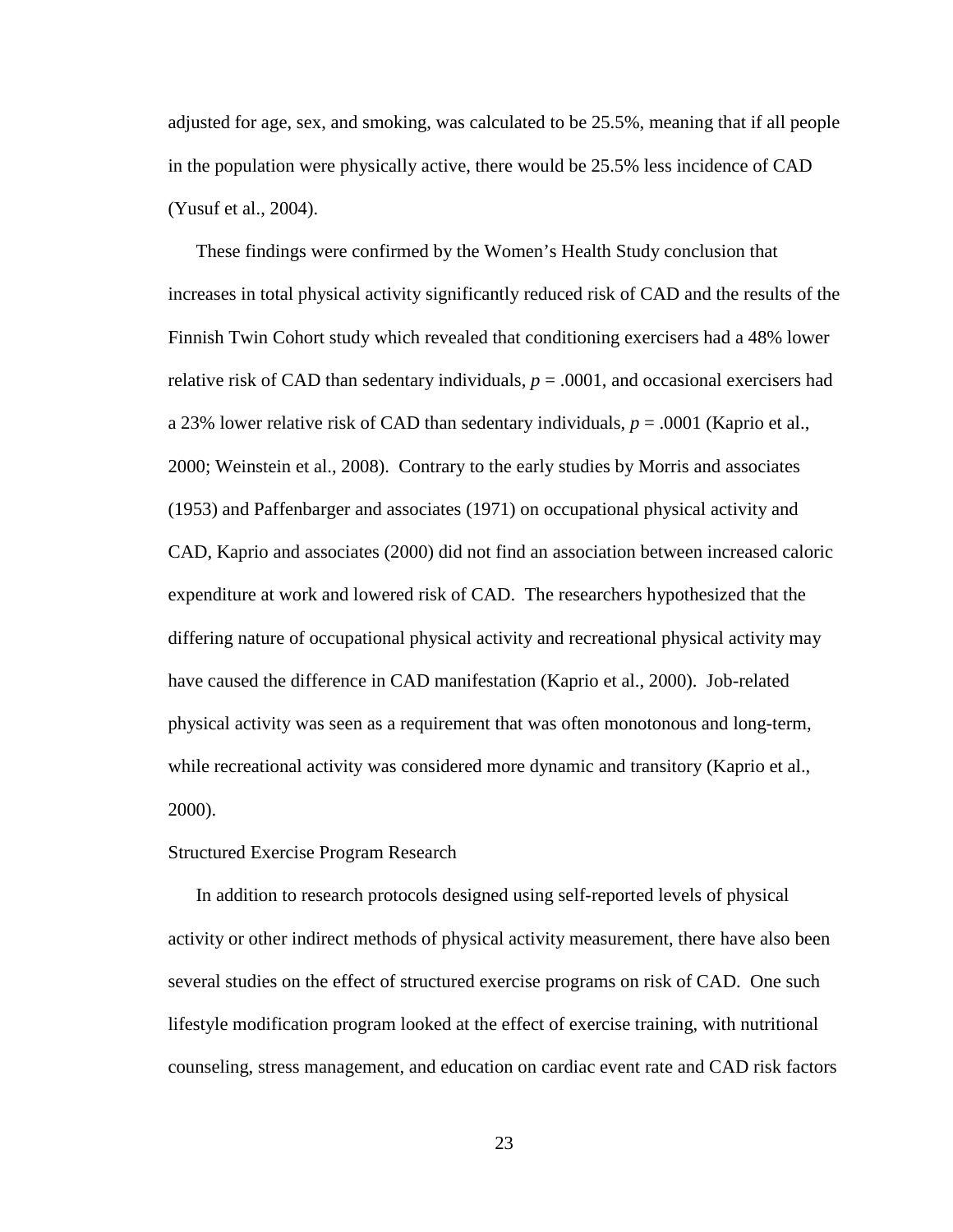over 10 years (Kappagoda et al., 2006). A total of 137 patients who had been diagnosed with CAD or suffered a heart attack were initially enrolled in the 2-year lifestyle modification program, however, only 77 patients completed the program, the others dropped out during the 2 years (Kappagodda et al., 2006). After 10 years, an analysis of cardiovascular event rate during that time period revealed that the patients who completed the program had an event rate of 1.5%, while the event rate in drop-outs was 18%, *p* < .02 (Kappagodda et al., 2006). This suggested that participation in a program for a time span as short as 2 years could have lasting effects on cardiac event rate well into the future, even after program participation has ended.

#### Physical Activity and Other Risk Factors for CAD

In addition to studies on the effect of physical activity on risk for CAD, research has also focused on the relationship between physical activity and specific CAD risk factors. Studies on the effect of physical activity on obesity and blood pressure are addressed below.

#### Physical Activity and Obesity

Research on the relationship between physical activity and obesity has been varied in both structure and results (Table 1). Researchers have often looked for a negative relationship between physical activity and obesity; it was generally hypothesized that as physical activity increased, obesity rates or levels would decrease. However, further examination did not always prove this hypothesis correct. The paragraphs below address both epidemiological-based research as well as training program-based research on the relationship of physical activity and obesity.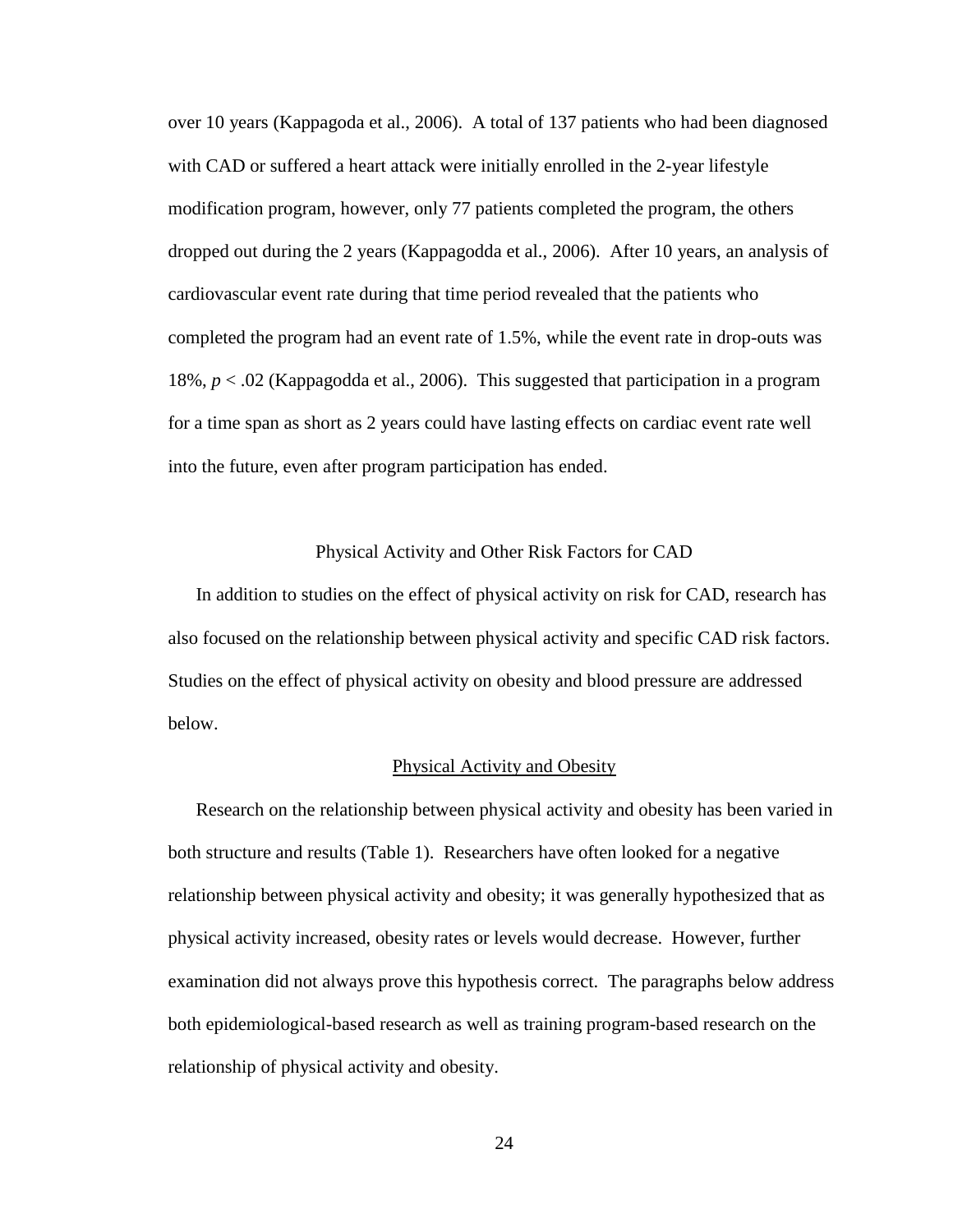Epidemiological and Questionnaire-based Research

The relationship of obesity and physical activity was examined in the Fels Longitudinal Study, the Tecumseh Community Study, and the Finnish Twin Cohort Study (Gudbrandsson et al., 1994; Guo, Zeller, Chumlea, & Siervogel; 1999; Waller, Kaprio, & Kujala, 2008). From 1976–1996, 210 white men and women participated in the Fels Longitudinal Study, during which data were collected biennially; included in these data were measurements of BMI, body fat percentage, and results from a physical activity questionnaire (Guo et al., 1999). Body fat measurement was obtained through underwater weighing and physical activity levels were separated into three categories (low, medium, and high) based on participant answers to questions regarding physical activity levels (Guo et al., 1999). Researchers found that while lower BMI was associated with lower body fat percentage in males, BMI was not significantly associated with body fat percentage in females (Guo et al., 1999). In both men and women, physical inactivity was associated with high body fat percentages (Guo et al., 1999).

Obesity was measured in the Tecumseh Community Study through percentage overweight and sum of skinfolds; the results were parallel to those in the Fels Longitudinal study (Gudbrandsson et al., 1994). In Tecumseh, Michigan 857 men and women with an average age of 30 years were evaluated for antecedents of high blood pressure and CVD (Gudbrandsson et al., 1994). Based on a questionnaire, it was determined that 70% of the population was sedentary (Gudbrandsson et al., 1994). When obesity was considered in relation to physical activity, there was a significant difference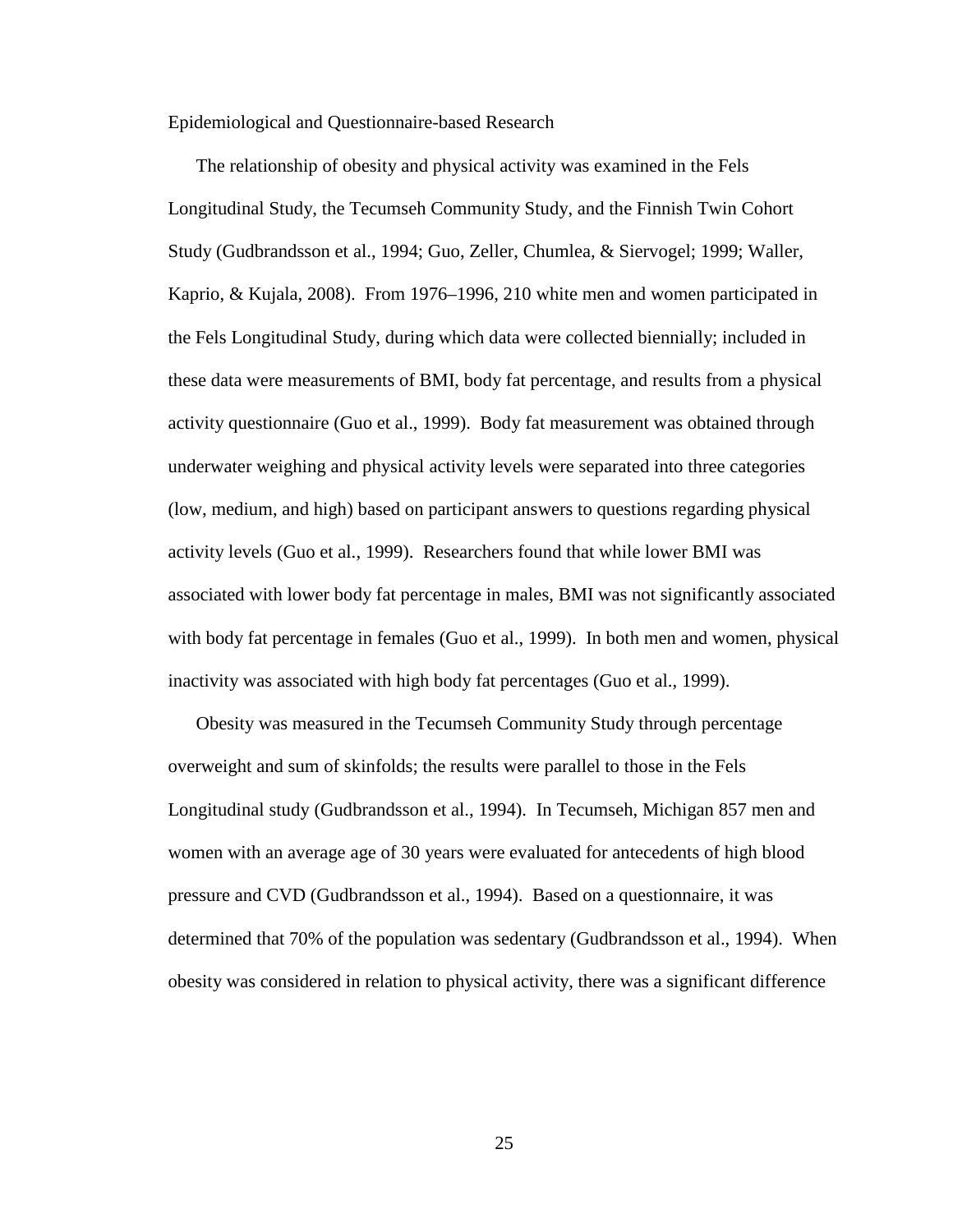## Table 1

## *Research on the Relationship of Physical Activity and Obesity/Overweight*

| Study                        | n   | Sex | Age<br>(M)   | DV         | Result                                                                                                                             | $\boldsymbol{p}$<br>value |
|------------------------------|-----|-----|--------------|------------|------------------------------------------------------------------------------------------------------------------------------------|---------------------------|
| Andersen<br>et al., 1999     | 40  | F   | 43           | BF%        | 16 weeks aerobics training, 4.3% decrease                                                                                          | < 0.001                   |
| Guo                          | 102 | М   | 44           | BMI        | $M = 0.83$ less in high versus low activity                                                                                        | < 0.05                    |
| et al., 1999                 |     |     |              | BF%        | $M = 2.5\%$ less in high versus low activity                                                                                       | < 0.05                    |
|                              | 108 | F   | 44           | BMI        | No difference between high versus low activity                                                                                     |                           |
|                              |     |     |              | BF%        | $M = 8.9\%$ less in high versus low activity                                                                                       | < 0.05                    |
| Gudbrandsson<br>et al., 1994 | 857 | M/F | 30           | OW%        | $M = 6.1\%$ less in exercisers versus non-<br>exercisers                                                                           | .0003                     |
|                              |     |     |              | <b>SSF</b> | $M = 12.2$ mm less in exercisers versus non-<br>exercisers                                                                         | .00001                    |
| King<br>et al., 1995         | 269 | M/F | $\mathbf{a}$ | BMI        | 2 years exercise training, no significant change                                                                                   |                           |
|                              |     |     |              | WH         | 2 years exercise training, no significant change                                                                                   |                           |
|                              |     |     |              | BF%        | 2 years exercise training, no significant change                                                                                   |                           |
| Santa-Clara<br>et al., 2003  | 36  | M   | 56           | BF%        | 1 years aerobics and resistance training or<br>aerobics training, $M$ significantly lower in<br>exercise groups than control group | < 0.05                    |
| Takeda<br>et al., 1996       | 11  | F   | 55           | BF%        | 36 mos exercise training, no significant change                                                                                    |                           |
|                              |     |     |              | <b>SSF</b> | 36 mos exercise training, no significant change                                                                                    |                           |
| Waller<br>et al., 2008       | 84  | M/F | 29           | WC         | $M = 8.4$ cm (3.3 in.) less in active versus<br>inactive twins                                                                     | < 0.001                   |

*Note.*  $DV =$  dependent variable;  $BF\% =$  body fat percentage;  $BMI =$  body mass index;  $OW\% =$  overweight percentage;  $SSF = sum$  of skinfolds;  $WH = wait-to-height$  ratio;  $WC = wait$  circumference.  ${}^{\text{a}}M$  was not reported; participants were between the ages of 50 – 65 years.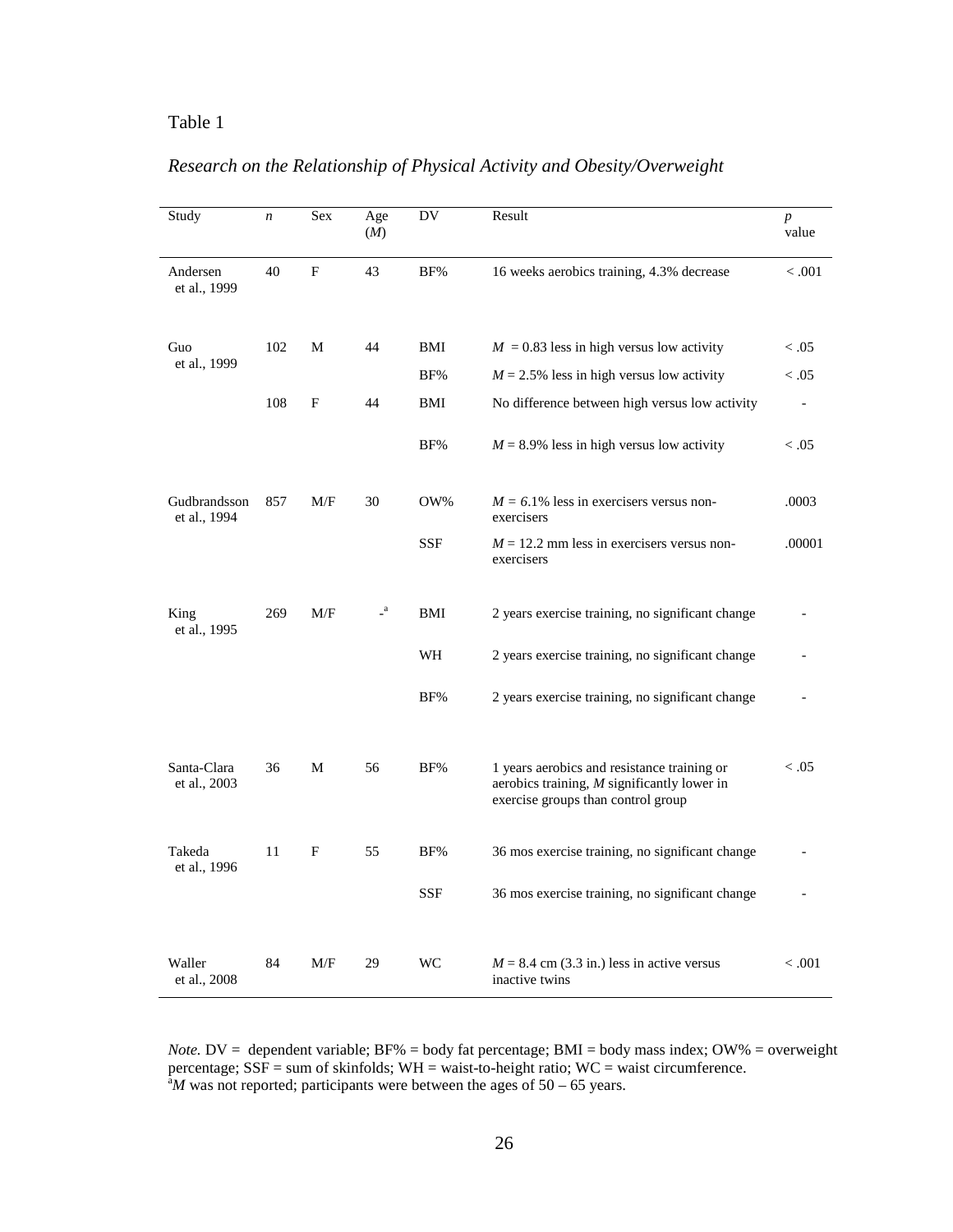between physically active participants and their sedentary counterparts based on percentage overweight,  $p = .0003$ , and sum of skinfolds in mm,  $p = .00001$ ; indicating that there was an inverse relationship between obesity and physical activity (Gudbrandsson et al., 1994).

This relationship between obesity and physical activity was again observed in 146 twin-pairs from the Finnish Twin Cohort who were different for both intensity of physical activity and time spent exercising (Waller et al., 2008). Obesity was measured by waist circumference (Waller et al., 2008). In the twin-pairs who were consistently different on measures of physical activity, an 8.4 cm (3.3 in.) smaller waist circumference was seen in the more active co-twin,  $p < .001$  (Waller et al., 2008).

#### Structured Exercise Program Research

Various studies also focused on the evaluation of physical activity and obesity based on structured training programs rather than self-reported questionnaires or epidemiological data. Two training studies were conducted on participants suffering from heart disease (Santa-Clara, Fernhall, Baptista, Mendes, & Sardinha, 2003; Takeda, Tanaka, Unno, Hiyama, & Asano; 1996). Santa-Clara and associates studied 36 male patients between the ages of 45–68 years who had completed a phase II cardiac rehabilitation program after diagnosis of CAD. Patients were divided between three different treatment groups: (a) a weight training and aerobic training group, (b) an aerobic training group, and (c) a control group with no exercise (Santa-Clara et al., 2003). The exercise program ran for 1 year with both exercise groups participating in group exercise programs three times per week (Santa-Clara et al., 2003). Participant body composition was assessed using dual-energy radiographic absorptiometry (Santa-Clara et al., 2003).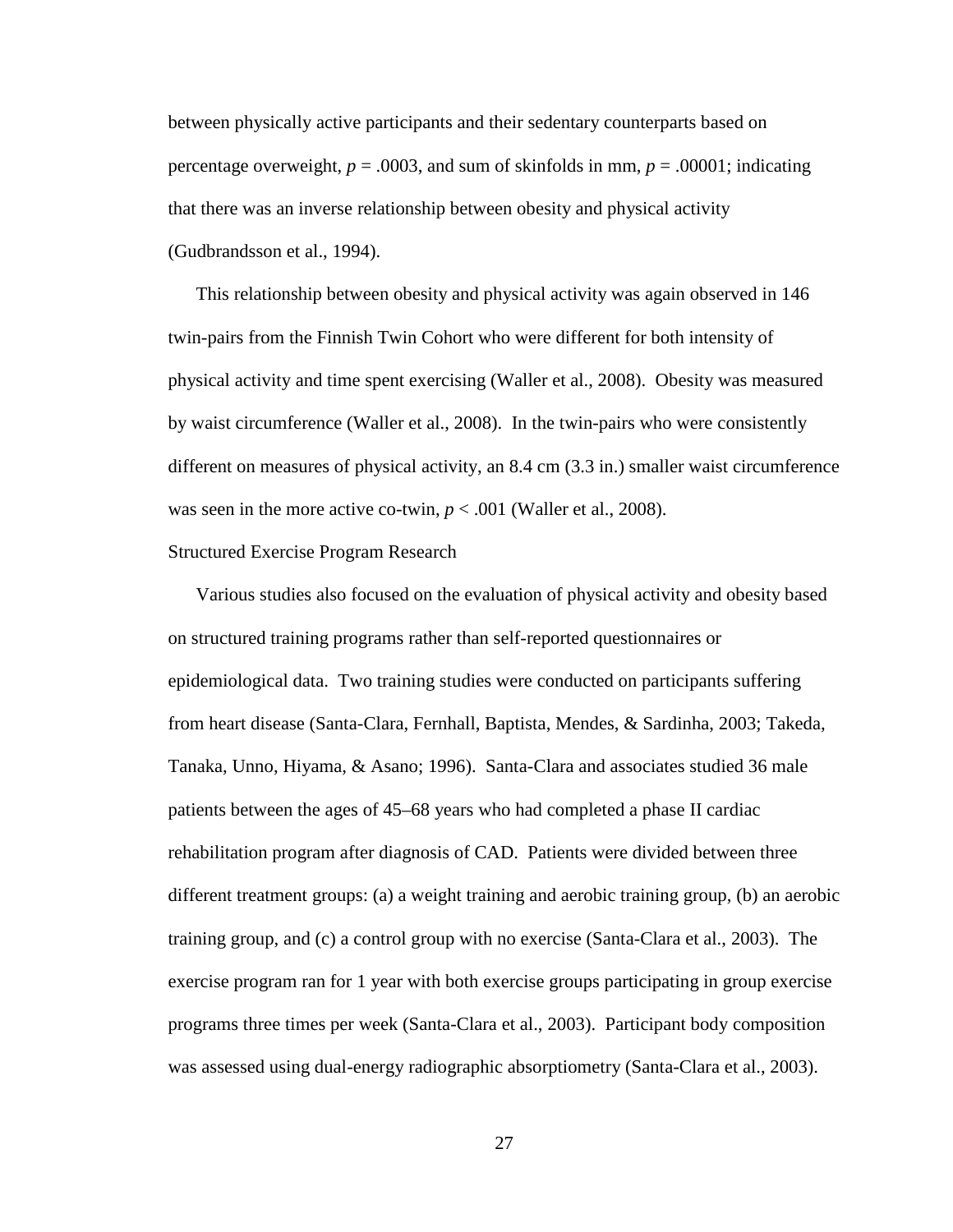Takeda and associates (1996) designed a similar protocol using 11 female CAD patients with a mean age of 55 years, however there was no control group and all 11 women completed the 36-month exercise training program. The exercise program was created with both a supervised exercise element and a home-based exercise element (Takeda et al., 1996). Participants spent 1–2 days per week in 1-hour supervised exercise sessions and zero to five times per week practicing home exercise sessions lasting 15–60 min; the exercise program was geared toward aerobics and movements of large muscle groups (Takeda et al., 1996). Body composition was assessed in this study with bioelectrical impedance and four-site skinfold measurements (Takeda et al., 1996).

Differing results were found between the two exercise program studies with CAD patients (Santa-Clara et al., 2003; Takeda et al., 1996). Santa-Clara and associates (2003) found that after 1 year of study, the aerobic and strength training group had a significant decrease in total body fat, *p* < .0001 and the aerobic training group remained at starting body fat levels. The control group who remained sedentary had a significant increase in total body fat, *p* < .05 (Santa-Clara et al., 2003). Alternately, Takeda and associates (1996) saw changes in body composition over 8–12 months, however the differences were not significant, and after 36 months, body fat percentages returned to their initial values. These results do not clearly explain the relationship between exercise and obesity.

Two other studies, one on 40 obese women with a mean age of 43 years, and another on 269 previously sedentary adults aged 50–65 years, provided further results on obesity versus physical activity (Andersen et al., 1999; King, Haskell, Young, Oka, & Stefanick, 1995). In the study from Andersen and colleagues, the women participated in either a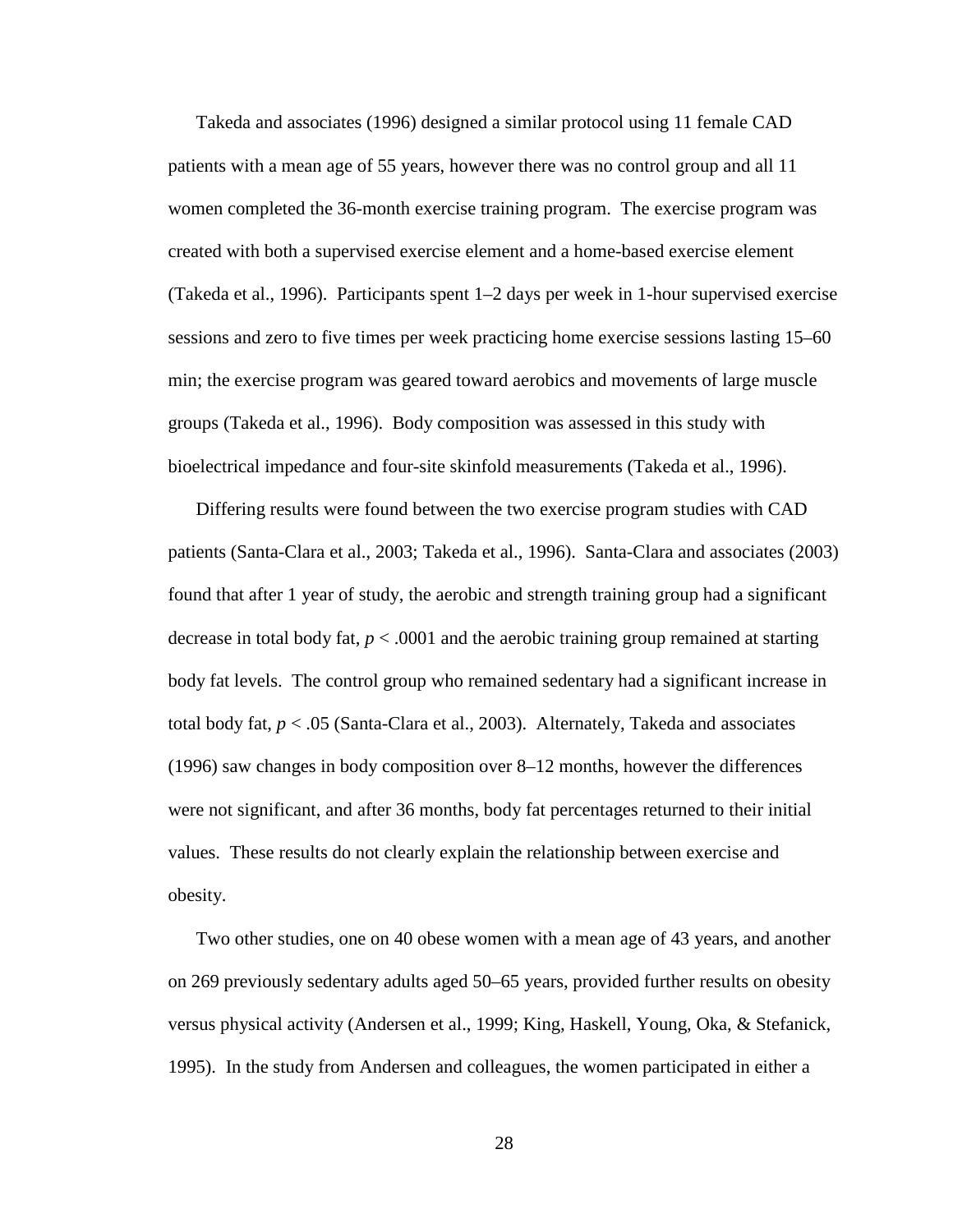program focused on diet and structured group aerobic activity or diet and lifestyle activity changes. Structured group activity included three weekly aerobic stepping classes, while the lifestyle modification group was encouraged to increase physical activity levels to 30 minutes per day for most days of the week (Andersen et al., 1999). Participant body composition was assessed with dual x-ray absorptiometry at baseline and at the end of the 16-week program (Andersen et al., 1999).

The 2-year study by King and colleagues (1995) evaluated participant body composition using body fat calculated with underwater weighing, BMI, and waist-to-hip ratio. Participants in this study were separated into three treatment groups: (a) higherintensity, group-based exercise training, (b) higher-intensity home-based training, and (c) lower-intensity home-based training (King et al., 1995). After 2 years, no significant differences were found in body fat percentage, waist-to-hip ratio, or BMI between the treatment groups or within the treatment groups from the inception of the program (King et al., 1995). Andersen and colleagues (1999) found no difference between the lifestyle group and the exercise group, however between baseline and 16-weeks a significant difference was found within both groups; body fat percentage was decreased by 6.2% in the lifestyle group and by 4.3% in the aerobic group,  $p < .001$ .

Based on these four studies, results concerning the effect of structured exercise programs on the CAD risk factor of obesity are conflicting, although often positive. These studies demonstrate that several different methods of evaluating obesity have shown a negative association between exercise and obesity.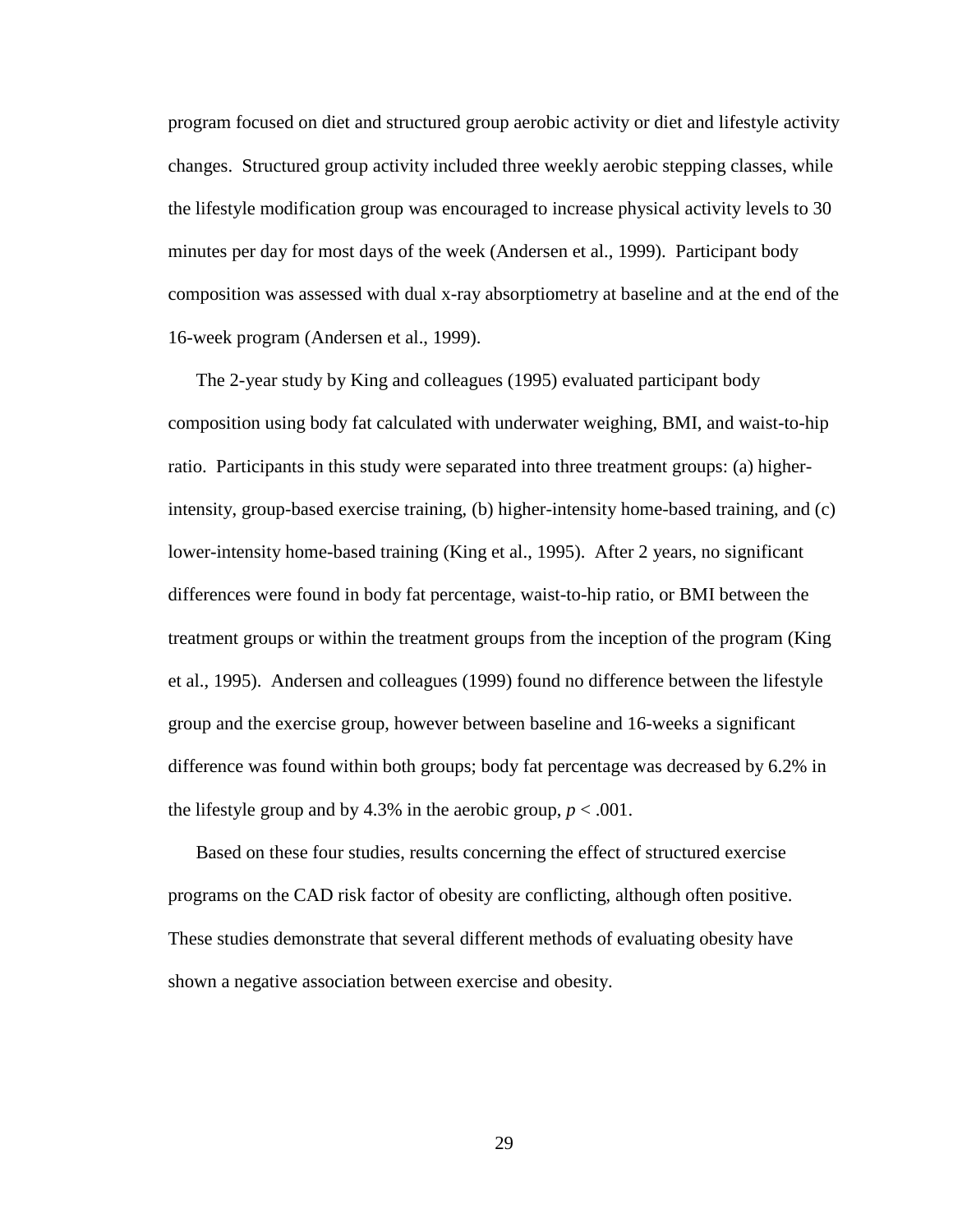#### Physical Activity and Blood Pressure

Much like research on physical activity and obesity, research examining physical activity and blood pressure has been varied also. As shown in Table 2, researchers have examined blood pressure using differing methods which have yielded varying results. Epidemiological and Questionnaire-based Research

Epidemiological data on the effect of exercise on blood pressure or hypertension is varied. Researchers of the Harvard College Alumni study reported less occurrence of hypertension in physically active men versus sedentary men, *p* < .001 (Sesso et al., 2000). However, contrary to these results, the Tecumseh Community Study did not find a significant difference between systolic blood pressure in exercising participants versus sedentary participants,  $p = 0.20$ , or between diastolic blood pressure in exercising participants versus sedentary participants, *p* = .15 (Gudbrandsson et al., 1994). Structured Exercise Program Research

Several studies in which one group of participants underwent a physical activity program of varying length found decreases in systolic and diastolic blood pressures at the end of the programs. Takeda and colleagues' (1996) female CAD patients began the program with a mean blood pressure in the pre-hypertensive (mean DBP: 88 mmHg) or hypertensive (mean SBP: 141 mmHg) range, but both blood pressures lowered significantly to the normotensive range by the fourth month of the program,  $p < .05$ , and remained there to the end of the program at 36 months.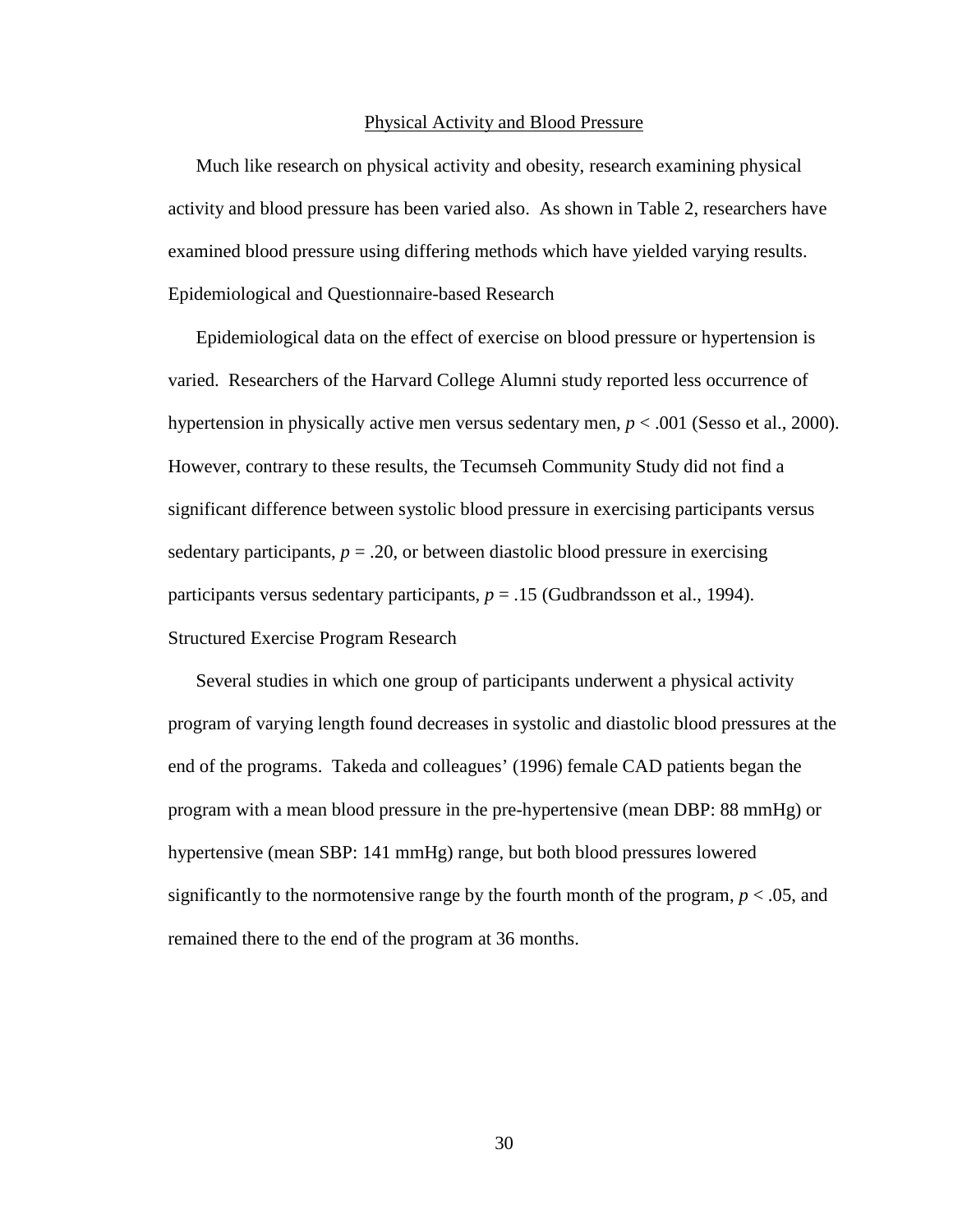# Table 2

| Study                  | $\boldsymbol{n}$ | Sex     | Age<br>(M) | DV         | Result                                                                                | $p$ value |
|------------------------|------------------|---------|------------|------------|---------------------------------------------------------------------------------------|-----------|
| $\cos$<br>et al., 2001 | 126              | F       | 48         | <b>SBP</b> | 18 mos moderate intensity exercise, 2.8 mm Hg<br>decrease                             | .049      |
|                        |                  |         |            |            | 18 mos vigorous intensity exercise, no change                                         |           |
|                        |                  |         |            | <b>DBP</b> | 18 mos moderate intensity exercise, 2.7 mm Hg<br>decrease                             | .004      |
|                        |                  |         |            |            | 18 mos vigorous intensity exercise, no change                                         |           |
| Daubenmeir             | 869              | M/<br>F | 59         | SBP        | 3 mos lifestyle changes, significant decrease                                         | .001      |
| et al., 2007           |                  |         |            | DBP        | 3 mos lifestyle program, significant decrease                                         | .001      |
| Gudbrandsson           | 857              | M/      | 30         | <b>SBP</b> | No difference between active and inactive                                             |           |
| et al., 1994           |                  | F       |            | <b>DBP</b> | No difference between active and inactive                                             |           |
| Jennings               | 12               | M/      | 22         | <b>SBP</b> | Significantly lower in active regimen                                                 | .01       |
| et al., 1986           |                  | F       |            | <b>DBP</b> | Significantly lower in active regimen                                                 | .01       |
| Kasch<br>et al., 1995  | 24               | М       | 46         | <b>SBP</b> | 28 years, significant increase in sedentary group<br>with no change in exercise group | < 0.001   |
|                        |                  |         |            | <b>DBP</b> | 28 years, significant increase in sedentary group<br>with no change in exercise group | < 0.001   |
| Sesso<br>et al., 2000  | 12,516           | М       | 58         | <b>HTN</b> | Active males less likely than inactive males to<br>suffer from hypertension           | < .001    |
| Tabara<br>et al., 2007 | 40               | M/      | 67         | SBP        | 6 mos exercise training, decrease of 7 mm Hg                                          | .0056     |
|                        |                  | F       |            | DBP        | 6 mos exercise training, decrease of 5 mm Hg                                          | .0008     |
| Takeda                 | 11               | F       | 55         | SBP        | 36 mos exercise training, significant decrease                                        | < 0.05    |
| et al., 1996           |                  |         |            | DBP        | 36 mos exercise training, significant decrease                                        | $<.05$    |

# *Research on the Relationship of Physical Activity and Blood Pressure*

*Note.* DV = dependent variable; SBP = systolic blood pressure; DBP = diastolic blood pressure.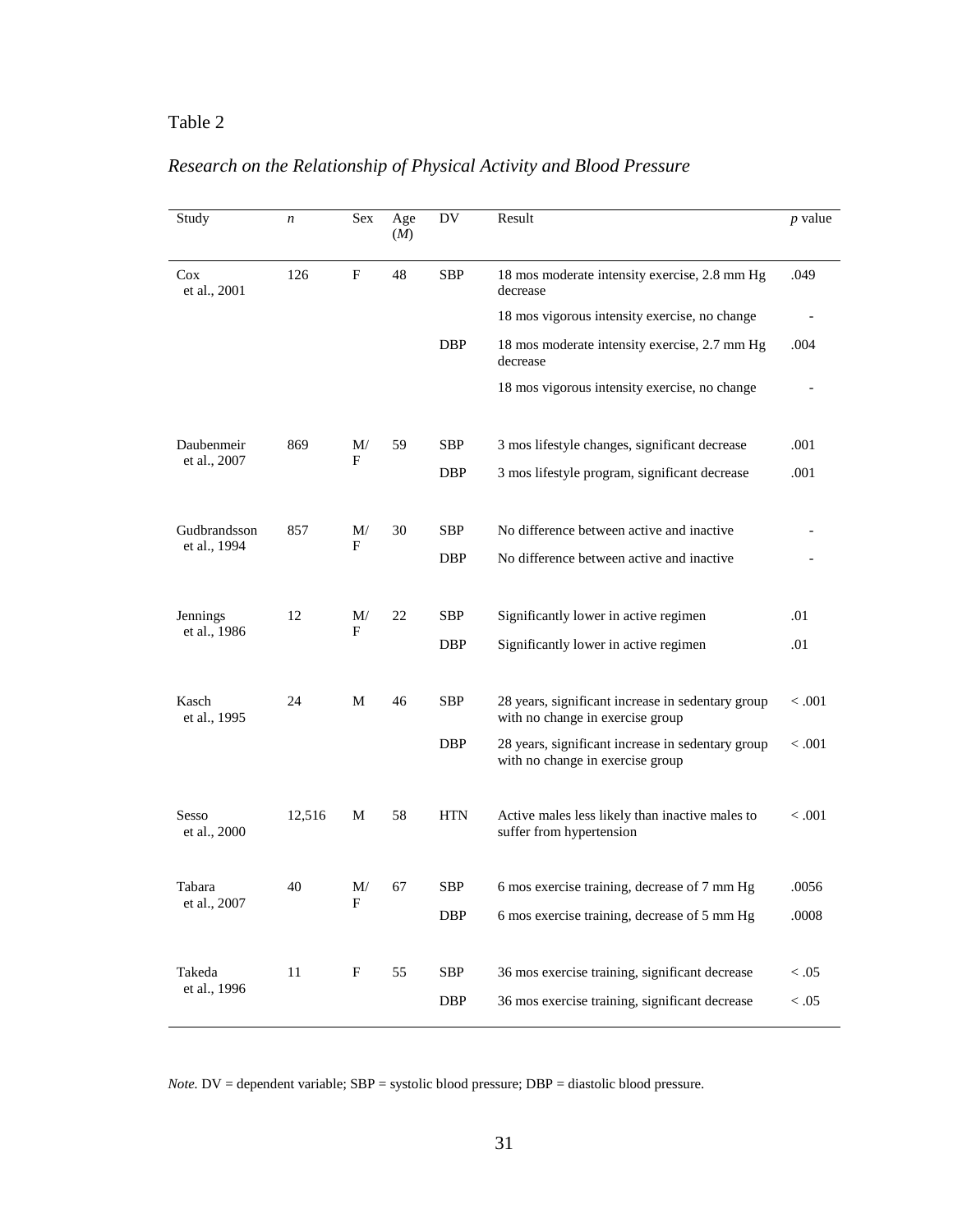The Multisite Cardiac Lifestyle Intervention Program was an investigation of risk factor management in 869 male and female participants (Daubenmier et al., 2007). Patients participated in a program based on diet, exercise, and stress management for 3 months; the exercise component involved 1 hour of weekly supervised exercise program participation (Daubenmier et al., 2007).

Similar to the study on 40 obese women by Andersen and colleagues (1999), the Sedentary Women Exercise Adherence Trial examined a participant pool of 126 sedentary women (Cox et al., 2001). The women were recruited to exercise three times per week for 30 minutes over 18 months and risk factors were periodically evaluated over that time period (Cox et al., 2001). Participants were randomly assigned to either a supervised exercise group or a home-based exercise group for the first 6 months of the study, and then both groups continued home-based exercise for the remaining 12 months of the study; the exercise consisted of walking, aerobics training, and circuit training sessions (Cox et al., 2001).

Both participants in the lifestyle intervention program and in the sedentary women's program saw similar significant reductions; researchers in the lifestyle intervention program found a reduction in mean SBP of about 12 mmHg, *p* = .001 and a reduction in mean DBP of about 7 mmHg, *p* = .001 (Cox et al., 2001; Daubenmier et al., 2007). Participants in the sedentary women's program who exercised at moderate intensity significantly decreased their SBP by 2.81 mmHg,  $p = .049$  and their DBP by 2.70 mmHg,  $p = .004$  (Cox et al., 2001). Contrastingly, vigorous intensity exercisers from the same program did not see the same significant blood pressure decreases (Cox et al., 2001). Another study examined the effect of 30 minutes of mild-to-moderate intensity exercise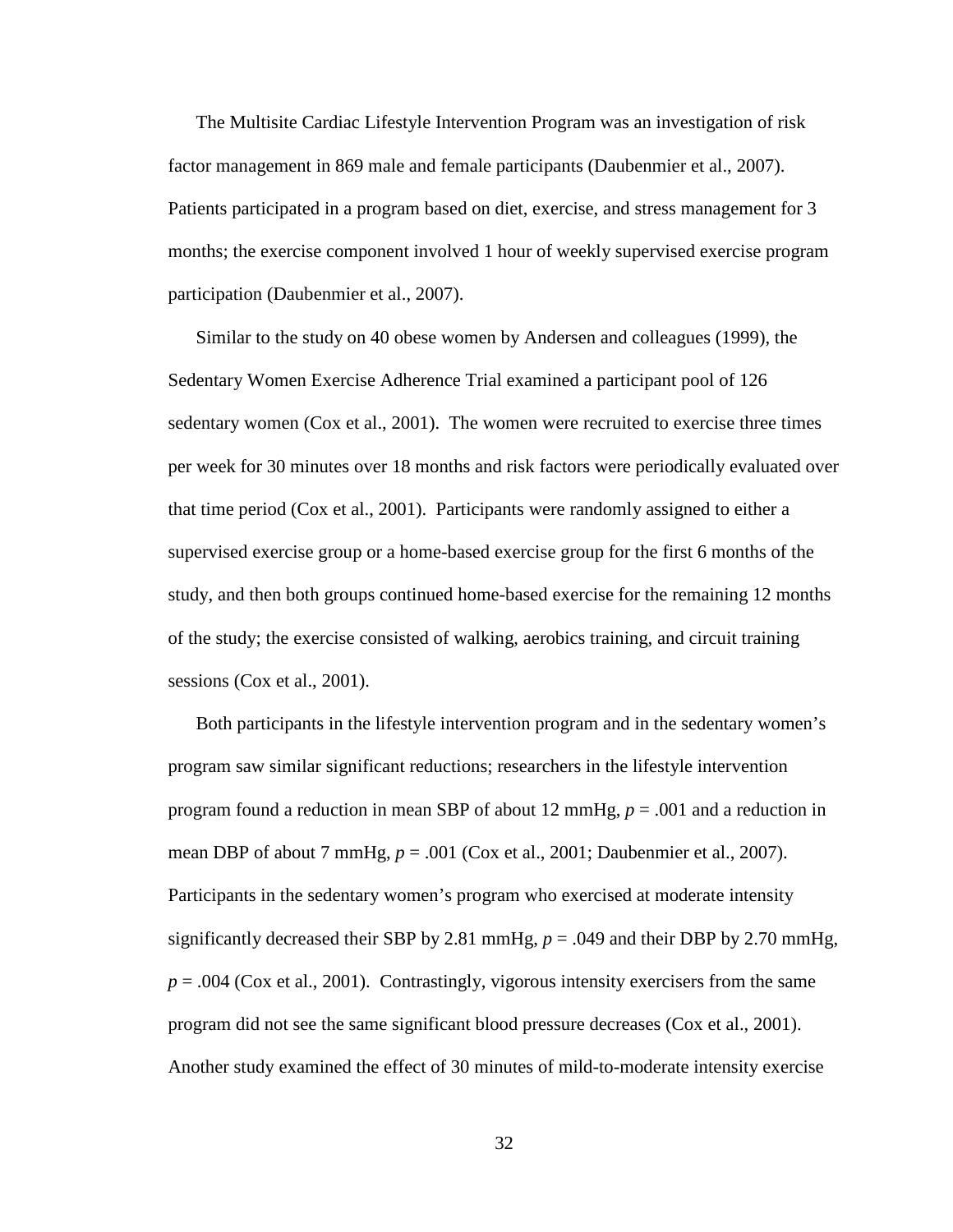twice weekly for 6 months in 40 adults with a mean age 67 years on blood pressure and arterial stiffness (Tabara et al., 2007). This study also confirmed earlier findings; a significant decrease was found in both SBP and DBP after 6 months of training, with *p* values of .0056 and .0008, respectively (Tabara et al., 2007).

Two other studies were designed with controls and also found positive effects on blood pressure levels with exercise. In the study 12 men at four different activity levels over 4 months by Jennings, Nelson, & Nestel (1986), both systolic and diastolic blood pressures fell significantly from the sedentary and below-sedentary activity levels to the three times per week regimen and the seven times per week regimen,  $p < .01$ . Additionally, blood pressure was significantly less at the activity level of daily exercise versus three time weekly exercise,  $p < .05$  (Jennings et al., 1986).

These findings were supported by a 28-year study on cardiovascular changes with aging and exercise (Kasch et al., 1995). Using a cohort selected from a university-based fitness program, 12 men were placed into a group that exercised consistently for 28 years and 12 men who had dropped out from the exercise program were placed in a control group (Kasch et al., 1995). Over the 28-year time period, the blood pressures of exercise group participants remained the same, while those of the drop-outs increased significantly,  $p < .001$  (Kasch et al., 1995). These results demonstrate the moderating effect that exercise can have on blood pressure. Overall, exercise training studies have shown a very positive effect of regular exercise on blood pressure levels, either decreasing or maintaining blood pressure levels.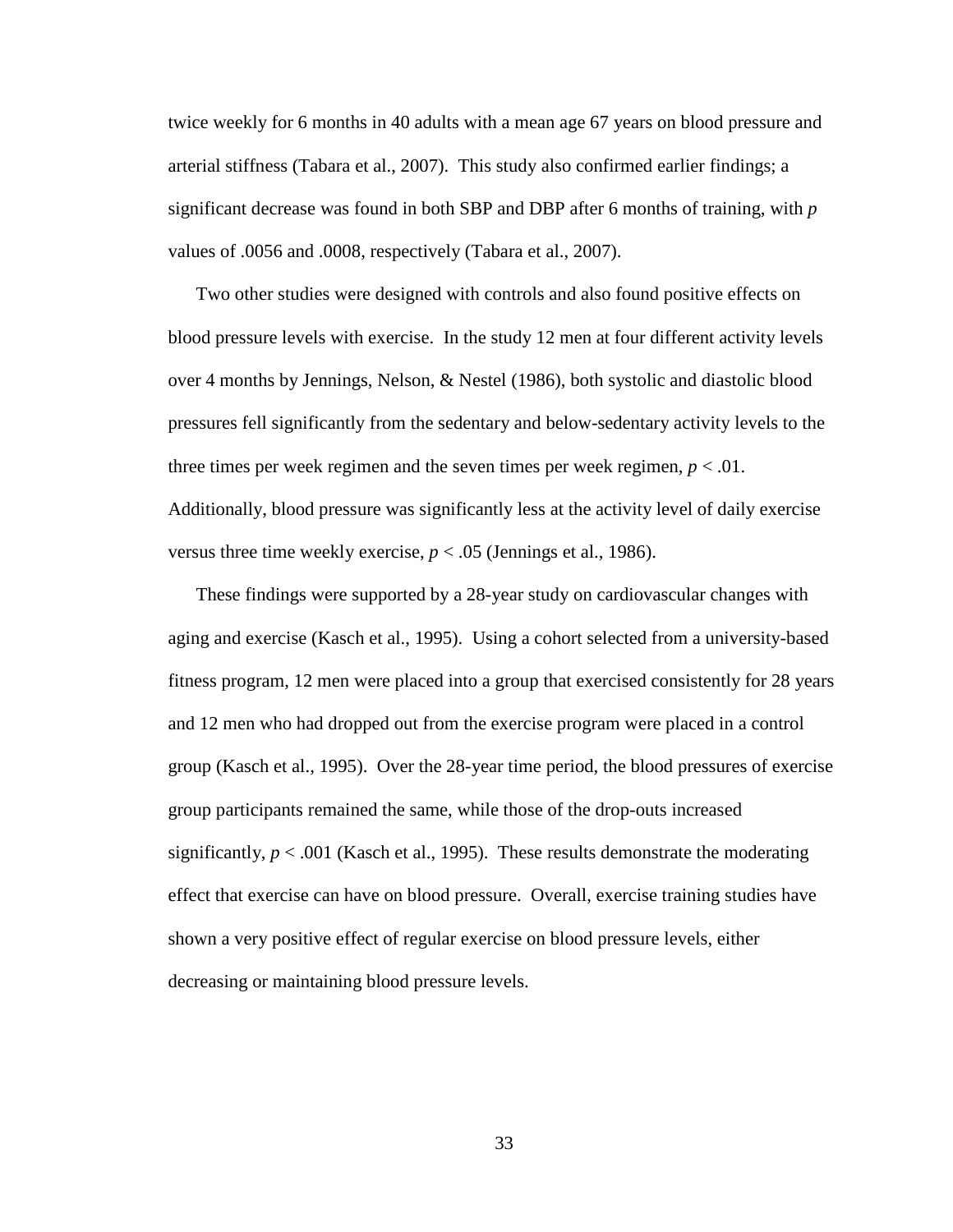#### Exercise Program Attendance Versus Participant Results

Several structured exercise program studies examined the relationship between program attendance rates and participants' results. In the study on lifestyle activity compared to a structured exercise program, Andersen and colleagues (1999) found that the participants in the structured exercise program condition had an overall mean attendance rate of 87.7% over the 16 week program. It was then confirmed that attendance was significantly related to participant weight loss,  $r = .53$ ,  $p = .02$  (Andersen et al., 1999).

King and colleagues (1995) found similar results with more obvious increases in HDL levels over 2 years in the lower-intensity, home-based training treatment group than in other treatment groups. The lower-intensity, home-based training group averaged 3.0 training sessions per week over the 2 years of the program, while the higher-intensity, home-based group averaged 2.2 exercise sessions per week and the higher-intensity, group-based condition averaged only 1.3 sessions per week (King et al., 1995). This demonstrated that the treatment group with higher program adherence achieved better results in HDL level improvement (King et al., 1995).

It was found that attendance or adherence rates were often not compared to the changes in levels of potential risk factors for CAD in structured exercise program studies. Often attendance rates were reported for the group as a whole, but not necessarily analyzed with the results. Attendance rates were also used as inclusion criteria, rather than as a basis for analysis. For example, in the lifestyle modification program study by Kappagodda and colleagues (2006), participants who attended 60% of the sessions were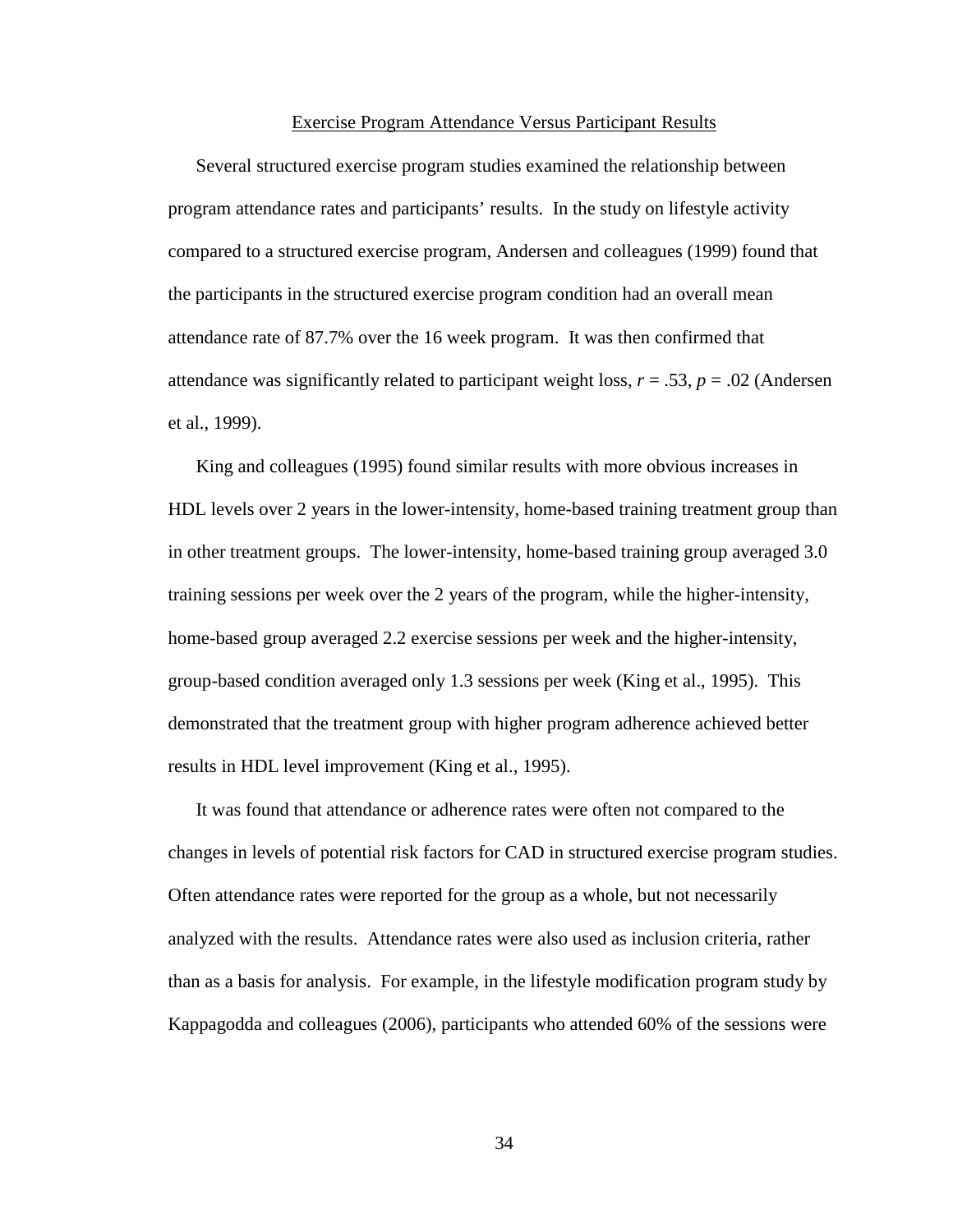considered to have completed the program, however further breakdown of attendance versus results was not performed.

#### Research-based Generalizations on Risk Factor Management

Although evidence for physical activity as a management tool for the CAD risk factors of obesity and high blood pressure appears positive; the evidence from the studies discussed is not solely positive. The overall risk profile for Tecumseh Community Study participants was reported as better for the physically active than the sedentary; the sedentary group was heavier, was more overweight, had higher cholesterol, triglycerides, blood pressure, heart rates, and insulin, and had lower HDL (Gudbrandsson et al., 1994). However, even considering general improvements to overall risk for CAD, within the studies examined, individual risk factor levels were not always significantly different between exercising and non-exercising groups.

#### Additional Research and Limitations

With some mixed results as to the effect of physical activity on risk factors for CAD such as obesity and hypertension, additional research could help provide clarity to the topic. Possibly some of the variations in findings could be accounted for by limitations caused by changes in physical activity over time or changes to other factors such as nutrition or stress levels (Sesso et al., 2000). Differences may have also been seen due to varying methods of physical activity classification and differences in survey questionnaire design between studies. Several studies were also performed without control groups, which can lead to difficulty in making true inferences from data. It seems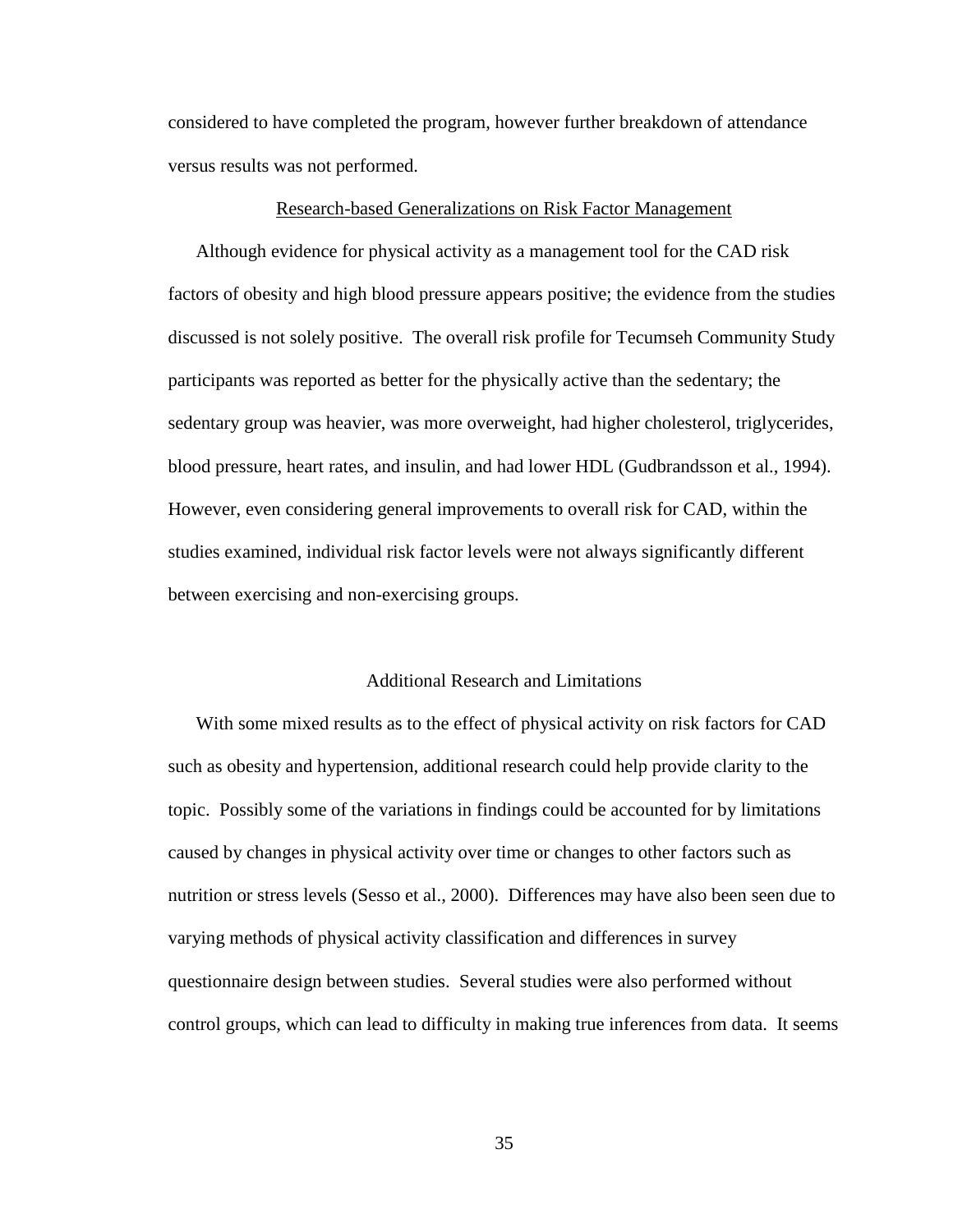evident that the area of physical activity and risk factors for CAD could only benefit from further research.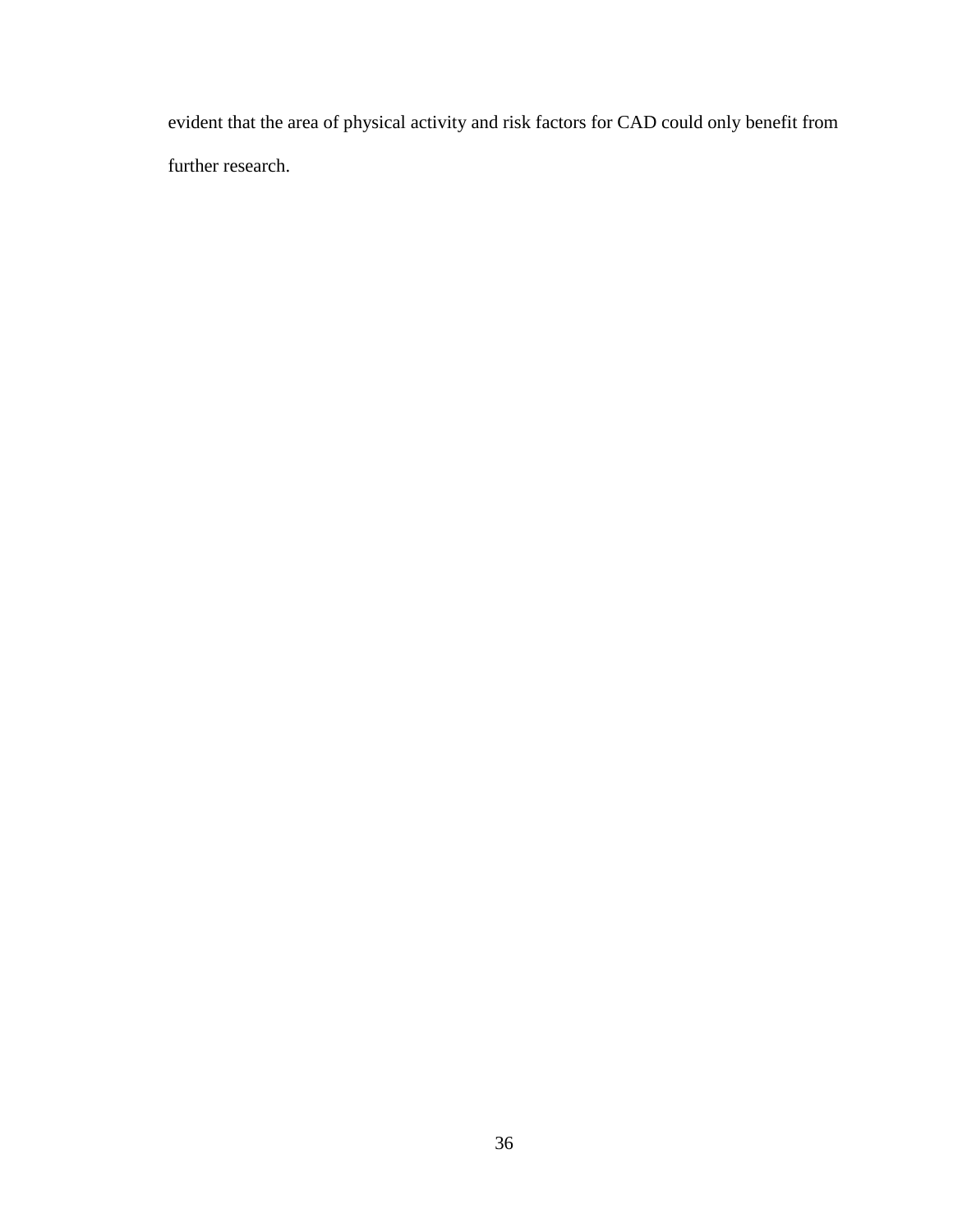#### CHAPTER 3

## **METHODS**

Data for this study were collected during the University of Nevada, Las Vegas (UNLV) Adult Exercise Program (Golding, 2007). The daily exercise program was initiated in 1976 and continued until 2007 (Golding, 2007). The program was initially approved by the UNLV Institutional Review Board in 1976, and approval was maintained for the entire course of the program (Golding, 2007). The program consisted of organized exercise classes and periodic health and fitness testing for participants (Golding, 2007).

## Exercise Class Structure

The exercise classes were held Monday through Friday during the academic year and Monday through Thursday during the academic summer session, with the exception of public holidays or university closures (Golding, 2007). The exercise classes were directed by university instructors or graduate assistants and consisted of 45-minute daily sessions focusing on stretching and flexibility, muscular fitness, and aerobics (Golding, 2007). Each session included a warm-up segment, a muscular strength and endurance segment, an aerobic exercise segment, and a cool down segment (Golding, 2007).

## Participants

The program participants ranged in age from 30–80 years (Golding, 2007). There were not specific age restrictions for participation, however participation was restricted by the health of the applicant and the ability of the applicant to take part in vigorous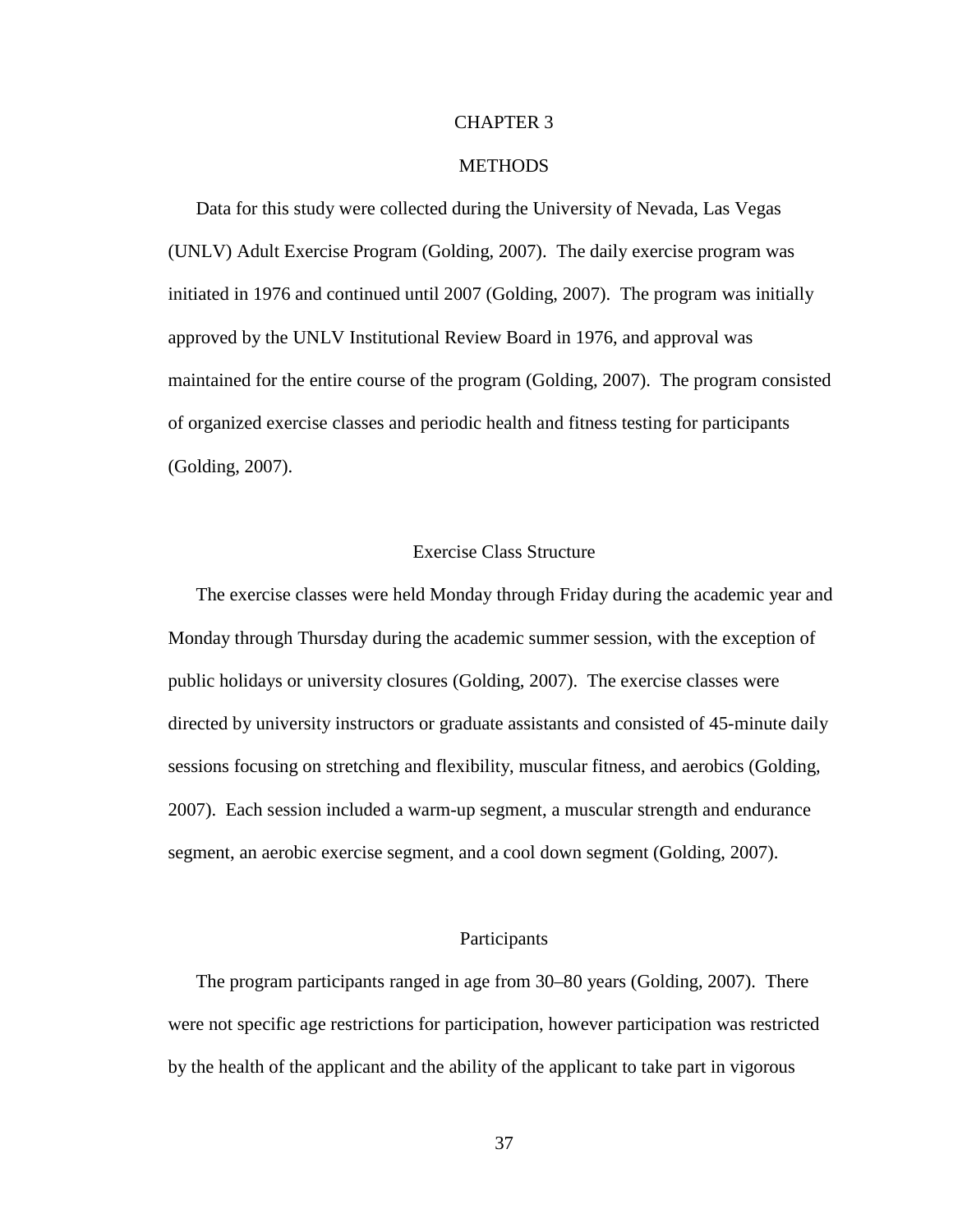exercise (Golding, 2007). All admitted participants were in general good health; they were required to pass an initial health screening before participation (Golding, 2007). A written approval from a physician was required if deemed necessary after the completion of the initial screening (Golding, 2007). The program group contained both male and female participants (Golding, 2007). There were two separate exercise groups, classified by sex; the males exercised from 12:00 p.m. to 1:00 p.m., and the females exercised from 11:00 a.m to 12:00 p.m. (Golding, 2007).

Over the 31 years of the program, approximately 10 participants were enrolled for the entire time period (Golding, 2007). The group of participants varied from year to year, meaning that the same group of participants did not complete or participate in the entire 31 years of the program (Golding, 2007). Each year participants were gained and lost, so the overall participant composition was variable (Golding, 2007). Each year there was between 70 to 80 participants in the class (Golding, 2007). There were about 300 participants who spent at least 1 year in the program (Golding, 2007). Many participants attended the program intermittently over the course of the program; it was not uncommon for participants to attend sessions for a semester or a year and then drop out to return at a later date (Golding, 2007). Attendance was recorded daily (Golding, 2007). There was an effort for class members to attend 70% of the time, or 3 out of the 5 days (Golding, 2007). The actual average attendance over the year was usually 3.5 times per week (Golding, 2007).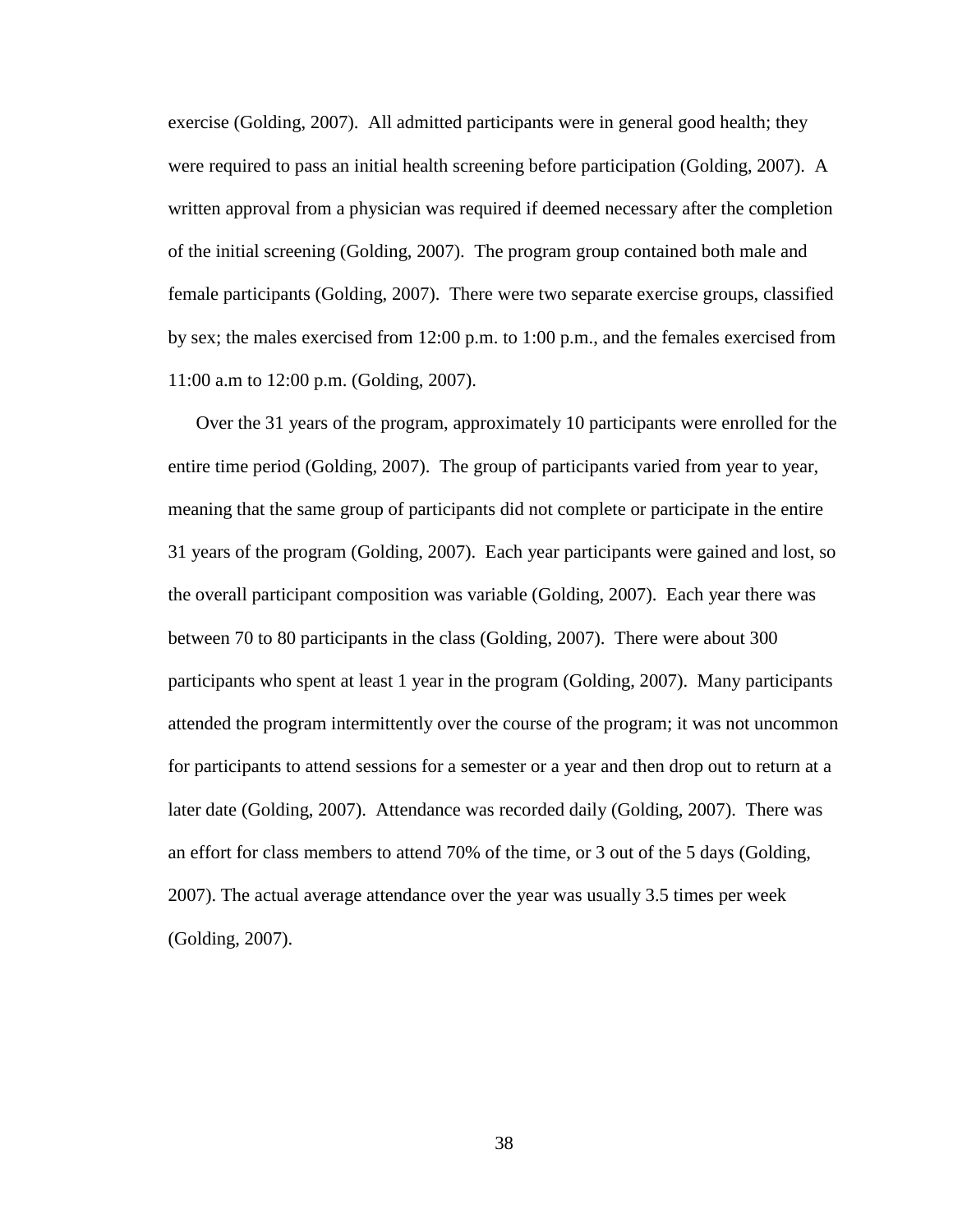#### Data Collection

In addition to organized exercise sessions, the program also included health and physical fitness testing with corresponding data collection of the results (Golding, 2007). In the fall semester of the university (September) after being accepted into the exercise program, participants were tested; after the academic year (May/June), participants were retested (Golding, 2007).Participants with continued enrollment were then tested annually thereafter, in the spring semester (Golding, 2007). The data were released to participants for personal use, as well as collected by the Exercise Physiology lab staff for analysis (Golding, 2007). Participant measurements were taken on physical fitness parameters, body composition, electrocardiogram, and blood profiles (Golding, 2007).

The physical fitness testing included a group of tests closely following those of the YMCA Physical Fitness Testing Battery (YMCA of the USA [YMCA], 2000). Participants' ages on the day of testing and birth dates were recorded and anthropometric measurements of weight and height were taken (Golding, 2007). Resting heart rate and resting blood pressure were measured by trained technicians (Golding, 2007). Body composition was evaluated by skinfold measurements in conjunction with the Jackson-Pollock sum-of-four prediction equation (YMCA, 2000). However, seven skinfold sites (chest, triceps, abdomen, back, hip, thigh, and midaxillary measurements) were measured and waist circumference was measured (Golding, 2007). In some participants dual x-ray absoptiometry was also used for body composition (Golding, 2007). All participants had a somatotype photograph taken (Golding, 2007). Cardiovascular fitness was assessed using the 3-minute step test and Physical Working Capacity Test as described in the *YMCA Fitness Testing and Assessment Manual* (YMCA, 2000). Flexibility was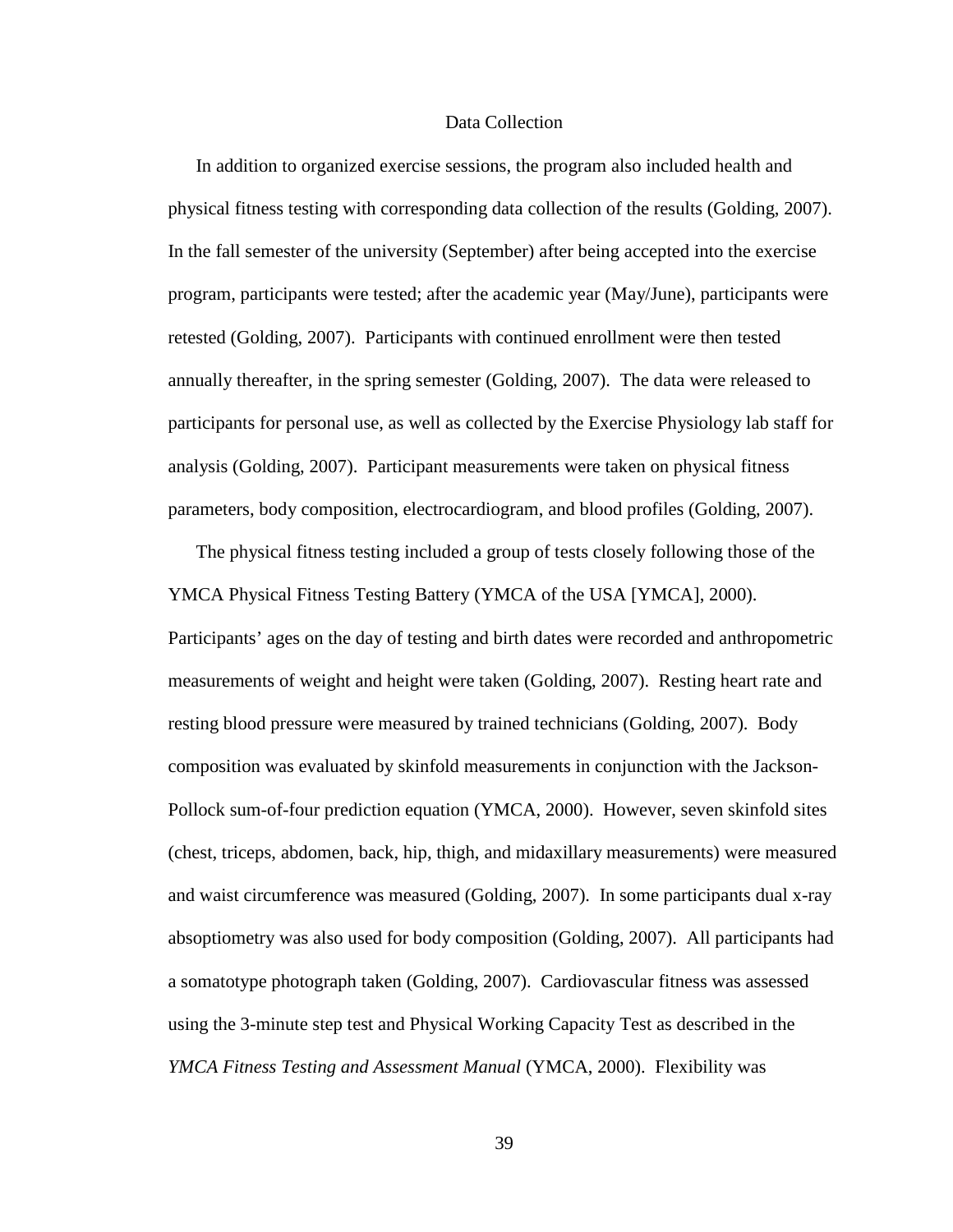measured using the YMCA sit-and-reach test (Golding, 2007). During some years of the study, hip flexion was also measured in participants (Golding, 2007). Strength was evaluated with number of repetitions of bench presses, bicep curls, and abdominal crunches (Golding, 2007). These tests were chosen to evaluate main components of physical fitness including strength, flexibility, aerobic fitness, and body composition (Golding, 2007).

Resting electrocardiogram (EKG) readings were obtained for each participant during semi-annual testing (Golding, 2007). EKG readings were performed using a three channel EKG machine from Fukuda Denshi (Golding, 2007). The machine produced a print-out including EKG tracings, heart rate, various interval measurements, axis measurements, and wave height measurements (Golding, 2007). Additionally, the printout included a recommendation for or against exercise based on the reading (Golding, 2007). The readings were assessed by laboratory staff and forwarded to the personal physicians of the participants as necessary (Golding, 2007).

Blood profiles were performed at a local diagnostic laboratory, and results were released to the exercise physiology laboratory staff (Golding, 2007). A vast range of tests were completed including levels of: glucose, creatinine, minerals, proteins, lipids, blood cells, and other blood testing parameters (Golding, 2007). Some participants were also evaluated for homocysteine and prostate specific antigen (Golding, 2007).

Participant testing was conducted twice each year of the program's existence and data were stored both electronically and in physical hard-copy format (Golding, 2007). For this research study, coded data that were stored electronically were used for analysis.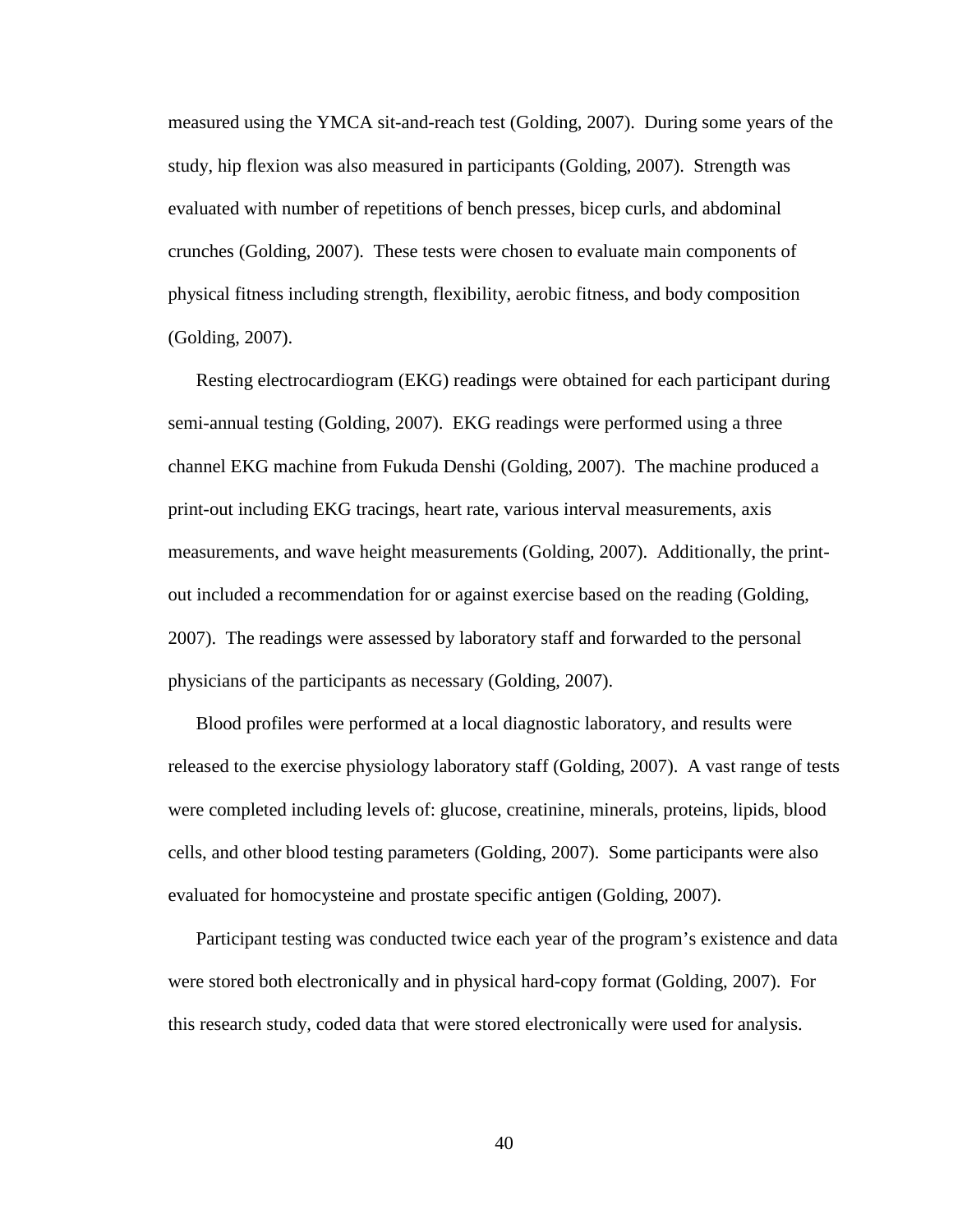#### Data Analysis

Relevant data were selected from the existing electronic data set. Participants' attendance information, demographic information, and measurements affecting CAD risk were extracted for analysis. Physical fitness testing data were also selected from the existing data set. The demographic information included participants' age and sex. In addition the occupation of each participant was noted. Body composition measurements and blood pressure measurements were extracted as potential CAD risk factors. Resting heart rate, bench press repetitions, bicep curl repetitions, sit-and-reach score, 3-minute step test recovery heart rate, and abdominal crunches were selected as measures of physical fitness.

The included participants were then limited by the length of participation in the program. In order for research study inclusion, the participants had 3 consecutive years of study participation, with physical fitness testing in the first year and third year of participation. This 3-year time period was chosen for several reasons. Although over the course of the study, several participants did not remain consecutively within the program for more than a year, there was a sample of 32 participants who participated in 3 consecutive years of the structured exercise program. In addition, literature has shown that exercise program participation for a time period as short as 2 years, can have protective effects from heart disease as far out as 10 years beyond the time of program participation (Kappagodda et al., 2006). An initial evaluation of program data also revealed that in participants of longer than 3 years, changes to measured variables leveled out, so examining a time period beyond 3 years was not expected to yield different results than those at 3 years. Participants were not excluded based on age or gender.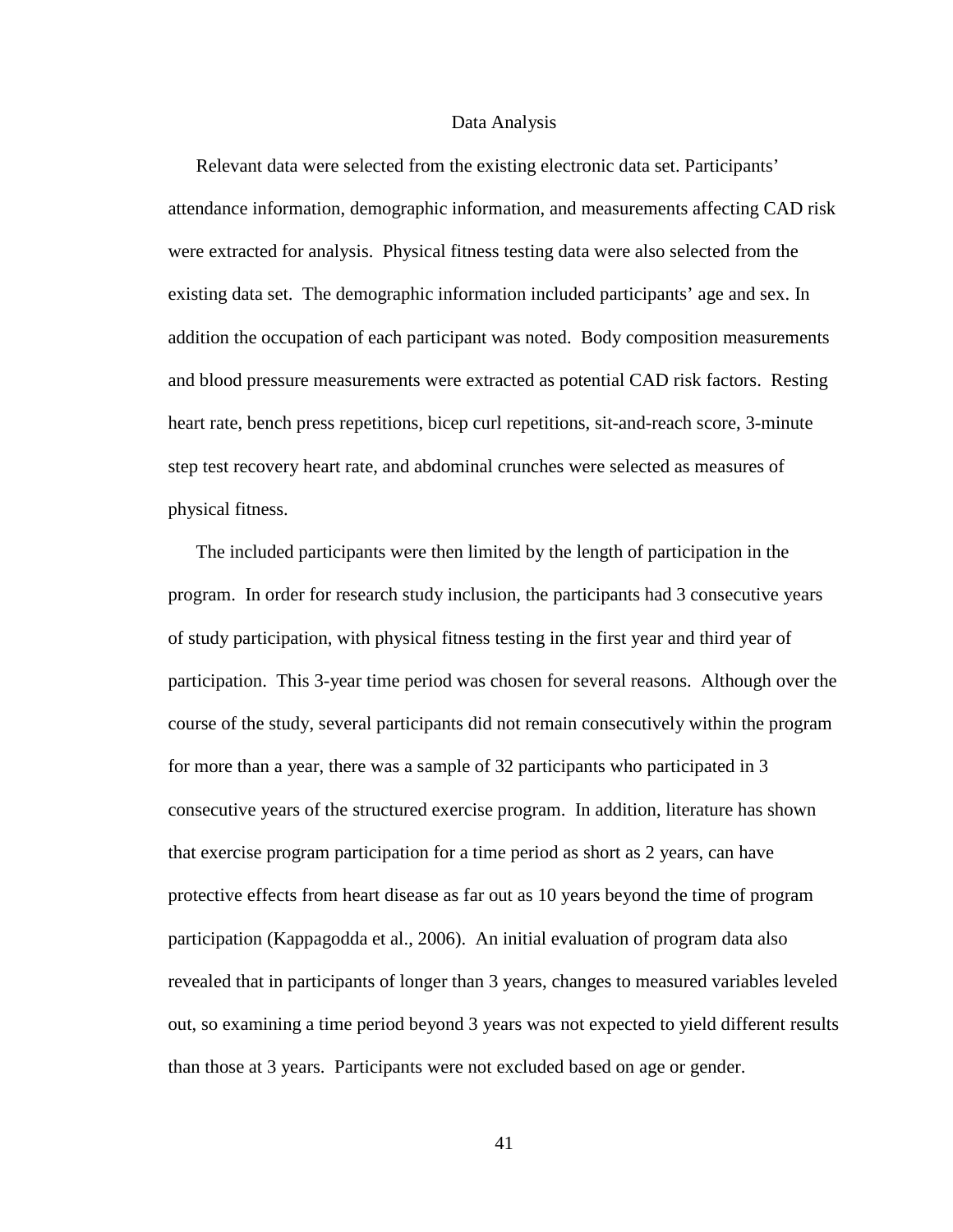The main possible CAD risk factors examined were blood pressure level and obesity. SBP and DBP were chosen for evaluation of blood pressure level. Measurements of BMI, waist circumference, and skinfolds were representative of obesity. Skinfolds were evaluated both as individual measurements and as a composite body fat percentage calculated by the Jackson-Pollock sum-of-four prediction equation (YMCA, 2000).

The levels of the variables at the first year selected for each program participant were compared to the levels of the variables 3 years later. The 3-year time span was not necessarily the same span of years for each participant. This comparison was performed using the statistical method of one-way repeated measures analysis of variance (Warner, 2008).

The levels of the variables that may contribute to CAD risk level were then considered in conjunction with physical fitness variables and attendance data. Pearson's correlation was used to assess the association between physical fitness and attendance, and levels of potential CAD risk factors (Warner, 2008).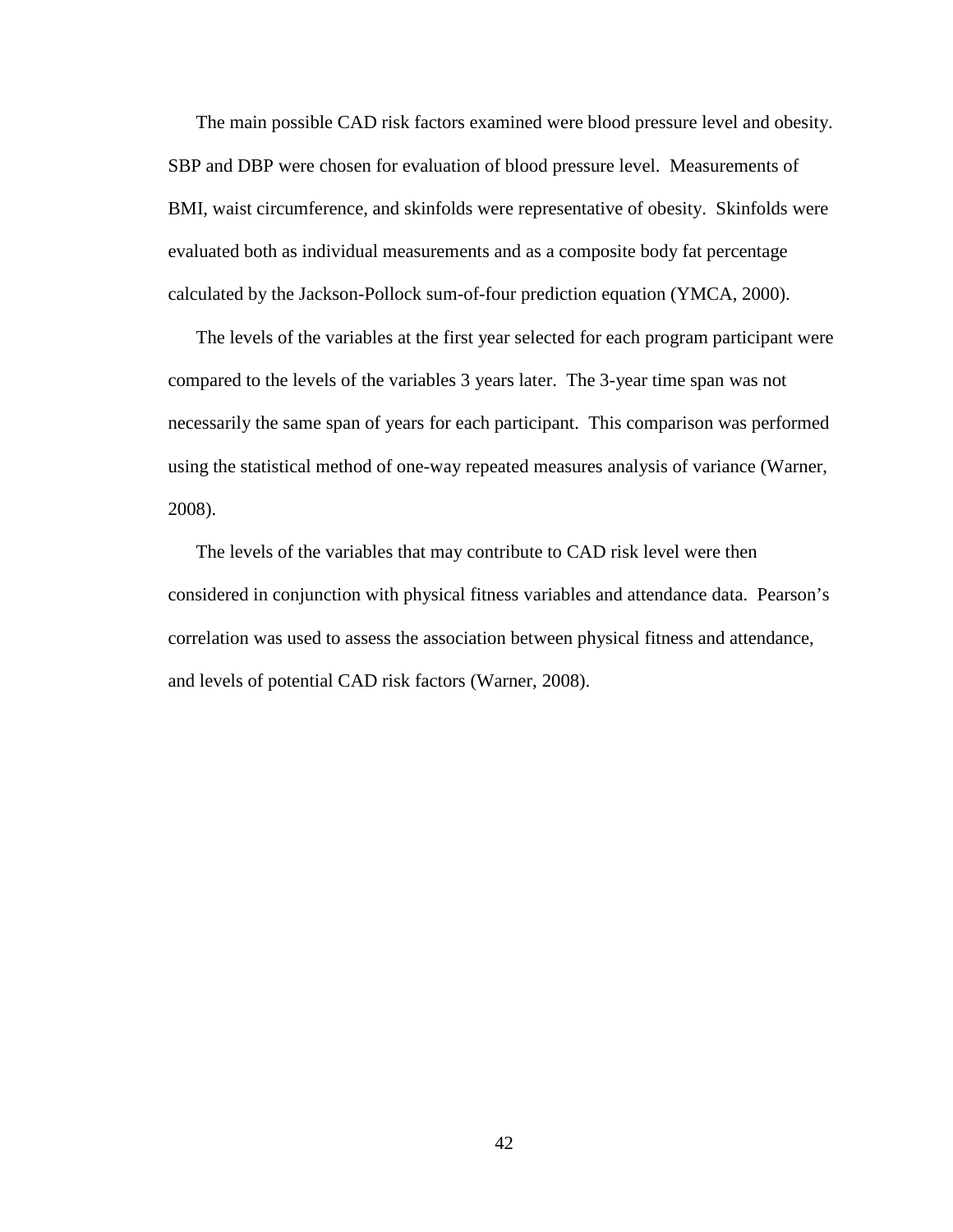#### CHAPTER 4

#### RESULTS AND DISCUSSION

## Introduction

Between the years 2000 and 2006, 45 people participated in the UNLV Adult Exercise Program for 3 consecutive years or more. Of those 45 participants, 32 participated in the health and fitness testing procedures for the 3 years of program participation. These 32 participants were used in this paper's evaluation. Their average age at the beginning of the evaluation was 55 years. Twenty-one participants (66%) were male and 11 (34%) were female. All participants were business and professional workers with minimal occupational physical activity; many were employed on the UNLV campus. During the 3 years studied, their average attendance in the exercise program was 70%.

Repeated measures ANOVA was used to assess whether there was a significant change in body composition and blood pressure during the program. Data were screened for normality using the Shapiro-Wilk *W* test as well as by visual examination of distribution. Outliers were also investigated by visually examining the distribution.

#### Analysis of Overall Fitness and Attendance Data

Data for age, resting heart rate, weight, repetitions of abdominal crunches, sit-andreach score, recovery heart rate after the 3-minute step test, and attendance were found to be normally distributed. No significant skewness or kurtosis was found in the data sets. After data evaluation for normality, resting heart rate, weight, abdominal crunches, sitand-reach score, recovery heart rate, and attendance were analyzed using one-way repeated measures ANOVA. The Huynh-Feldt correction to the degrees of freedom was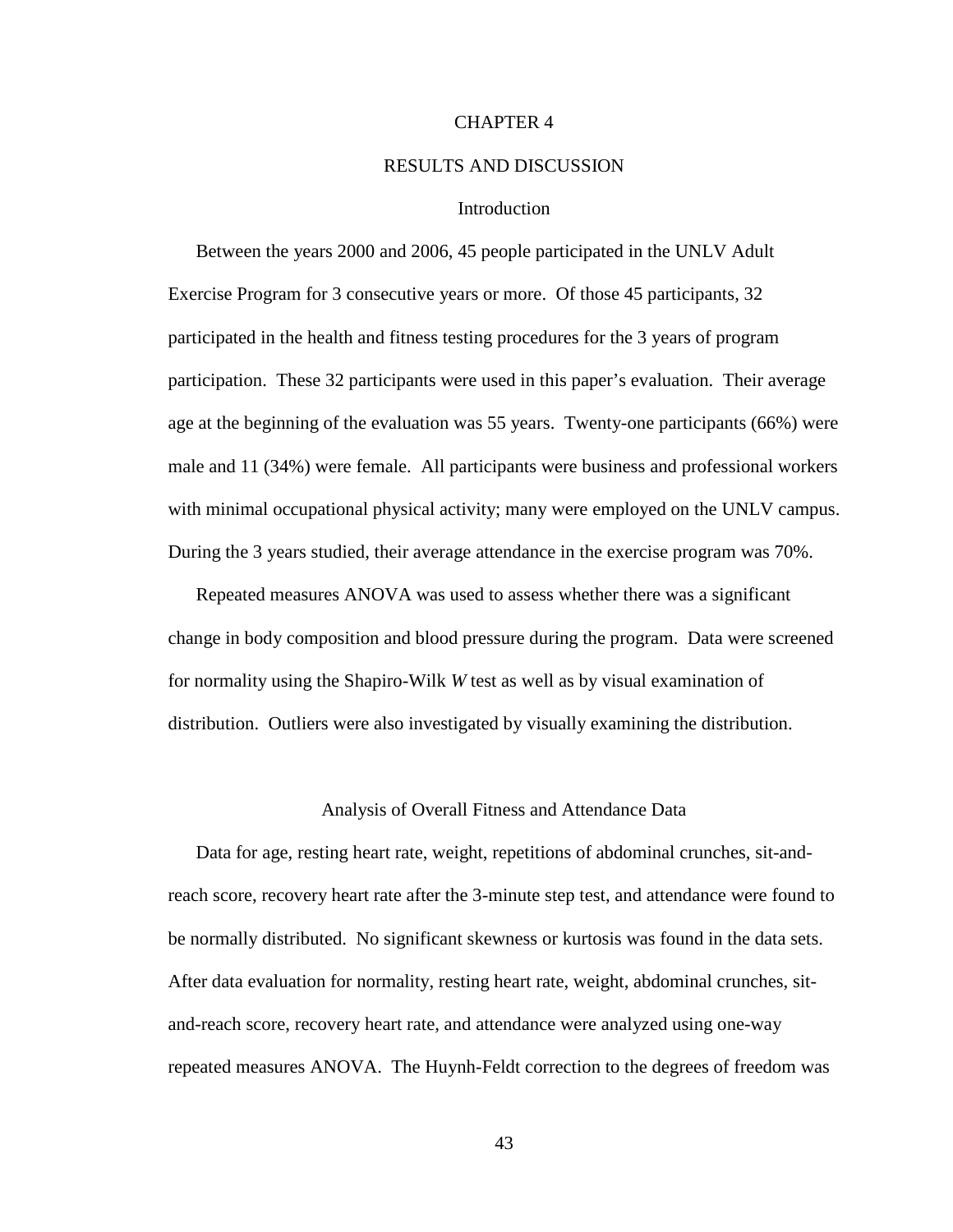used in instances where the sphericity assumption was violated. All post hoc tests were conducted using the Sidak correction for multiple comparisons.

During the study, the participants' mean resting heart rate increased significantly from 68 to 71 beats per minute,  $F(1.64) = 3.75$ ,  $p = .038$ . However, post hoc tests revealed that the differences between mean resting heart rates for individual years (i.e. comparing year 1 to year 2), were not significantly different,  $p > .05$ .

Mean weight also increased significantly from 77.71 to 80.38 kg,  $F(1.41) = 7.09$ ,  $p =$ .005. Post hoc results indicated a significant difference between years 1 and 3, *p* = .004, and years 2 and 3,  $p = .011$ , while there was no significant difference between years 1 and  $2, p > .05.$ 

During the 3 years the mean number of abdominal crunches decreased significantly from 59 to 52 repetitions,  $F(1.92) = 4.67$ ,  $p = .013$ . Post hoc testing showed that the significant difference was between years 1 and 3,  $p = .011$ . There was no significant change in the sit-and-reach scores,  $p > 0.05$ ; mean sit-and-reach scores remained at 14 cm (5.5 in.) during the study. The recovery heart rate after the 3-minute step test increased significantly from 88 to 91 beats per minute,  $F(2) = 5.62$ ,  $p = .006$ ; correspondingly post hoc testing showed that the significant difference was, again, between years 1 and 3,  $p =$ .005.

Attendance was also evaluated during the study. It was thought that attendance would remain constant during that time period. As hypothesized, there was no significant difference in attendance over 3 years of testing,  $F(1.55) = 1.04$ ,  $p = .345$ . Mean attendance was 70% in year 1, 71% in year 2, and 69% in year 3.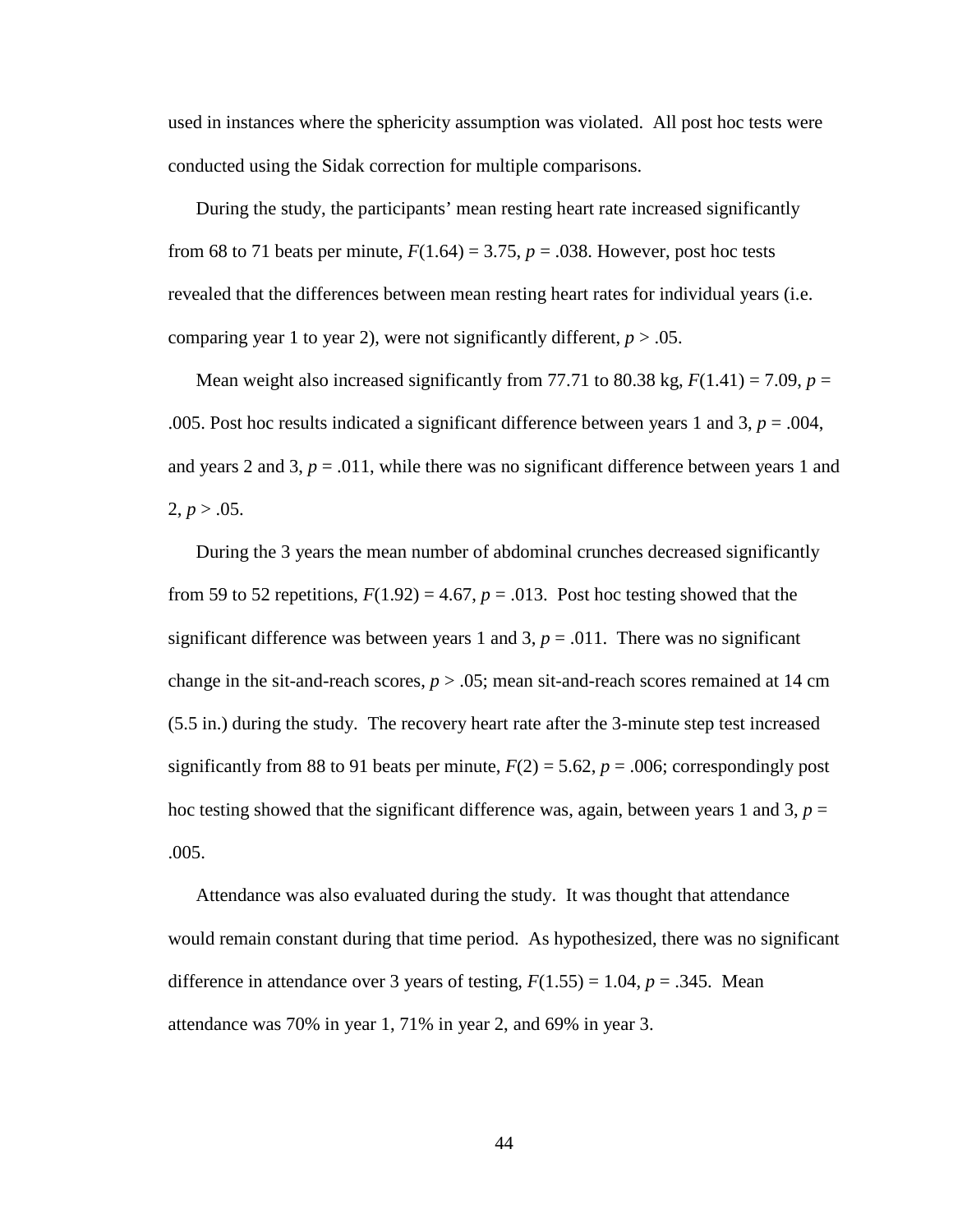Changes in seven skinfold sites were also evaluated: chest, triceps, abdomen, back, hip, thigh, and midaxillary (Table 3). Two mean skinfold measurements (chest and midaxillary) showed no changes over 3 years of assessment.

## Table 3

| Skinfold Site | Year 1<br>$\cal M$<br>(mm) | Year 2<br>$\cal M$<br>(mm) | Year 3<br>$\cal M$<br>(mm) | Change<br>(mm)  | $p$ value |
|---------------|----------------------------|----------------------------|----------------------------|-----------------|-----------|
| Chest         | 18.28                      | 19.66                      | 18.59                      | $\uparrow$ 0.31 | .254      |
| Triceps       | 15.56                      | 16.78                      | 18.75                      | $\uparrow$ 3.19 | $<.001$   |
| Abdomen       | 28.13                      | 31.50                      | 29.00                      | $\uparrow$ 0.87 | .015      |
| Back          | 19.38                      | 20.25                      | 21.41                      | $\uparrow$ 2.03 | .043      |
| Hip           | 19.03                      | 20.13                      | 23.47                      | $\uparrow$ 4.44 | $<.001$   |
| Thigh         | 20.03                      | 19.87                      | 21.39                      | $\uparrow$ 1.36 | .027      |
| Midaxillary   | 18.97                      | 20.28                      | 20.50                      | $\uparrow$ 1.53 | .103      |

#### *Changes in Skinfold Measurements*

There was no significant change in the mean chest skinfold measurement; it remained unchanged between 18.25 and 19.75 mm during the 3 years,  $F(2) = 1.54$ ,  $p = .254$ . There was also no significant change in the mean midaxillary skinfold measurement with the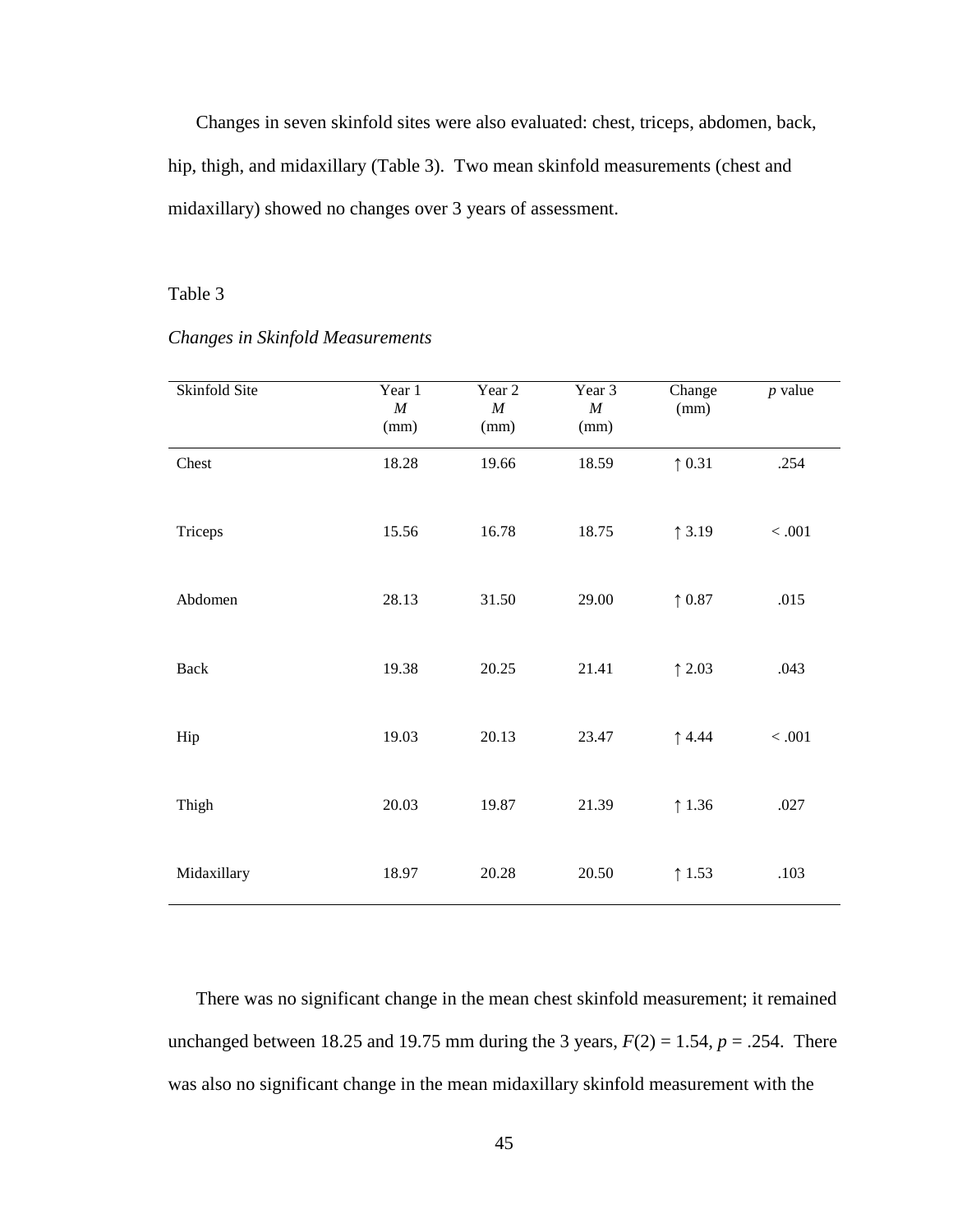measurements staying relatively constant between 19.00 and 20.50 mm  $F(2) = 2.36$ ,  $p =$ .103.

There were however, several skinfold measurements that reflected increasing body mass. There was a significant increase from 15.50 to 18.75 mm in the mean triceps skinfold measurement,  $F(2) = 13.21$ ,  $p < .001$ . Post hoc results showed significant differences between years 1 and 3,  $p < .001$ , and years 2 and 3,  $p = .011$ , while the year 1 and 2 results were non-significant,  $p > 0.05$ . The mean back skinfold measurement also increased significantly from 19.50 to 21.50 mm,  $F(2) = 3.32$ ,  $p = .043$ ; post hoc testing revealed that the significant difference was between years 1 and 3,  $p = .026$ . Similarly, the mean hip skinfold measurement increased significantly from 19.00 to 23.50 mm, *F*(2)  $= 12.77, p < .001$ . Post hoc testing showed that there was a significant increase between both years 2 and 3, *p* < .001, and years 1 and 3, *p* < .001.

Two mean skinfold measurements also showed an overall increase over 3 years, however, post hoc testing was less conclusive. There was a significant increase in the mean abdominal skinfold measurement,  $F(2) = 4.50$ ,  $p = .015$ . However, post hoc testing showed that there was no significant difference between years 1 and 3 individually,  $p >$ .05. The mean abdominal skinfold measurement increased significantly from year 1  $(28.00 \text{ mm})$  to year 2  $(31.50 \text{ mm})$ ,  $p = .025$ , however it decreased significantly from year 2 (31.50 mm) to year 3 (29.00 mm),  $p = 0.035$ . The mean thigh skinfold measurement significantly increased from 20.00 to 21.50 mm,  $F(2) = 3.85$ ,  $p = .027$ . However, post hoc testing revealed that the differences for individual pairs of years were not significantly different,  $p > 0.05$ . Overall, the mean skinfold measurements reflected either steady body fat levels or increasing body fat levels over 3 years of program participation.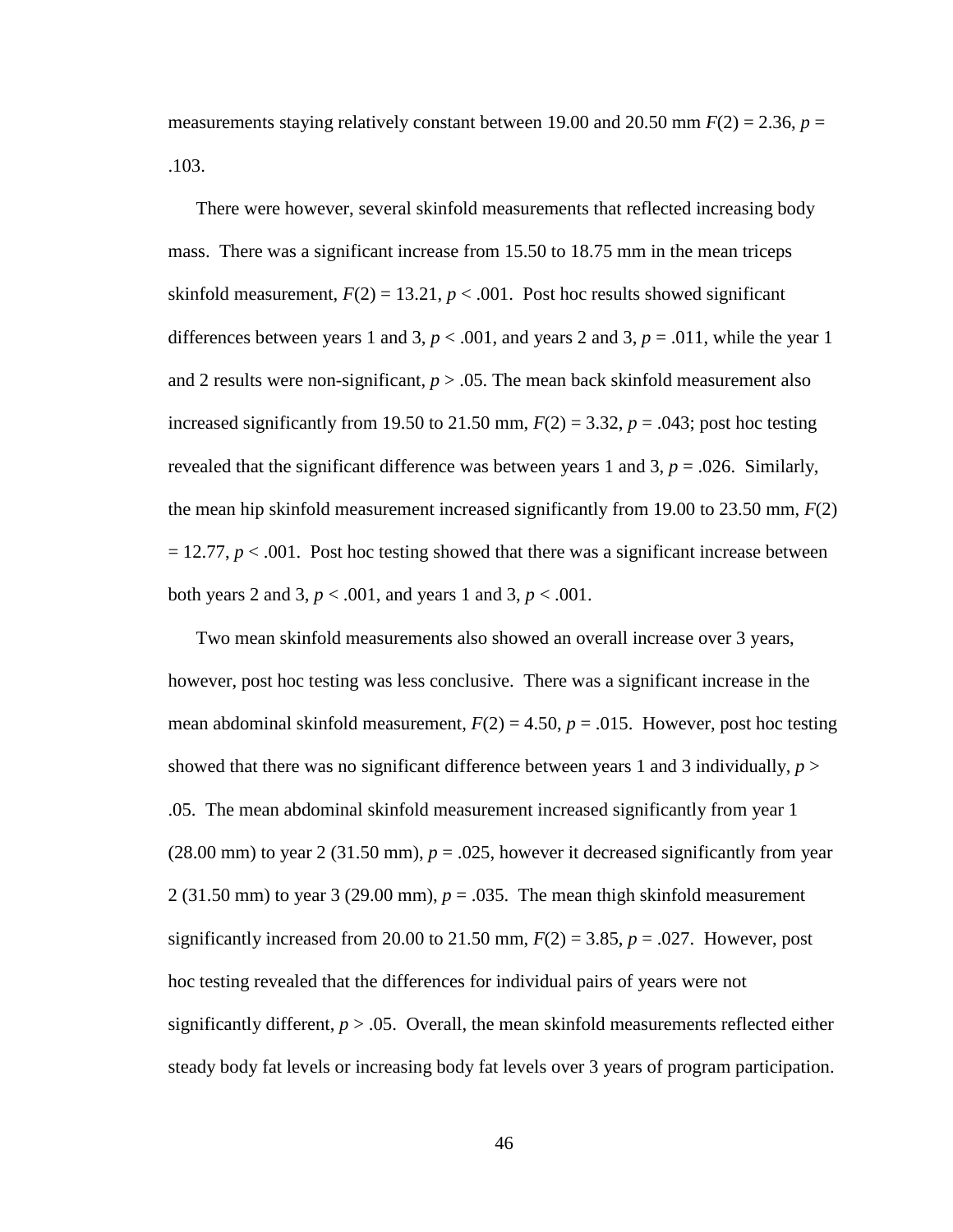#### Exercise Program Participation and Potential CAD Risk Factors

Changes in BMI, waist circumference, percent body fat, SBP, and DBP over 3 years of program participation were evaluated with one-way repeated measures ANOVA. Post hoc testing was performed using Sidak correction for multiple comparisons.

## Exercise Program Participation and BMI

In order to assess whether there was a significant decrease in the mean BMI measurements, a repeated measures ANOVA test was performed using BMI as the dependent variable. Visual examination of histograms and box plots for each year of data revealed a relatively normal distribution and no extreme outliers. The BMI data were not significantly skewed or kurtotic. The Shapiro-Wilk *W* test was non-significant for all 3 years examined; *W* statistics for years 1 through 3 were  $W(32) = .98$ ,  $p = .872$ ,  $W(32) =$ .95,  $p = .414$ , and  $W(32) = .97$ ,  $p = .583$ , respectively. Mauchly's test indicated that the assumption of sphericity had been violated  $(p = .032)$ , therefore degrees of freedom were corrected using the Huynh-Feldt correction.

The mean BMI measurements for years 1 through 3 were 25.38, 25.84, and 26.31, respectively. The results showed that the mean BMI measurements increased significantly over the 3 years of testing and program participation,  $F(1.74) = 5.45$ ,  $p =$ .009,  $\eta^2$  = .15. Post hoc testing revealed that the mean BMI in year 1 was significantly lower than the mean BMI in year  $3, p = .023$ , however, the differences between years 1 and 2 and years 2 and 3 were not significant,  $p > .05$  (Figure 1).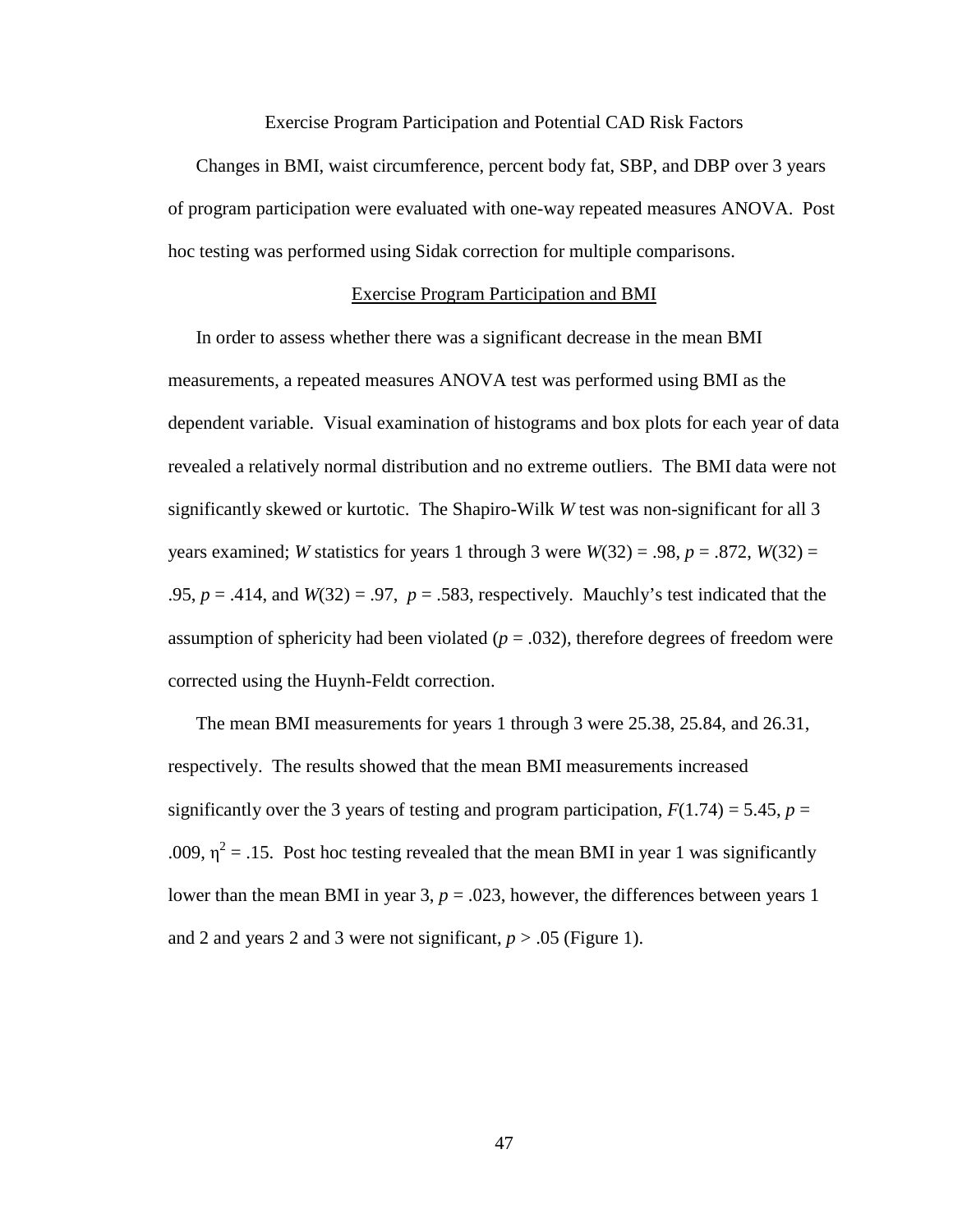

Figure 1. Exercise program participation and BMI.

Although mean BMI measurements increased over the course of participation, the mean BMI measurements remained within the AHA Prevention Conference VII category of overweight (25 – 29.9) for the duration of the 3 years (Eckel et al., 2004). While it was expected that participants would decrease BMI measurements and possibly score mean BMI measurements below 25, in the normal category, it is still important to note that the mean BMI measurements may not have increased to a level of high clinical significance and risk. Brochu and colleagues (2000) found that 75% of CAD patients entering a rehabilitation program between the ages of 30 and 85 years had a BMI of greater than or equal to 27, and exercise program participants did remain below this level. However, ideally participants would have lowered their BMIs to a desirable level below 25, as this is the level at which overweight and obese adults are considered to be at risk (Expert Panel on the Identification, Evaluation, and Treatment of Overweight and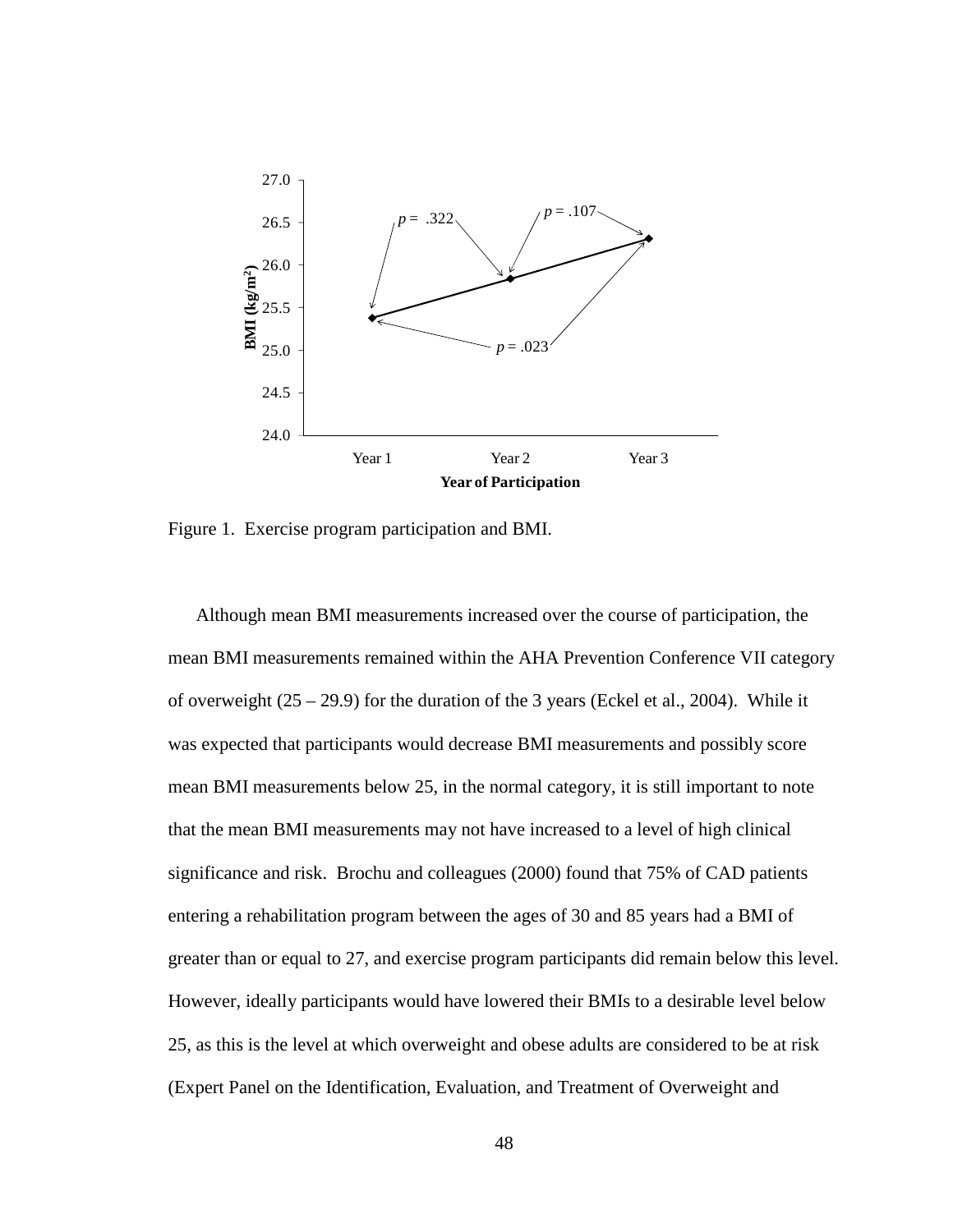Obesity in Adults, 1998).

#### Exercise Program Participation and Waist Circumference

In order to assess whether there was a significant decrease in the mean waist circumference measurements, a repeated measures ANOVA test was performed using waist circumference as the dependent variable. Visual examination of histograms and box plots for each year of data revealed a relatively normal distribution and no extreme outliers. The waist circumference data were not significantly skewed or kurtotic. The Shapiro-Wilk *W* test was insignificant for all 3 years examined; *W* statistics for years 1 through 3 were  $W(32) = .96$ ,  $p = .351$ ,  $W(32) = .97$ ,  $p = .396$ , and  $W(32) = .98$ ,  $p = .908$ , respectively. Mauchly's test indicated that the assumption of sphericity had not been violated,  $p = .564$ , therefore degrees of freedom were not corrected as sphericity was assumed.

 The mean waist circumference measurements for years 1 through 3 were 88.25 cm, 88.63 cm, and 91.19 cm (34.74 in., 34.89 in. and 35.90 in.), respectively. The results show that the mean waist circumference measurements increased significantly over the 3 years of testing,  $F(2) = 5.63$ ,  $p = .006$ ,  $\eta^2 = .15$ . Post hoc testing revealed that the mean waist circumference in year 1 was not significantly different from the mean waist circumference in year 2,  $p = 0.974$ , nor was the mean waist circumference in year 2 significantly different from the mean waist circumference in year  $3, p = .051$ . However, the mean waist circumference measurement increase between years 1 and 3 were statistically significant,  $p = .005$  (Figure 2).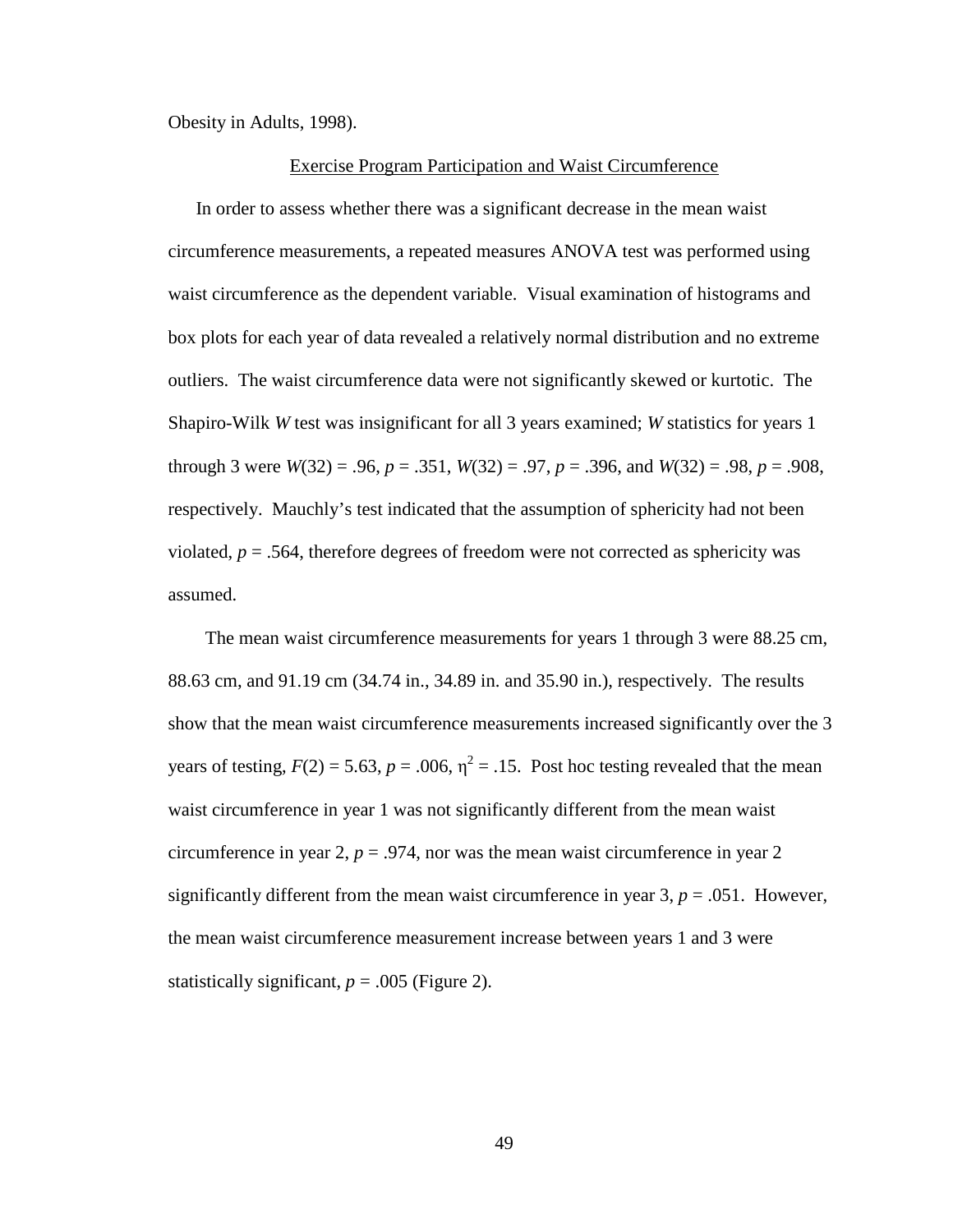

Figure 2. Exercise program participation and waist circumference.

Over the 3 year period of testing, there was an overall mean increase of 2.9 cm (1.1 in.) in waist circumference. CAD risk level based on waist circumference measurement is classified based on gender (Expert Panel on the Identification, Evaluation, and Treatment of Overweight and Obesity in Adults [PIETOO], 1998). According to this panel, waist circumference measurements of greater than 102 cm (40 in.) in males and 88 cm (35 in.) in females indicate high-risk (PIETOO, 1998). Over 3 years of program participation, the mean male waist circumferences for years 1, 2, and 3 were 93.95 cm, 95.24 cm, and 96.42 cm (36.99 in., 37.50 in., and 37.96), respectively. Correspondingly, mean female waist circumferences were 77.36 cm, 76.00 cm, and 81.18 cm (30.46 in., 29.92 in., and 31.96 in.), respectively over the 3 years. Although waist circumferences did increase significantly, the mean waist circumferences measurements for both males and females remained below the threshold of high-risk as defined by the above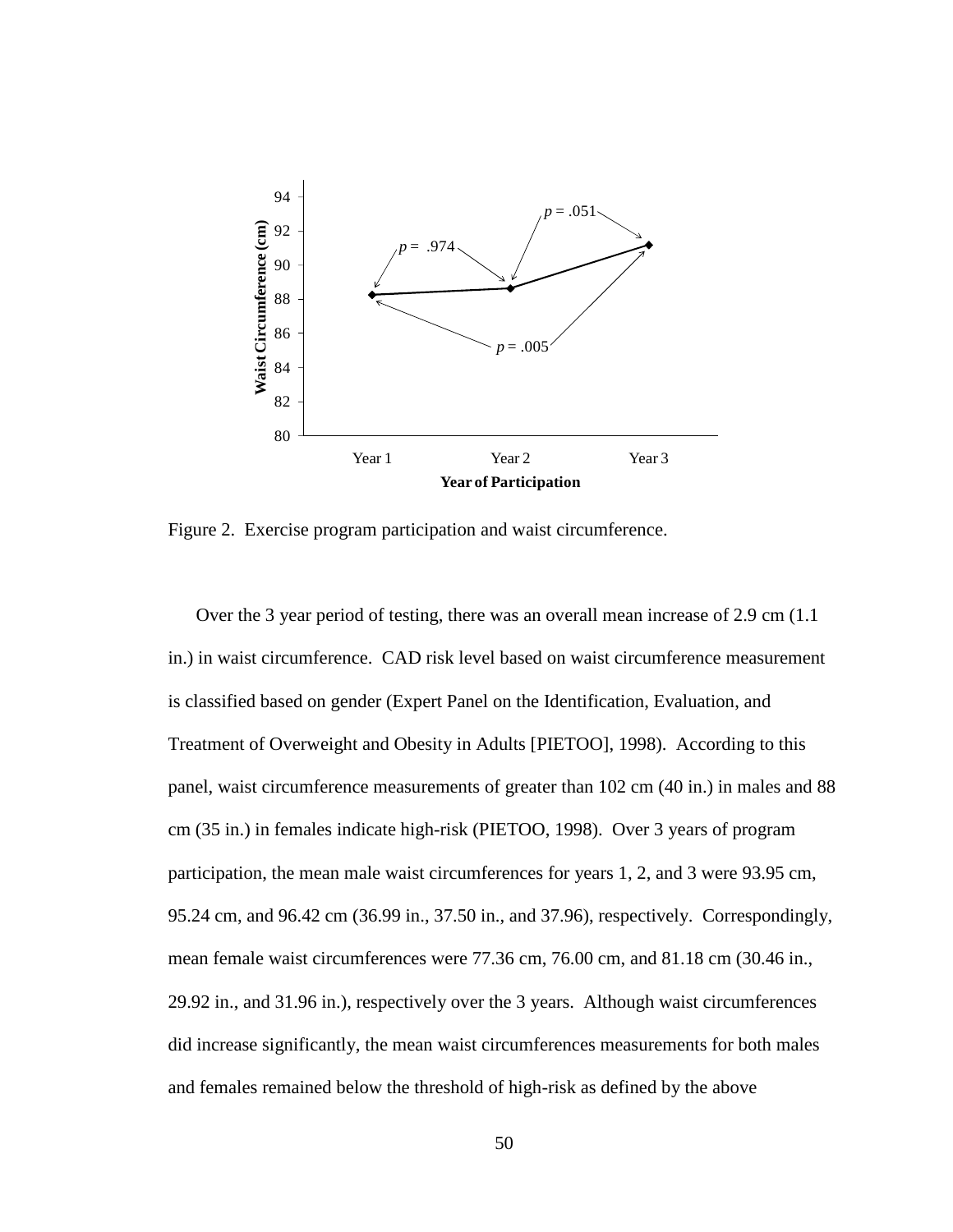referenced panel.

#### Exercise Program Participation and Percent Body Fat

In order to assess whether there was a significant decrease in the body fat percentages, a repeated measures ANOVA test was performed using percent body fat, as calculated by the sum-of-four skinfold sites equation, as the dependent variable (YMCA, 2000). Visual examination of histograms and box plots for each year of data revealed a relatively normal distribution and no extreme outliers. There was no significant skewness or kurtosis for years 1 or 3, however, body fat data for year 2 was slightly positively skewed with a statistic of 2.30. The Shapiro-Wilk *W* test was non-significant for all 3 years examined; *W* statistics for years 1 through 3 were  $W(32) = .96$ ,  $p = .323$ ,  $W(32) = .94$ ,  $p = .084$ , and  $W(32) = .95$ ,  $p = .164$ , respectively. As the test for normality was non-significant, the data for year 2 was not adjusted for skewness. Mauchly's test indicated that the assumption of sphericity had not been violated,  $p = .662$ , therefore degrees of freedom were not corrected as sphericity was assumed.

The mean body fat measurements for years 1 through 3 were 24.10%, 25.31%, and 25.97%, respectively. The results show that the mean body fat percentages increased significantly over the 3 years of testing,  $F(2) = 7.56$ ,  $p = .001$ ,  $\eta^2 = .196$ . Post hoc testing revealed that the mean percent body fat in year 3 was not significantly different than the mean percent body fat in year  $2$ ,  $p = .488$ . However, both the mean percent body fat increases between years 1 and 2,  $p = .032$ , and years 1 and 3,  $p = .003$ , were statistically significant (Figure 3).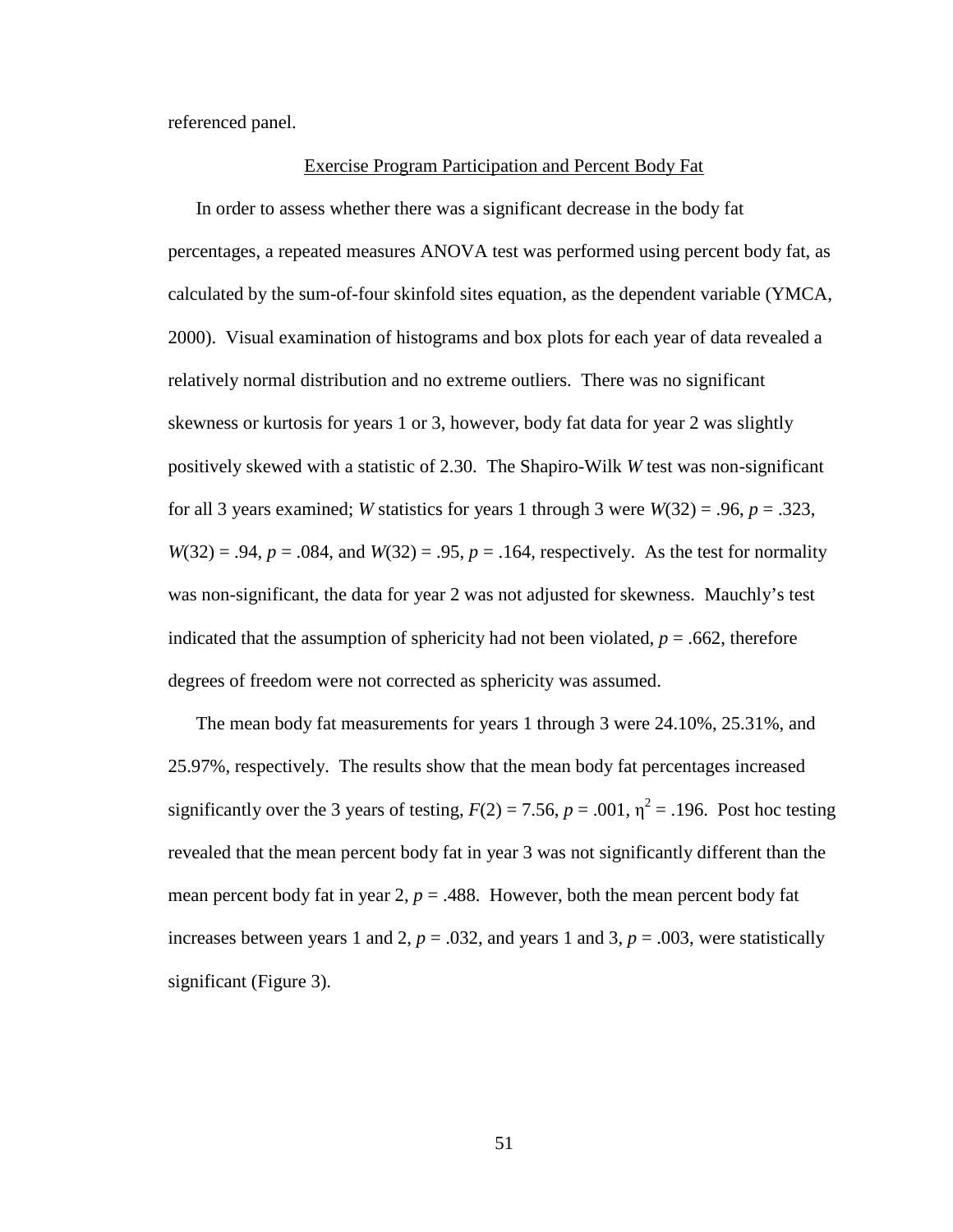

Figure 3. Exercise program participation and percent body fat.

The mean increase in percent body fat was 1.87%. Similar to the waist circumference, when evaluating percent body fat, males and females are considered based on different percent body fat scales as well. Males at a level of 25% body fat or greater and females at a level of 32% body fat or greater are considered at risk for obesity-related diseases, including CAD (Lohman, 1992). Over 3 years of program participation, the mean male percent body fat measurements for years 1, 2, and 3 were 24.96%, 26.08%, and 26.43%, respectively. Correspondingly, mean female percent body fat measurements were 22.46%, 23.84%, and 25.10%, respectively over the 3 years. Although there was an overall increase in mean percent body fat, during the 3 year timeframe, the women remained below the "at risk" percent body fat level. The men began the 3 year program in the "at risk" category, and remained there for the duration of the program.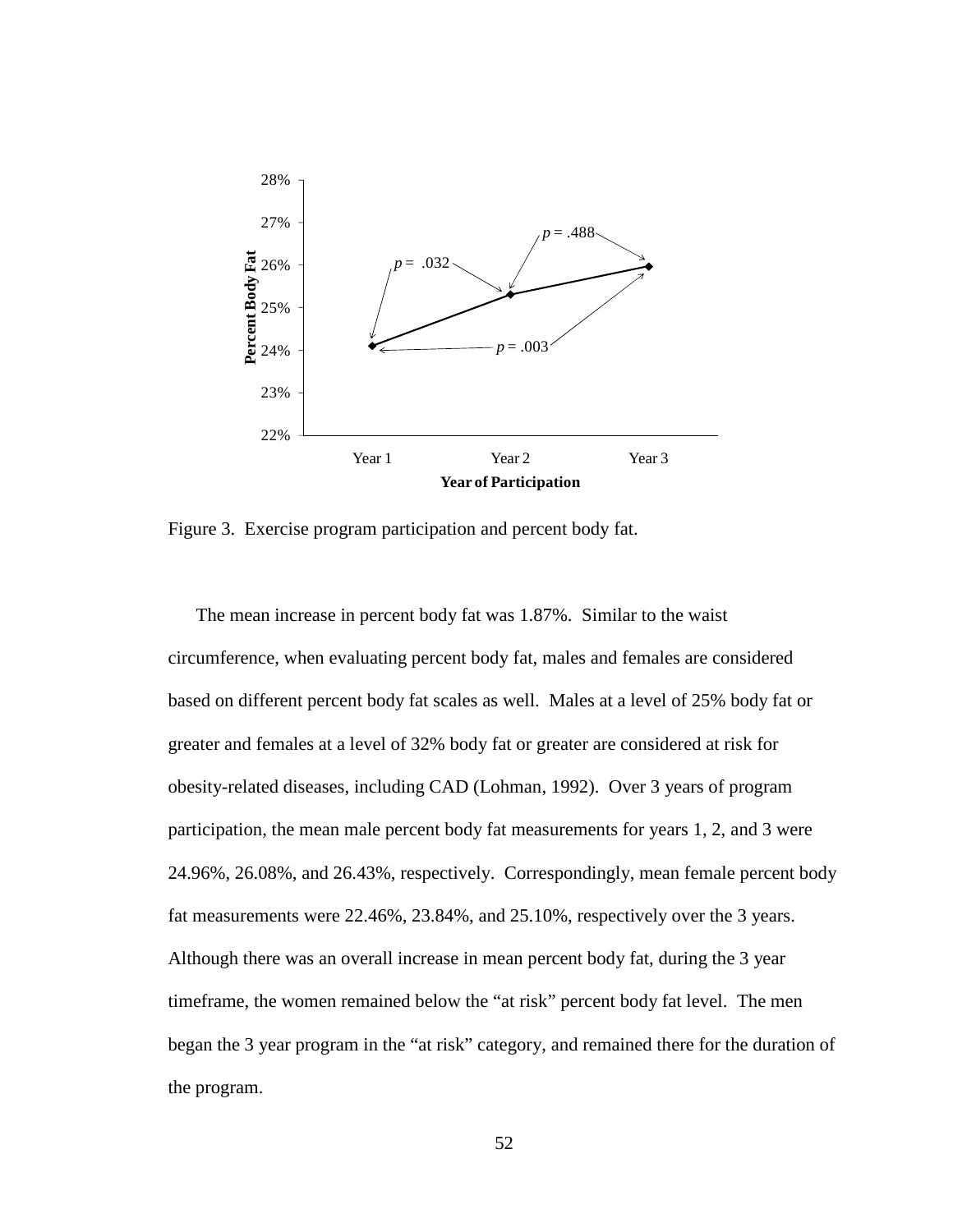#### Exercise Program Participation and SBP

In order to assess whether there was a significant decrease in the mean SBP, a repeated measures ANOVA test was performed using SBP as the dependent variable. Visual examination of histograms and box plots for each year of data revealed a relatively normal distribution and no extreme outliers. There was no significant skewness or kurtosis for years 1 or 2, and the Shapiro-Wilk *W* test was insignificant for those 2 years as well. *W* statistics for years 1 and 2 were  $W(32) = .98$ ,  $p = .672$  and  $W(32) = .96$ ,  $p =$ .247, respectively. There was no significant kurtosis for year 3, however, the year 3 data were positively skewed and the Shapiro-Wilk *W* test was significant,  $W(32) = .93$ ,  $p =$ .032. Although this indicated that the data were not normally distributed, the data were not adjusted for this to keep continuity in testing methods between data sets. The positive skewness was caused by two high participant blood pressure readings on testing days, and the scores were kept in the data set. Mauchly's test indicated that the assumption of sphericity had been violated,  $p = .045$ , therefore degrees of freedom were adjusted using the Huynh-Feldt correction.

The mean SBP measurements for years 1 through 3 were 122.19 mmHg, 123.78 mmHg, and 123.56 mmHg, respectively. The results show no significant change to the mean SBP measurements over the 3 years of testing,  $F(1.77) = .23$ ,  $p = .765$ .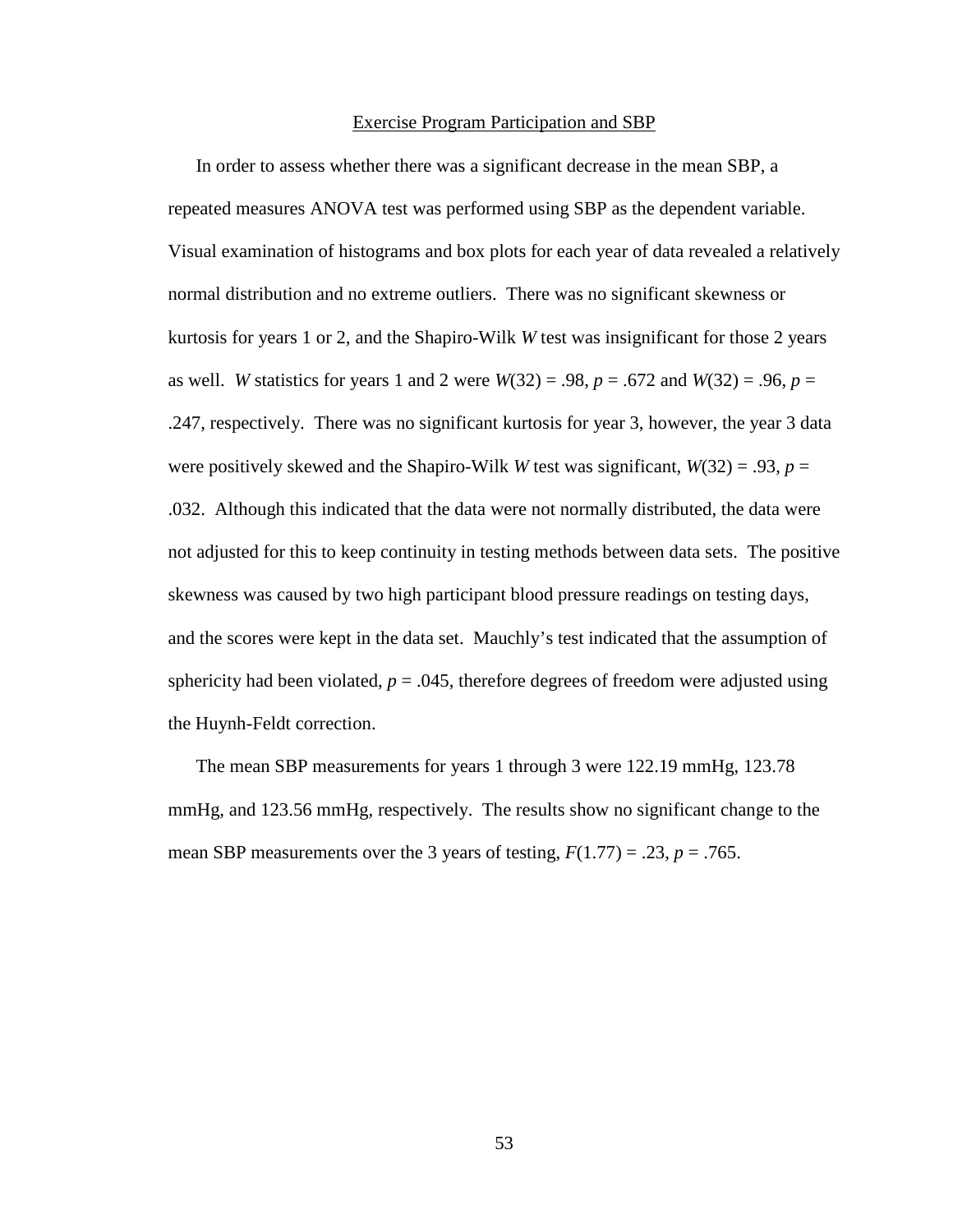

Figure 4. Exercise program participation and systolic blood pressure.

The mean SBP remained relatively constant between 122 and 124 mmHg. These mean SBP measurements are classified as slightly above the normal or optimal systolic blood pressure level of 120 mmHg, in the prehypertensive category (Chobanian et al., 2003).

## Exercise Program Participation and DBP

 In order to assess whether there was a significant decrease in the mean DBP, a repeated measures ANOVA test was performed using DBP as the dependent variable. Visual examination of histograms and box plots for each year of data revealed a relatively normal distribution and no extreme outliers. Corresponding with the two outlying high SBPs in year 3, there was a group of three outlying high DBPs. The highest blood pressure was 20 mmHg or 2.23 standard deviations ( $\sigma$  = 8.97) above the 75<sup>th</sup> percentile. These scores were checked for accuracy in recording and kept in the data set. There was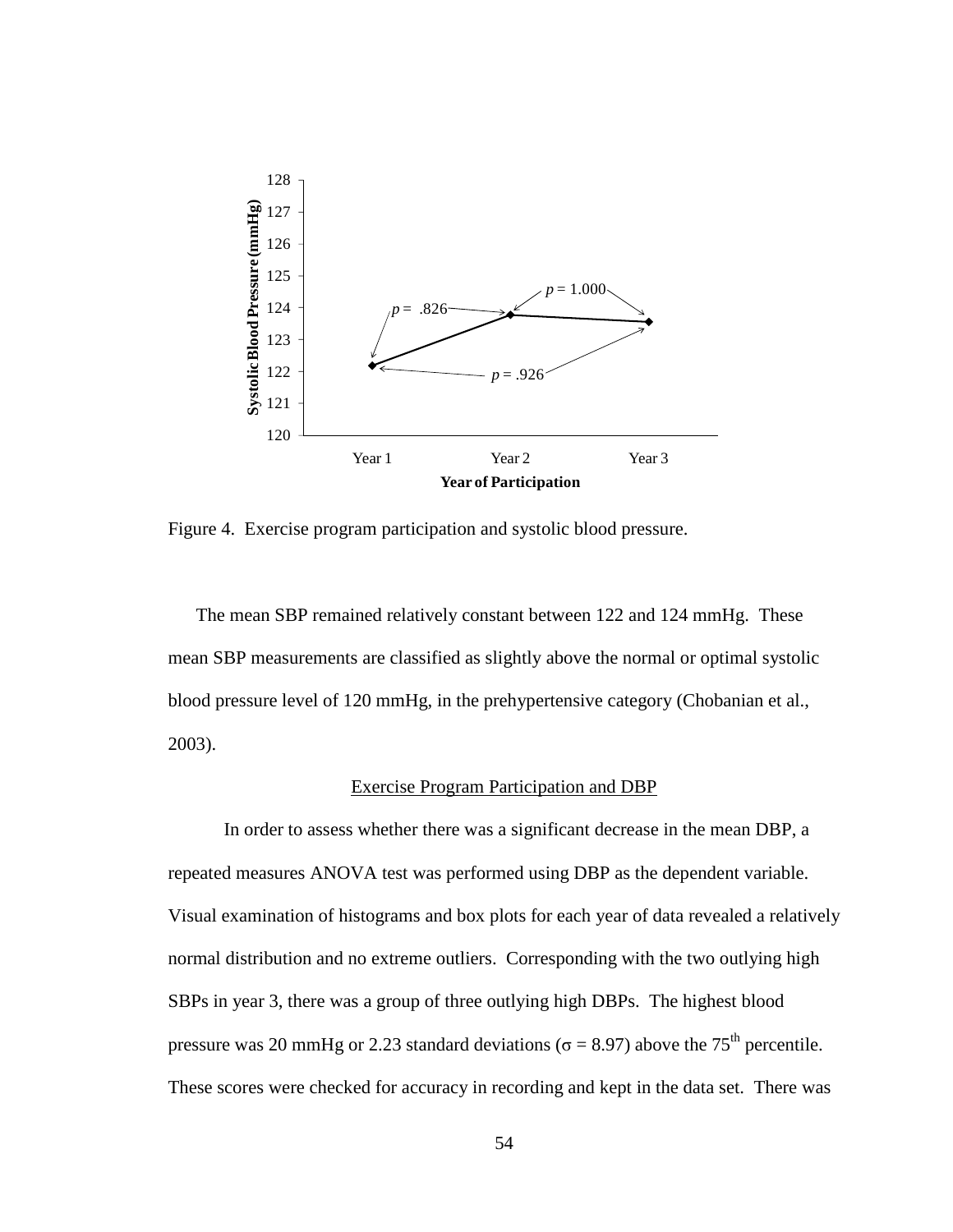no significant skewness or kurtosis for years 1 or 2, and the Shapiro-Wilk *W* test was non-significant for those 2 years as well. *W* statistics for years 1 and 2 were *W*(32) = .97,  $p = .525$  and  $W(32) = .95$ ,  $p = .174$ , respectively. There was no significant kurtosis for year 3, however, the year 3 data were positively skewed with a statistic of 2.58 and the Shapiro-Wilk *W* test was significant,  $W(32) = .88$ ,  $p = .002$ . Although this indicated that the data were not normally distributed, the data were not adjusted for this to keep continuity in testing methods between data sets. Mauchly's test indicated that the assumption of sphericity had not been violated,  $p = .307$ , therefore sphericity was assumed.

 The mean DBP measurements for years 1 through 3 were 79.78 mmHg, 78.13 mmHg, and 77.28 mmHg, respectively. The results show that the mean DBP measurements did not change significantly,  $F(2) = 1.54$ ,  $p = .224$ ,  $\eta^2 = .05$  (Figure 5).

Over the 3-year period of testing and program participation, the mean DBP remained relatively constant between 77 and 80 mmHg. These mean DBP measurements are all within the normal category of DBP of less than 80 mmHg (Chobanian et al., 2003).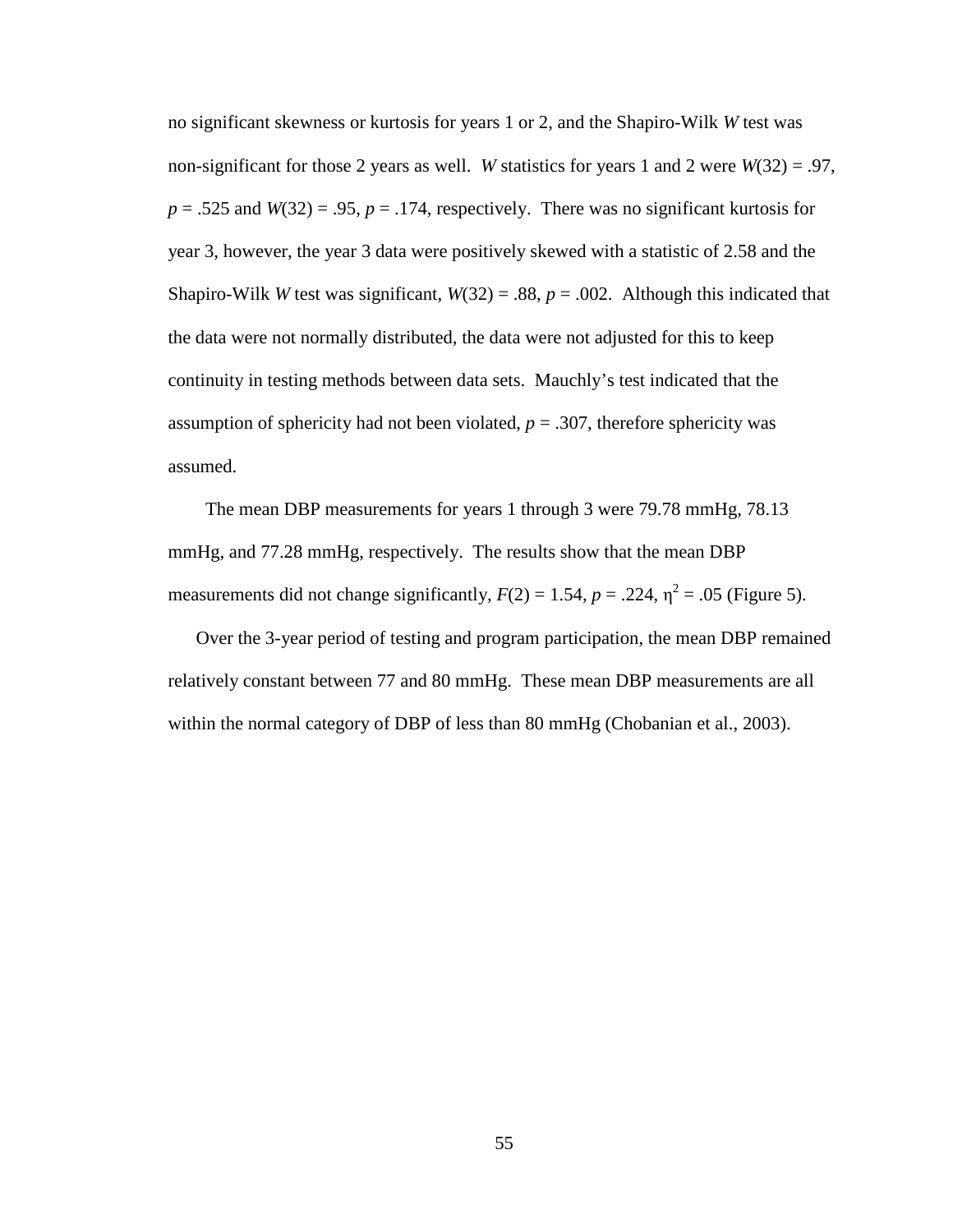

Figure 5. Exercise program participation and diastolic blood pressure*.*

## Exercise Program Participation and Lipid Levels

 A subset of data consisting of 17 participants was analyzed for changes in lipid levels using one-way repeated measures ANOVA. The group consisted of 11 males and 6 females. Over the 3 years of the exercise program, lipid levels remained steady (Table 4). Only the changes in HDL levels were significant,  $F(2) = 3.78$ ,  $p = .034$ ,  $\eta^2 = .19$ ; HDL levels increased by 5 mg $\cdot dL^{-1}$  over 3 years. The significant difference was found between years 2 and 3,  $p = .046$ . These results concerning HDL levels were very consistent with those found by both King and associates (1995) as well as Takeda and associates (1996). Both groups of researchers found a significant improvement to HDL levels after 2 years of exercise program participation (King et al., 1995; Takeda et al., 1996).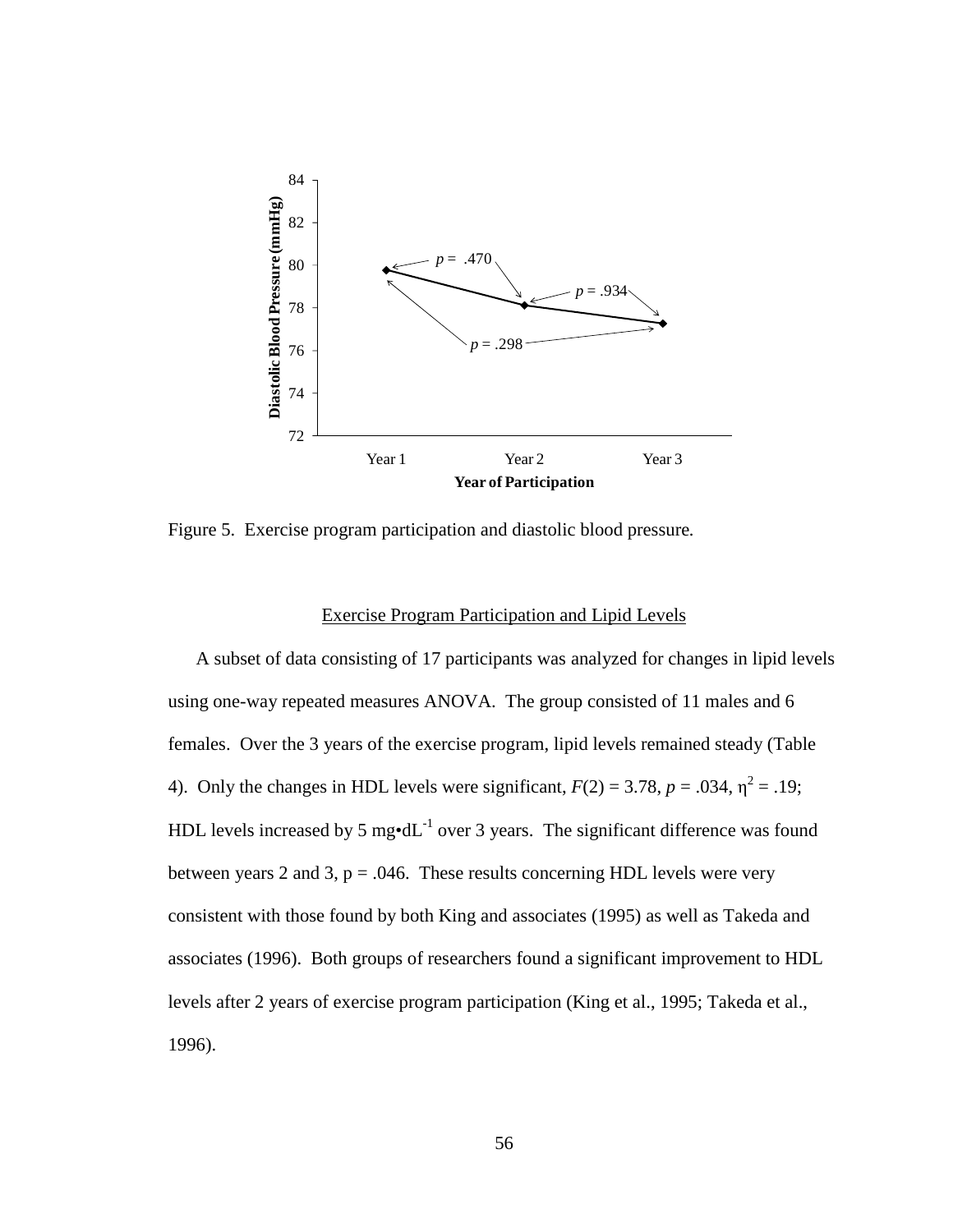## Table 4

# *Changes in Lipid Levels*

| Measurement                                             | <b>Risk Level</b> | Year 1<br>$\boldsymbol{M}$ | Year 2<br>$\boldsymbol{M}$ | Year 3<br>M | $p$ value |
|---------------------------------------------------------|-------------------|----------------------------|----------------------------|-------------|-----------|
| <b>Total Cholesterol</b><br>$(mg \cdot dL^{-1})$        | $\geq$ 240        | 185.35                     | 186.65                     | 192.06      | .260      |
| Low Density Lipoprotein<br>$(mg \cdot dL^{-1})$         | $\geq 160$        | 112.35                     | 113.35                     | 113.53      | .948      |
| <b>High Density Lipoprotein</b><br>$(mg \cdot dL^{-1})$ | $\leq 40$         | 57.53                      | 56.47                      | 62.53       | .034      |
| Triglycerides $(mg \cdot dL^{-1})$                      | > 150             | 77.24                      | 83.65                      | 79.59       | .426      |

Other research showed some improvement to other lipid levels as well within time periods of 3 months to 2 years (Daubenmeier et al., 2007; Kappagodda et al., 2006). However, the research of King and associates was very similar to the present study, as they found no changes to LDL, total cholesterol, or triglycerides with an exercise regimen. It is possible that improvement in other factors was influenced by other variables including diet or drug therapy.

 Overall it was promising that HDL levels improved, and other lipid levels did not get worse over the 3-year program duration. As body mass measurements increased, lipid levels remained constant.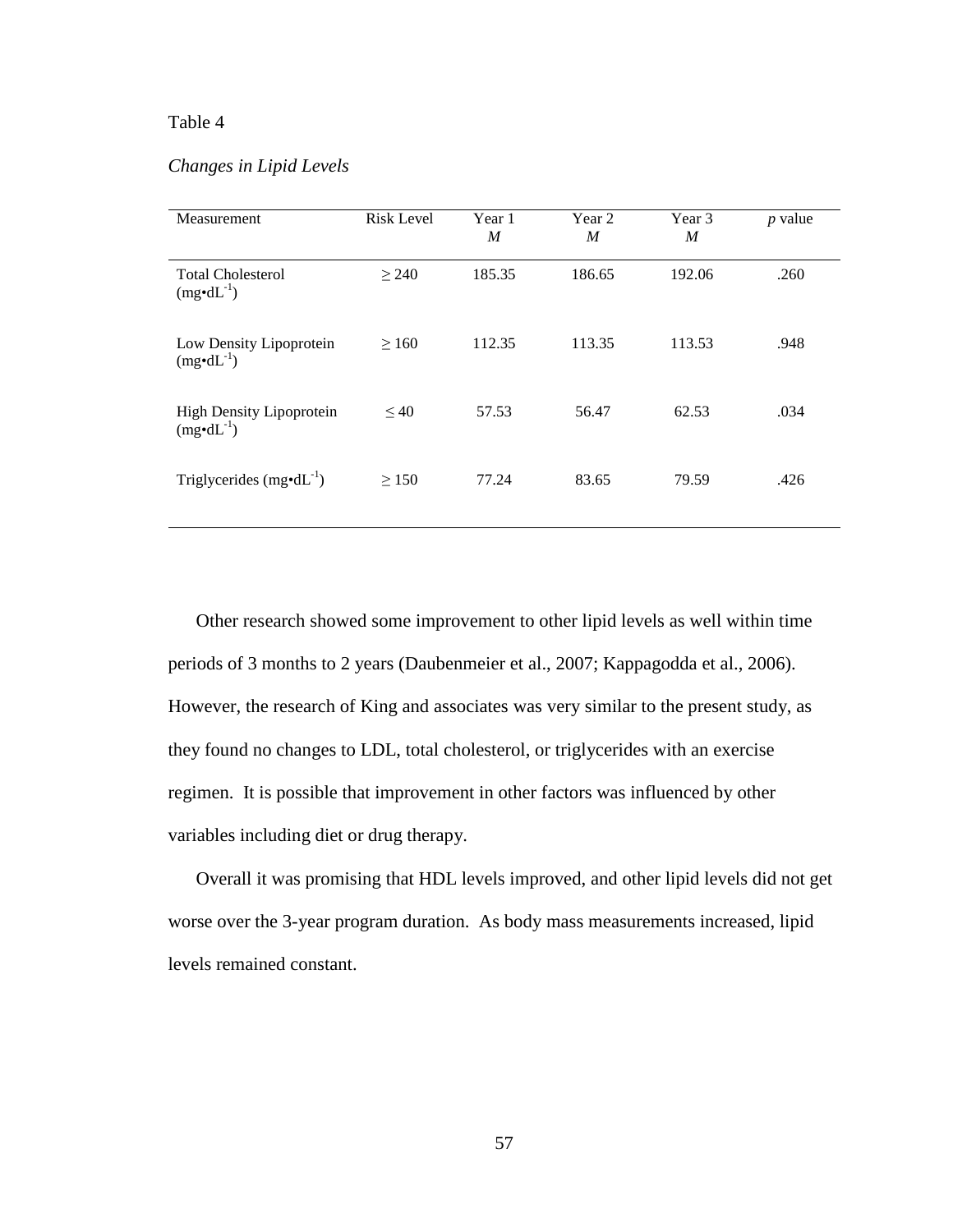#### Attendance, Physical Fitness, and CAD Risk

Participant data on BMI, waist circumference, percent body fat, SBP, and DBP were all analyzed for correlation with program attendance and physical fitness factors. The physical fitness factors examined were resting heart rate, repetitions of abdominal crunches, sit-and-reach score, and recovery heart rate after a 3-minute step test. For a majority of the relationships, there was no significant correlation found above .6. There was no significant relationship between program attendance and any of the possible risk factors for CAD.

Only two relationships between possible risk factors for CAD and physical fitness factors were found to be both strong and significant. Both recovery heart rate after a 3 minute step test and waist circumference (Table 5) and recovery heart rate after a 3 minute step test and BMI had strong significant relationships (Table 6). It was found that as recovery heart rate increased in beats per minute, generally waist circumference and BMI also increased.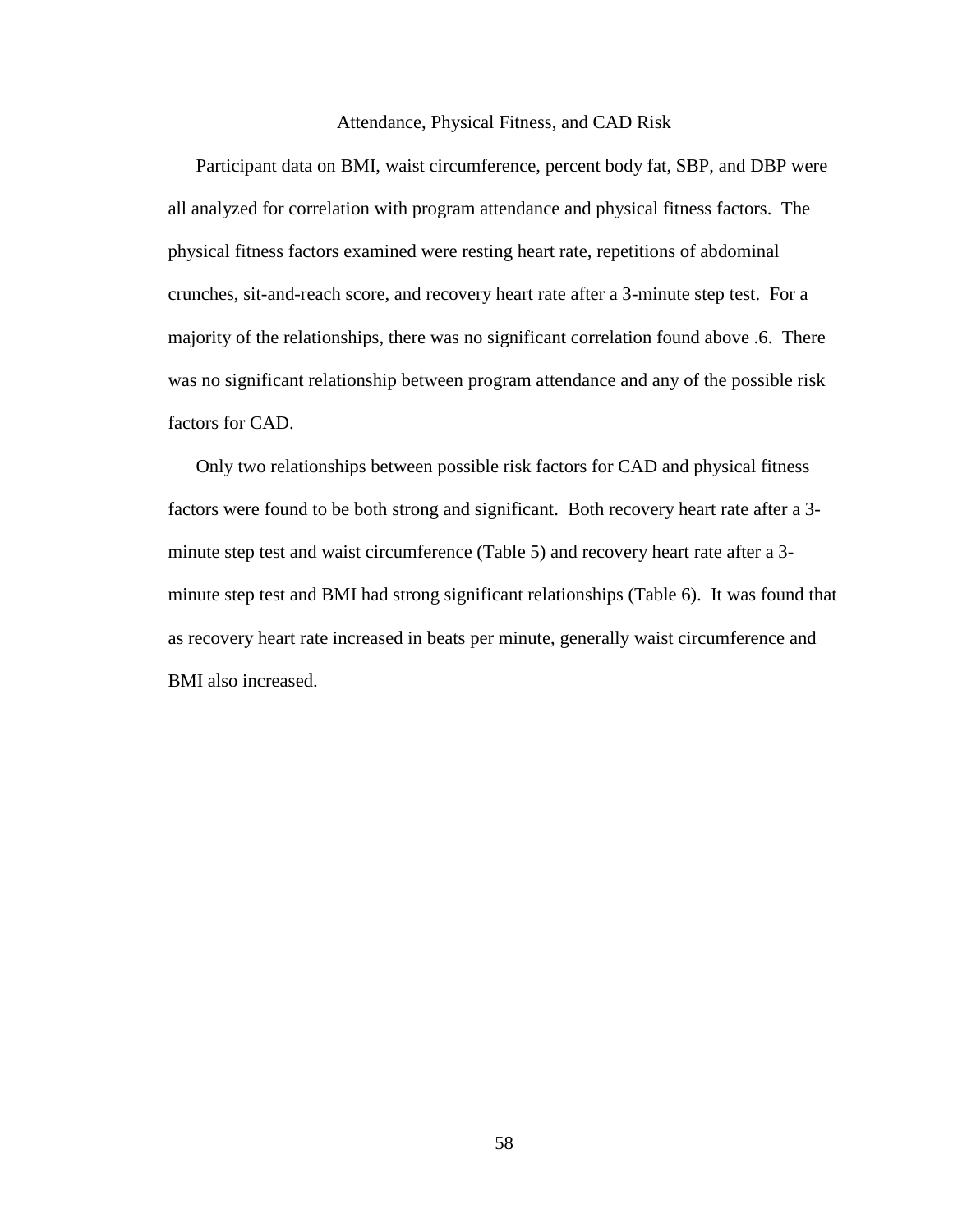# Table 5

# *Recovery Heart Rate and Waist Circumference*

| Measurement                                   | Statistic                  | Waist<br>Circumference<br>(cm)<br>Year 1 | Waist<br>Circumference<br>(cm)<br>Year 2 | Waist<br>Circumference<br>(cm)<br>Year 3 |
|-----------------------------------------------|----------------------------|------------------------------------------|------------------------------------------|------------------------------------------|
| Recovery Heart Rate                           | <b>Pearson Correlation</b> | .916                                     | .932                                     | .929                                     |
| (bpm)<br>Year 1                               | Significance (2-tailed)    | < .001                                   | < .001                                   | < .001                                   |
|                                               | $\boldsymbol{N}$           | 32                                       | 32                                       | 32                                       |
| Recovery Heart Rate<br>(bpm)<br>Year 2        | <b>Pearson Correlation</b> | .874                                     | .901                                     | .893                                     |
|                                               | Significance (2-tailed)    | < 0.001                                  | < 0.001                                  | < 0.001                                  |
|                                               | $\boldsymbol{N}$           | 32                                       | 32                                       | 32                                       |
| <b>Recovery Heart Rate</b><br>(bpm)<br>Year 3 | <b>Pearson Correlation</b> | .897                                     | .919                                     | .944                                     |
|                                               | Significance (2-tailed)    | < 0.001                                  | < 0.001                                  | < 0.001                                  |
|                                               | $\boldsymbol{N}$           | 32                                       | 32                                       | 32                                       |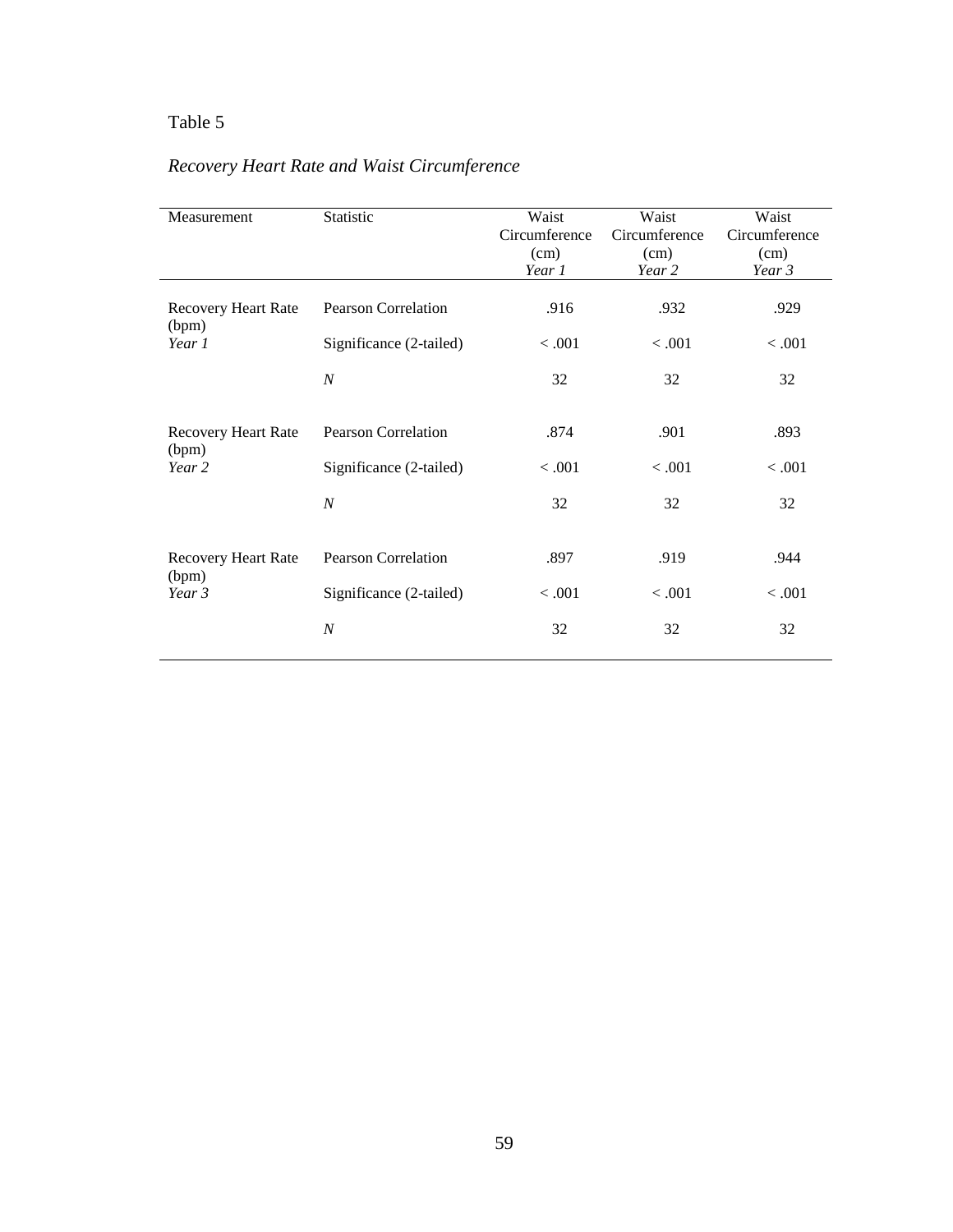# Table 6

# *Recovery Heart Rate and BMI*

| Measurement                                   | Statistic                  | BMI<br>$(kg/m^2)$<br>Year 1 | BMI<br>$(kg/m^2)$<br>Year 2 | BMI<br>(kg/m <sup>2</sup> )<br>Year 3 |
|-----------------------------------------------|----------------------------|-----------------------------|-----------------------------|---------------------------------------|
| <b>Recovery Heart Rate</b><br>(bpm)           | <b>Pearson Correlation</b> | .761                        | .756                        | .726                                  |
| Year 1                                        | Significance (2-tailed)    | < 0.001                     | < .001                      | < 0.001                               |
|                                               | $\boldsymbol{N}$           | 32                          | 32                          | 32                                    |
| <b>Recovery Heart Rate</b><br>(bpm)<br>Year 2 | <b>Pearson Correlation</b> | .742                        | .775                        | .732                                  |
|                                               | Significance (2-tailed)    | < 0.001                     | < 0.001                     | < 0.001                               |
|                                               | $\boldsymbol{N}$           | 32                          | 32                          | 32                                    |
| <b>Recovery Heart Rate</b><br>(bpm)<br>Year 3 | <b>Pearson Correlation</b> | .831                        | .850                        | .850                                  |
|                                               | Significance (2-tailed)    | < 0.001                     | < 0.001                     | < 0.001                               |
|                                               | $\boldsymbol{N}$           | 32                          | 32                          | 32                                    |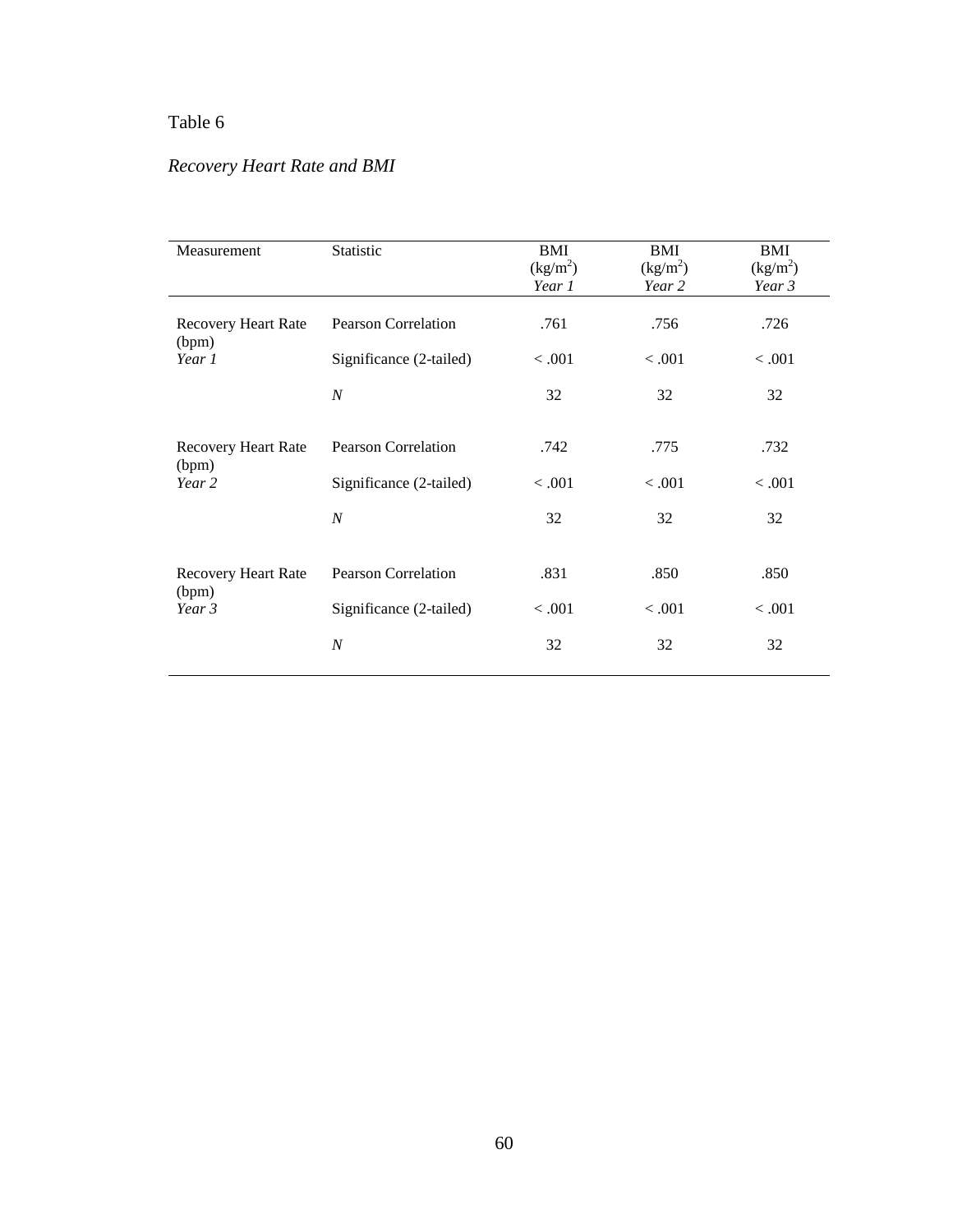#### CHAPTER 5

#### CONCLUSIONS

#### Summary

The purpose of this study was to investigate the levels of specific potential risk factors for CAD after participation in a structured exercise program for 3 years. Data were collected on 32 participants in the UNLV Adult Exercise Program. The exercise program focused on stretching and flexibility, muscular fitness, and aerobic capacity. Changes in blood pressure and body composition were assessed over the 3-year time period. These changes were considered in comparison to changes in physical fitness measures as well, including flexibility, strength and muscular endurance, and aerobic capacity. Attendance rates were also compared to changes in the potential CAD risk factors of body composition and blood pressure. It was thought that with steady program attendance, improvement in CAD risk profile based on blood pressure and body composition would be seen.

## **Conclusions**

Within the limits of this study, it was found that body composition measures and blood pressure did not significantly improve, thereby improving overall CAD risk profile, with exercise program participation. Table 7 summarizes the overall changes in risk profile based on body composition and blood pressure in relationship to the associated levels of risk. Over the duration of 3 years of program participation, the general trend was for less favorable body compositions and steady blood pressure levels. Improvement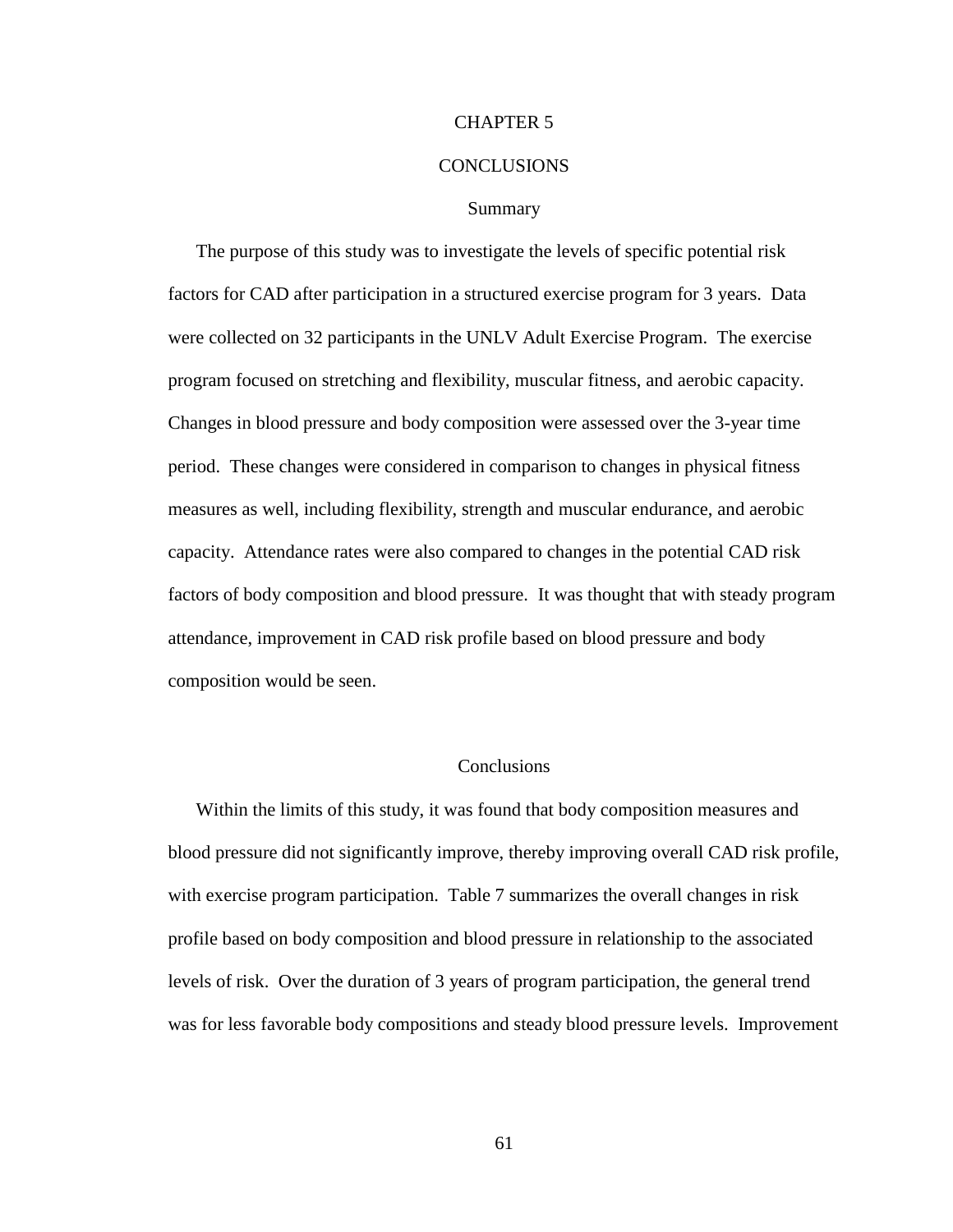was also not seen in the physical fitness measures examined, and attendance was not associated with the outcomes of possible CAD risk factor measures.

## Table 7

## *Coronary Artery Disease Risk Profile Results*

| Measurement                              | Sex                | <b>Risk</b><br>Level | Year 1<br>$\boldsymbol{M}$ | Year 2<br>$\boldsymbol{M}$ | Year 3<br>$\cal M$ | Change           |
|------------------------------------------|--------------------|----------------------|----------------------------|----------------------------|--------------------|------------------|
| BMI $(kg/m^2)$                           | M/<br>$\mathbf{F}$ | $\geq$ 25            | 25.38                      | 25.84                      | 26.31              | $\uparrow$ 0.93  |
| <b>Waist Circumference</b><br>(cm)       | M                  | >102                 | 93.95                      | 95.24                      | 96.42              | 12.47            |
|                                          | $\mathbf F$        | > 88                 | 77.36                      | 76.00                      | 81.18              | 13.82            |
| Percent Body Fat (%)                     | M                  | $\geq$ 25            | 24.96                      | 26.08                      | 26.43              | $\uparrow$ 1.47  |
|                                          | $\mathbf{F}$       | $\geq$ 32            | 22.46                      | 23.84                      | 25.10              | $\uparrow$ 2.64  |
| <b>Systolic Blood Pressure</b><br>(mmHg) | M/<br>$\mathbf F$  | 140                  | 122.19                     | 123.78                     | 123.56             | $\uparrow$ 1.37  |
| Diastolic Blood Pressure<br>(mmHg)       | M/<br>$\mathbf{F}$ | 90                   | 79.78                      | 78.13                      | 77.28              | $\downarrow$ 2.5 |

Body composition, as evaluated by BMI, waist circumference, and percent body fat, did not improve over 3 years of program participation. Mean BMI, waist circumference, and percent body fat all increased significantly during the time period.

There was also no significant improvement in blood pressure levels in 3 years of program participation. Both DBP and SBP measurements remained at the same levels,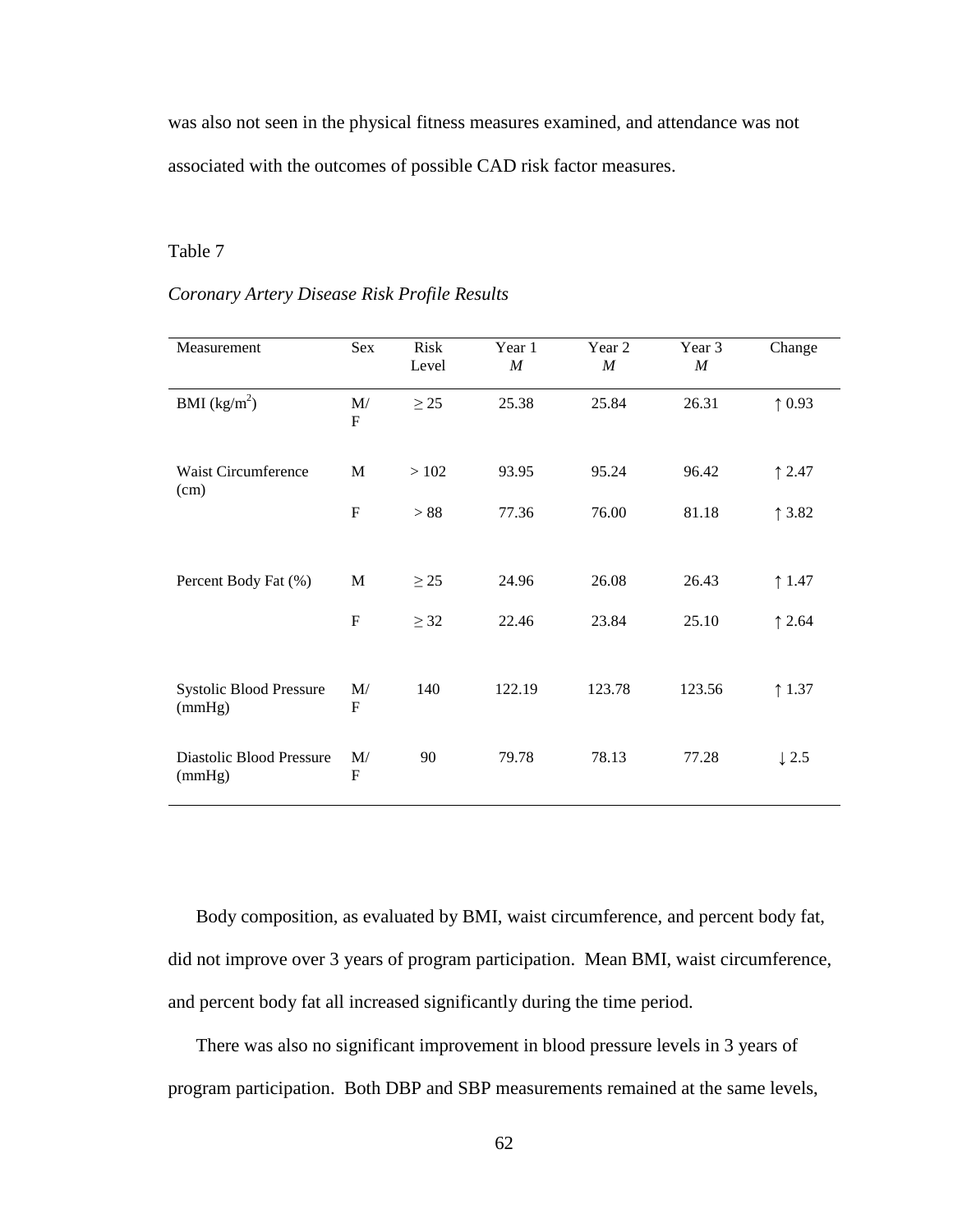very near the cutoff for optimal or normal blood pressure as defined by the Joint National Committee on Prevention, Detection, Evaluation, and Treatment of High Blood Pressure (Chobanian et al., 2003).

While it was anticipated that blood pressure levels would decrease with exercise program participation, it is still important to note that blood pressures did not rise and did not become CAD risk factors for participants. Data from the FHS has shown that from age 30 – 84 linear rises are seen in both SBP and DBP; and this effect was not observed in this sample (Franklin et al., 1997). Additionally, obesity has been shown to be an independent risk factor for hypertension development, with BMI specifically being a good predictor of hypertension (Mertens & Van Gaal, 2000; Spiegelman, Israel, Bouchard, & Willett, 1992). Again, in this case, although BMI and other indicators of obesity increased, blood pressure levels remained steady and below defined levels of hypertension. In this case, it seems possible that the exercise program did yield a protective effect from increasing blood pressures and hypertension with increasing age and BMI.

Given the generally unfavorable changes in potential risk factors for CAD, except for HDL cholesterol, with exercise program participation in this study, it is important to examine the possible reasons that these results were obtained. There are many possible explanations for this phenomenon of observing increasing levels of body fat and steady levels of blood pressure.

#### Diet

Weight and body mass measures may have increased due to insufficient control of participant diet. Participants were not required to follow a specific diet or level of caloric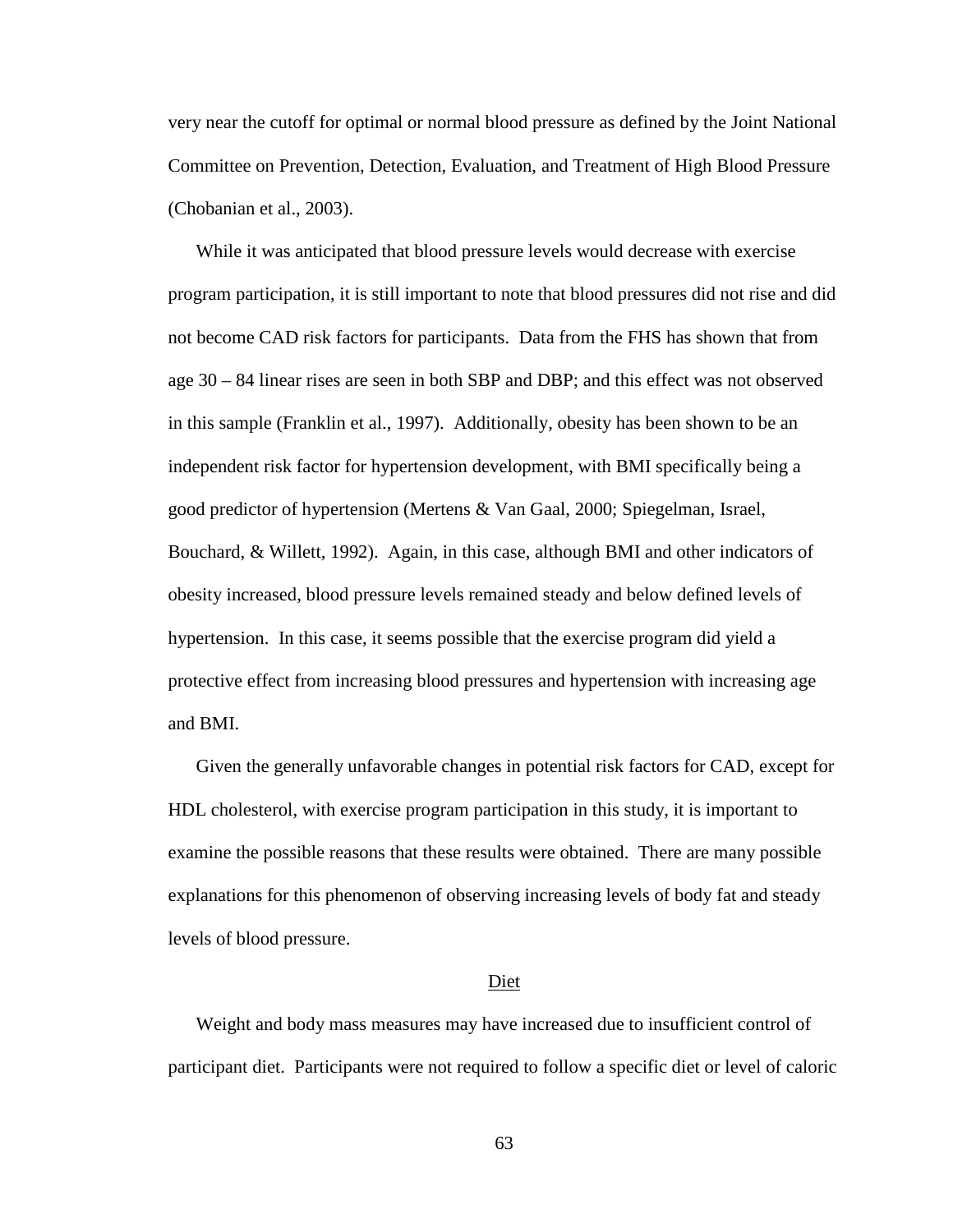intake for program participation. As diet was not controlled, it is possible that participants began increasing their caloric intake as they were increasing their energy expenditure in the exercise program. This increase in caloric intake may have diminished improvements in body composition. While participants were counseled on the importance of good nutrition, meal or nutritional measurements were not documented. Upon discussing caloric intake with participants after 1 year of participation in the program, participants often had general feelings of "being hungry all the time" due to exercising regularly (Golding, 2007). These feelings of hunger may have promoted increased calorie intake above and beyond the increased energy expenditure of the program.

This tendency was discussed in detail in a controversial article meant for the general public published in Time magazine in August of 2009, much to the disappointment of exercise physiologists around the world (Cloud, 2009). Exercise suddenly became the "bad guy" when it came to weight loss. However, these results are not an argument against exercise, but rather an argument for nutritional counseling, the importance of diet, and experimental control.

#### Exercise Frequency and Intensity

Another possible explanation for the increases seen in body mass may be an insufficient level of intensity or exercise frequency. Recommendations on the appropriate intensity level and frequency of exercise can vary substantially (Blair, LaMonte, & Nichaman, 2004; Institute of Medicine, 2005; Lee, Djoussé, Sesso, Wang, & Buring, 2010; U.S. Department of Health and Human Services, 2008). While the U.S. Department of Health and Human Services currently recommends 150 weekly minutes of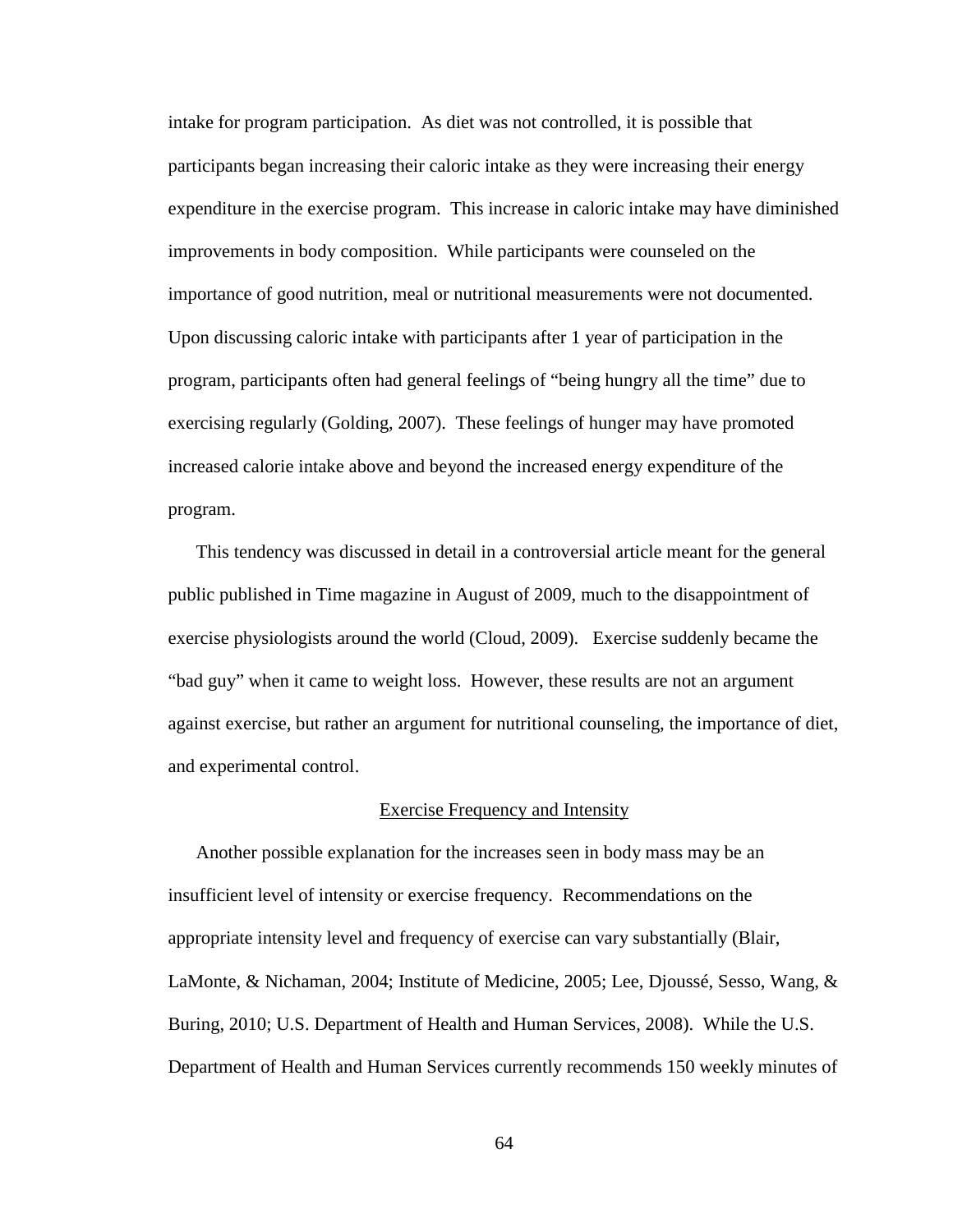moderate-intensity exercise or 75 weekly minutes of vigorous-intensity exercise for adults, the Institute of Medicine recommends over twice that amount with a recommendation of 420 weekly minutes of moderate-intensity exercise to maintain a normal BMI level. A recent study by Lee and associates found that women exercising at a moderate-intensity level for 60 minutes daily were able to maintain a healthy BMI and gain less than 2.3 kg over 13 years; women exercising with less frequency and intensity gained weight and had unhealthy BMIs. After reviewing physical activity recommendations, Blair and colleagues also agreed that the recommendation of 30 minutes of daily exercise may not be enough to prevent unhealthy weight-gain. Considering this information, it is possible that the program participants did not exercise enough or at an appropriate intensity level to prevent an increase in body mass. Participants averaged 158 weekly minutes of exercise in the program, which according to the research discussed above may simply not be enough to prevent weight gain. Additionally, participants may not have always come to the program with the focus to exercise at the necessary intensity level either.

### Drug Therapy

 Participant use of drug therapy was not recorded or used in the study, nor were participants excluded from participation based on drug therapy. It is highly probable that participants using prescription or over-the-counter drugs related to blood pressure or weight loss had results that were affected by those factors.

 Participants may have used over-the-counter or prescription medications related to weight loss and then discontinued use upon joining the exercise program. This may have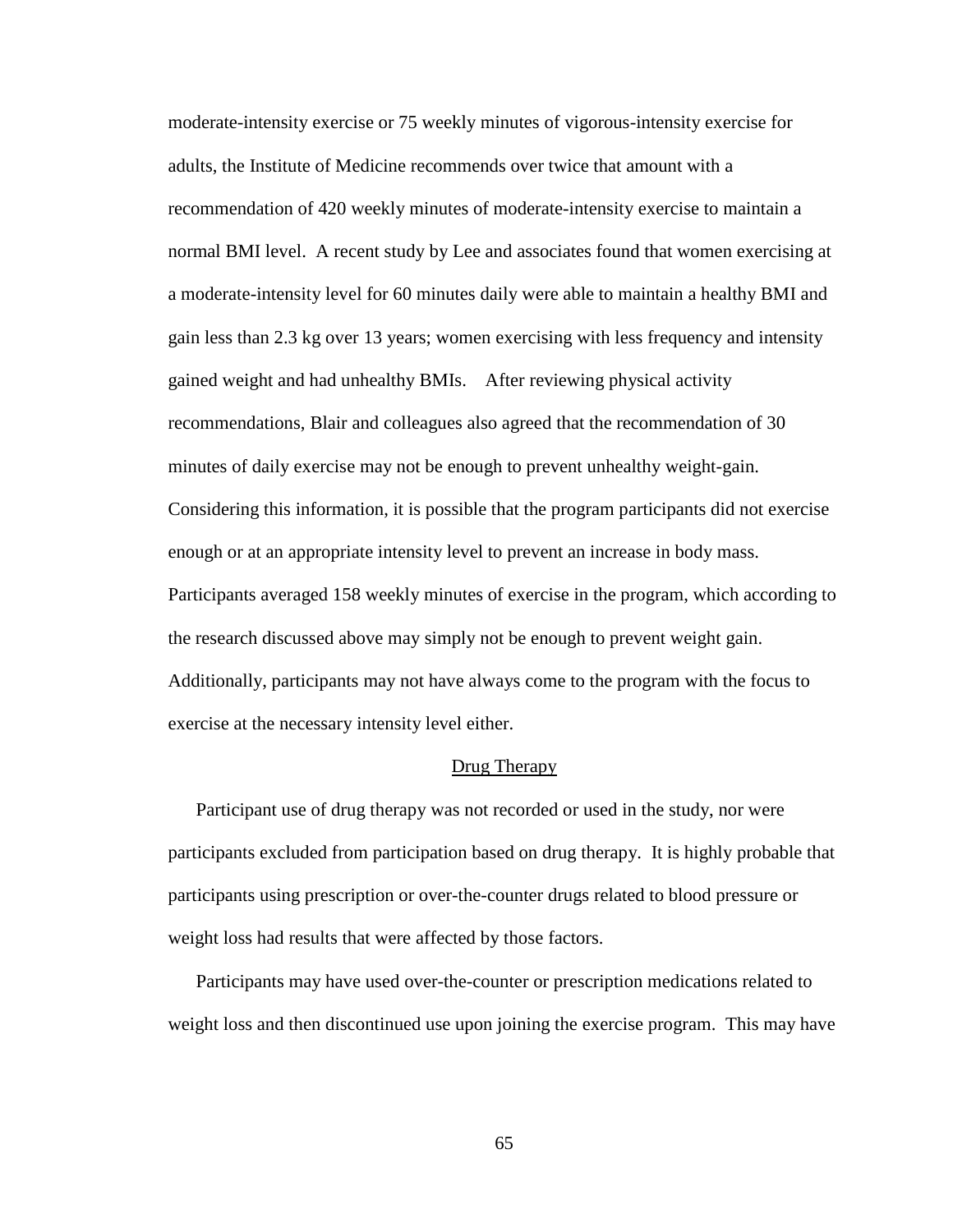affected the ability to maintain or lose weight in the program. Diet drugs used during the program may also have affected results.

 It is also known that there were participants on blood pressure medication. This medication could have influenced physical fitness results in particular, as blood pressure medications often influence heart rate and other cardiovascular factors.

#### Additional Exercise and Activities

Participants were not questioned regarding their prior experience with exercise or their exercise regimen outside of the exercise classes. Prior activity levels as well as exercise and activity performed concurrent to the exercise program would influence total caloric expenditure and ultimately the program results.

 It is possible that some participants were exercising more outside of the exercise class. This means that not all participants may necessarily have been doing the same amount or intensity of exercise each week; the results were dependent not only on the exercise program, but on that additional exercise.

Participants also may have exercised prior to joining the exercise program and then abandoned their prior regimen upon beginning the structured program. Prior exercise regimens may not have been the only way that the participants modified their lifestyles after joining the program. They also may have substituted the adult exercise program for other activities that they did before joining the program, i.e. taking the stairs or walking to the mailbox. Any decrease in other activity level done before beginning the program would affect the total balance of calories taken in and expended, and would therefore influence the body mass results of the program.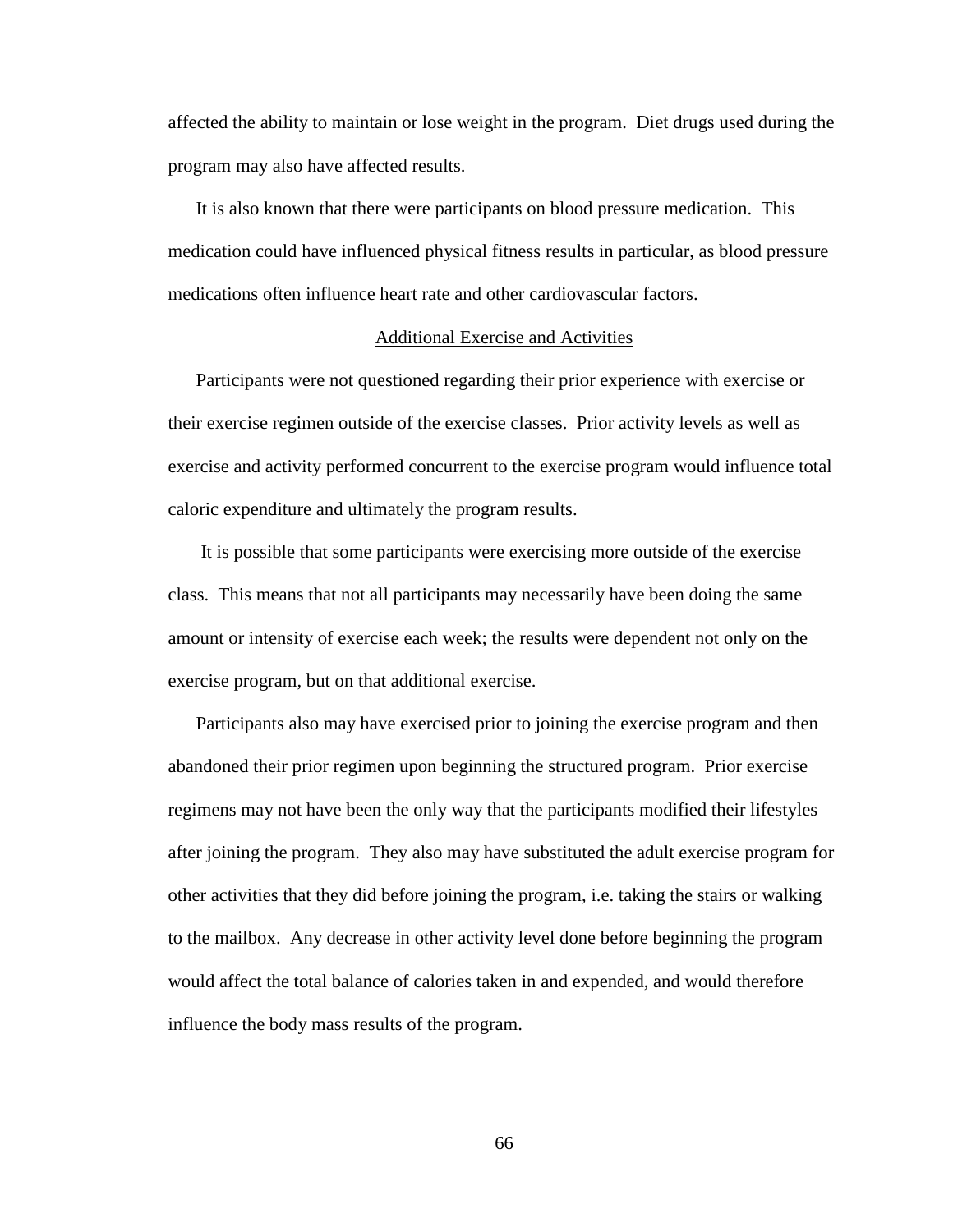#### Time of Data Collection

 The overall program results may also have been affected by the time at which the results were collected for each participant. Due to the nature of the program and the tendency of participants to join for a period of time, leave the program, and then return, the 3 consecutive years that were examined for each participant did not always begin with the participant's true first year in the program. Some participant data were collected beginning with the first year of program participation, while other participant data were collected somewhere in the middle of program participation or after an interruption in program participation. This lack of consistency in the timing of participant data collection may have influenced the perceived participant responsiveness to the program.

#### Low Initial Risk

 One final observation regarding the results of the study is that in the area of blood pressure in particular, the participants began in a low-risk classification for both SBP and DBP. In this case, it would be difficult to see any decrease or improvement in blood pressure as a measure of risk profile, when the participants were already in a normal category. At some point, it becomes impossible to get "more normal."

### Recommendations

The limitations to this study were broad. Several modifications have the potential to improve future studies on structured exercise programs and CAD risk profile.

1. Diet was uncontrolled in this study. With control of diet, it would be more possible to isolate a cause and effect relationship between exercise and the levels of potential risk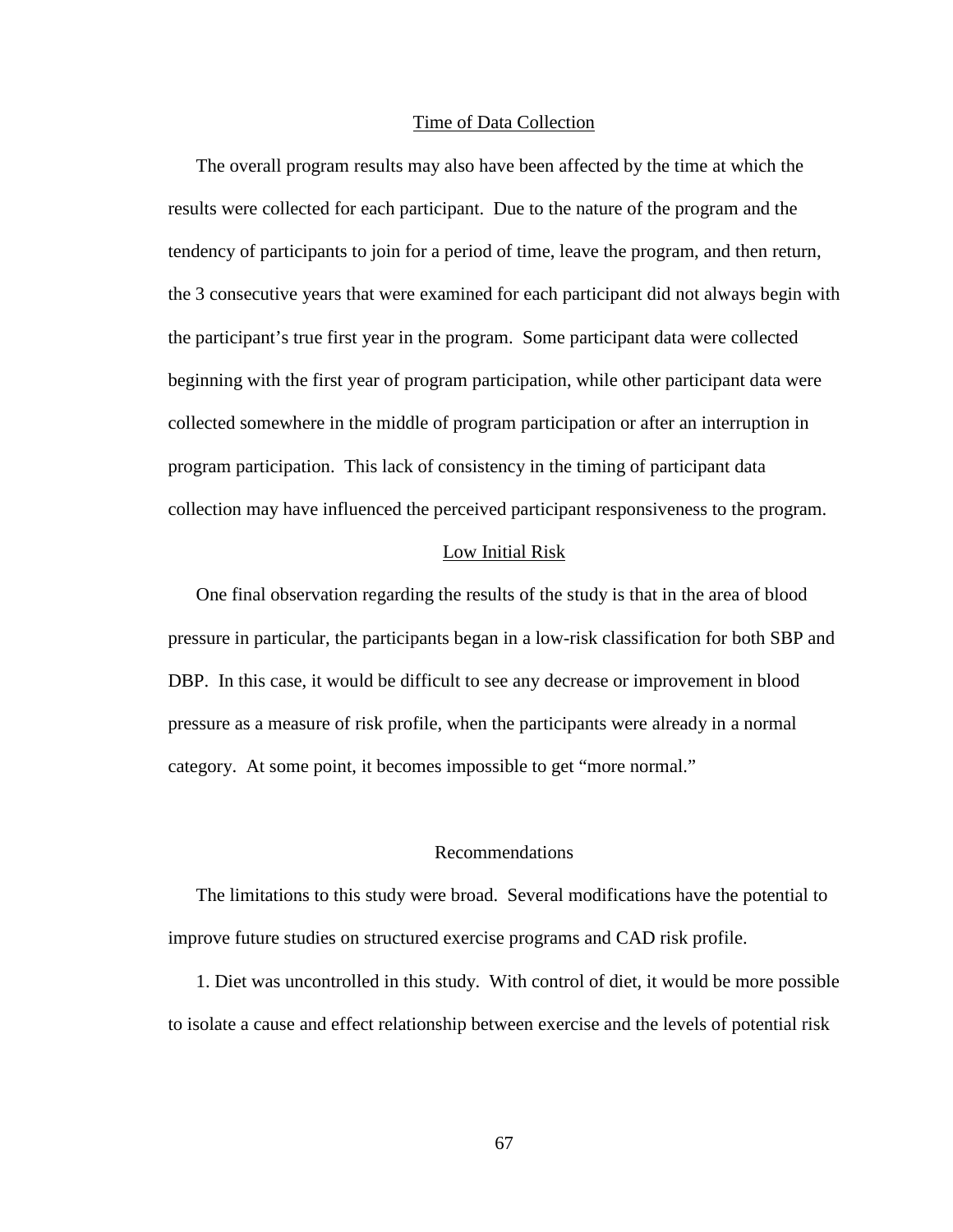factors. Tracking or controlling for diet would help alleviate similar problems in evaluating the effect of exercise on CAD risk factors.

2. Use of drug therapy was not controlled in this study. Creating exclusion criteria for these types of participants would help control this variable. It may also be possible to track changes to potential CAD risk factors in participants grouped based on use or nonuse of pharmacologic substances.

3. Additional exercise outside of the structured exercise program was not considered or controlled. This may have altered their response to the program, depending on the structure of their prior or outside regimen.

Although this study did not provide a strong argument for exercise as a prevention strategy for CAD, it is still believed that exercise is beneficial and worthwhile. Due to the discussed extraneous variables of diet, exercise frequency and intensity, drug therapy, additional exercise and activities, time of data collection, and low initial risk it was determined that exercise was not able to be isolated as having a cause and effect relationship with CAD risk profile in this study. The obstacles in creating a long-term study to effectively demonstrate a cause and effect relationship are many, and this study was affected by several of them. Despite the study results, it is maintained that exercise has a healthy and positive effect on the body, including on CAD risk profile.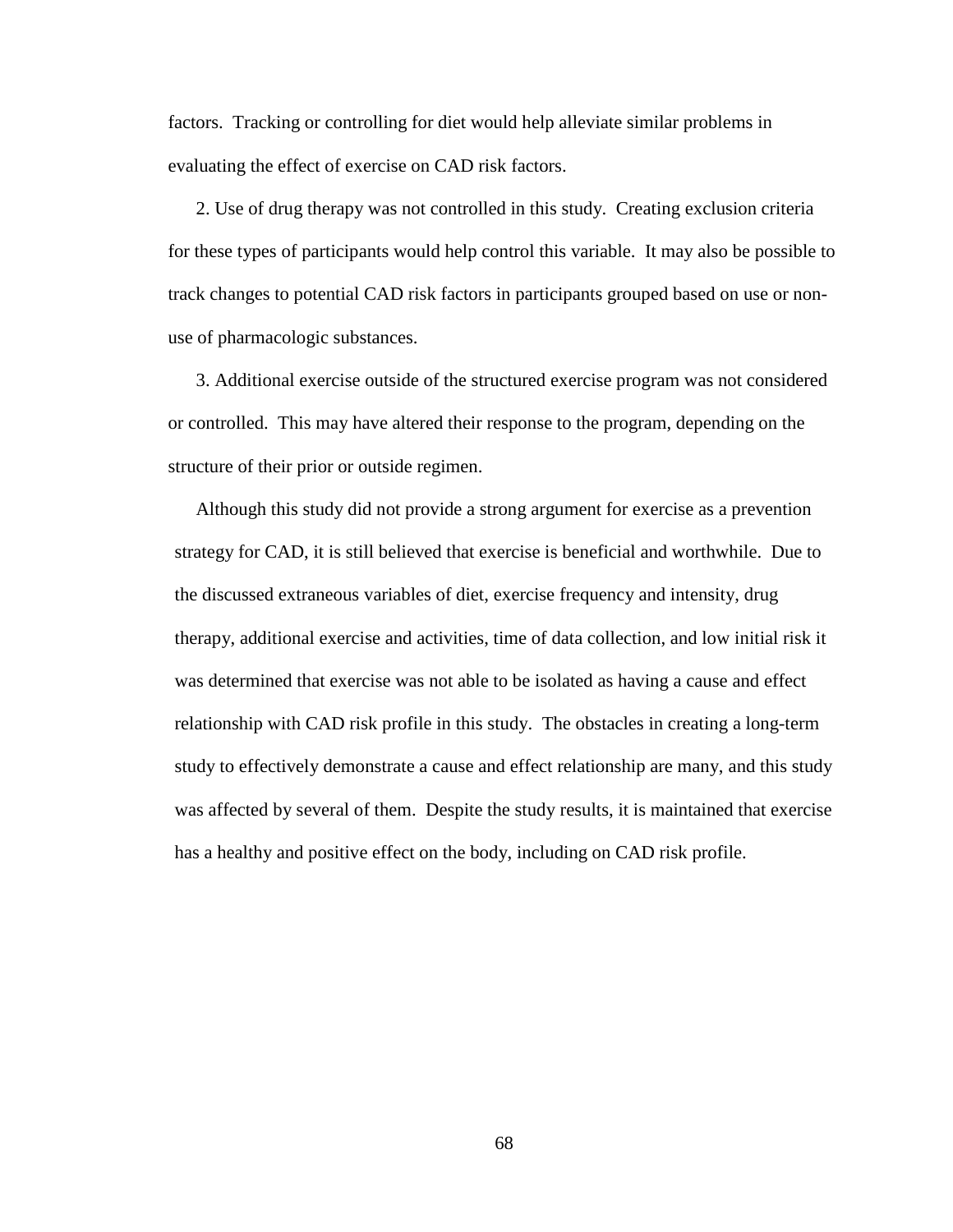## APPENDIX



# **Biomedical IRB – Expedited Review Approval Notice**

## *NOTICE TO ALL RESEARCHERS:*

*Please be aware that a protocol violation (e.g., failure to submit a modification for any change) of an IRB approved protocol may result in mandatory remedial education, additional audits, re-consenting subjects, researcher probation suspension of any research protocol at issue, suspension of additional existing research protocols, invalidation of all research conducted under the research protocol at issue, and further appropriate consequences as determined by the IRB and the Institutional Officer.*

**DATE:** February 5, 2010 **TO: Dr. Lawrence Golding**, Kinesiology **FROM:** Office for the Protection of Research Subjects **RE:** Notification of IRB Action by Dr. Charles Rasmussen, Co-Chair Protocol Title: **The Relationship of Participation in a Long-Term Exercise Program and Selected Risk Factors for Coronary Artery Disease**  Protocol #: 1001-3323

This memorandum is notification that the project referenced above has been reviewed by the UNLV Biomedical Institutional Review Board (IRB) as indicated in regulatory statutes 45 CFR 46. The protocol has been reviewed and approved.

The protocol is approved for a period of one year from the date of IRB approval. The expiration date of this protocol is February 1, 2011. Work on the project may begin as soon as you receive written notification from the Office for the Protection of Research Subjects (OPRS).

Should there be *any* change to the protocol, it will be necessary to submit a **Modification Form** through OPRS. No changes may be made to the existing protocol until modifications have been approved by the IRB.

Should the use of human subjects described in this protocol continue beyond February 1, 2011 it would be necessary to submit a **Continuing Review Request Form** *60 days* before the expiration date.

If you have questions or require any assistance, please contact the Office for the Protection of Research Subjects at OPRSHumanSubjects@unly.edu or call 895-2794.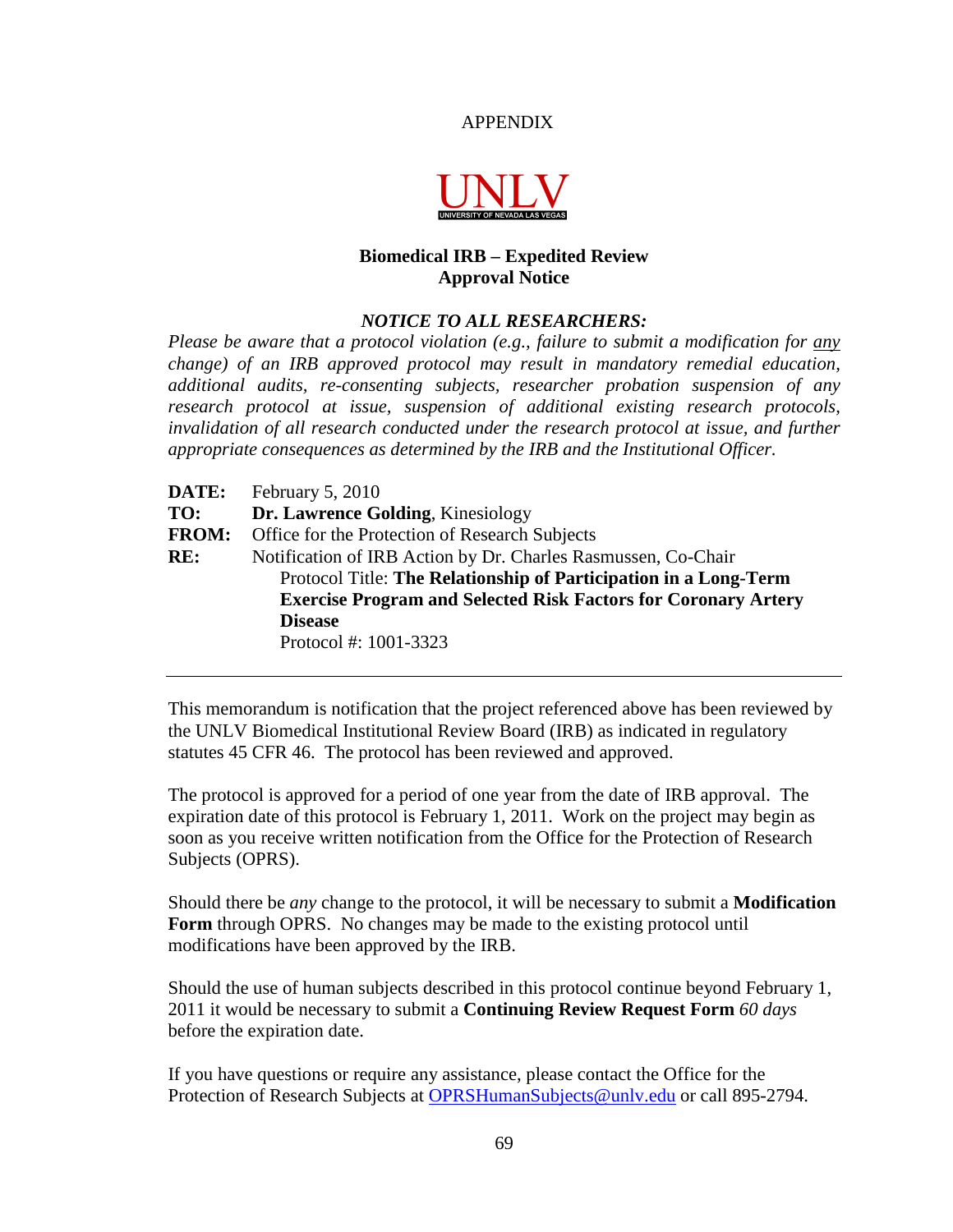### REFERENCES

- American Heart Association, Inc [AHA]. (2009). *Risk factors and coronary heart disease: AHA scientific position.* Retrieved August 24, 2009, from http://www.americanheart.org/presenter.jhtml?identifier=4726
- Andersen, R. E., Wadden, T. A., Bartlett, S. J., Zemel, B., Verde, T. J., & Franckowiak, S. C. (1999). Effects of lifestyle activity v. structured aerobic exercise in obese women: A randomized trial. *Journal of the American Medical Association, 281,* 335-340.
- Andrade, J., & Ignaszewski, A. (2007). Exercise and the heart: A review of the early studies, in memory of Dr. R. S. Paffenbarger. *British Columbia Medical Journal, 49,* 540-546.
- Bigaard, J., Frederiksen, K., Tjønneland, A., Thomsen, B. L., Overvad, K., Heitmann, B. L., et al. (2005). Waist circumference and body composition in relation to allcause mortality in middle-aged men and women. *International Journal of Obesity, 29,* 778-784.
- Blair, S. N., LaMonte, M. J., & Nichaman, M. Z. (2004). The evolution of physical activity recommendations: How much is enough? *American Journal of Clinical Nutrition, 79 (suppl),* 913S-920S.
- Brochu, M., Poehlman, E. T., & Ades, P. A. (2000). Obesity, body fat distribution, and coronary artery disease. *Journal of Cardiopulmonary Rehabilitation, 20,* 96-108.
- Brubaker, P. H., Kaminsky, L. A., & Whaley, M. H. (2002). Coronary artery disease: Essentials of prevention and rehabilitation programs. United States of America: Human Kinetics.
- Chobanian, A. V., Bakris, G. L., Black, H. R., Cushman, W. C., Green, L. A., Izzo Jr., J. L., et al. (2003). The Seventh Report of the Joint National Committee on Prevention, Detection, Evaluation, and Treatment of High Blood Pressure: The JNC 7 report. *Journal of the American Medical Association, 289,* 2560-2572.
- Cleeman, J. I. (2001). Executive summary of the Third Report of the National Cholesterol Education Program (NCEP) Expert Panel on Detection, Evaluation, and Treatment of High Blood Cholesterol in Adults (Adult Treatment Panel III). *Journal of the American Medical Association, 285,* 2486-2497.
- Cloud, John. (2009). Why exercise won't make you thin. *Time*. Retrieved March 27, 2010, from http://www.time.com/time/health/article/0,8599,191487,00.html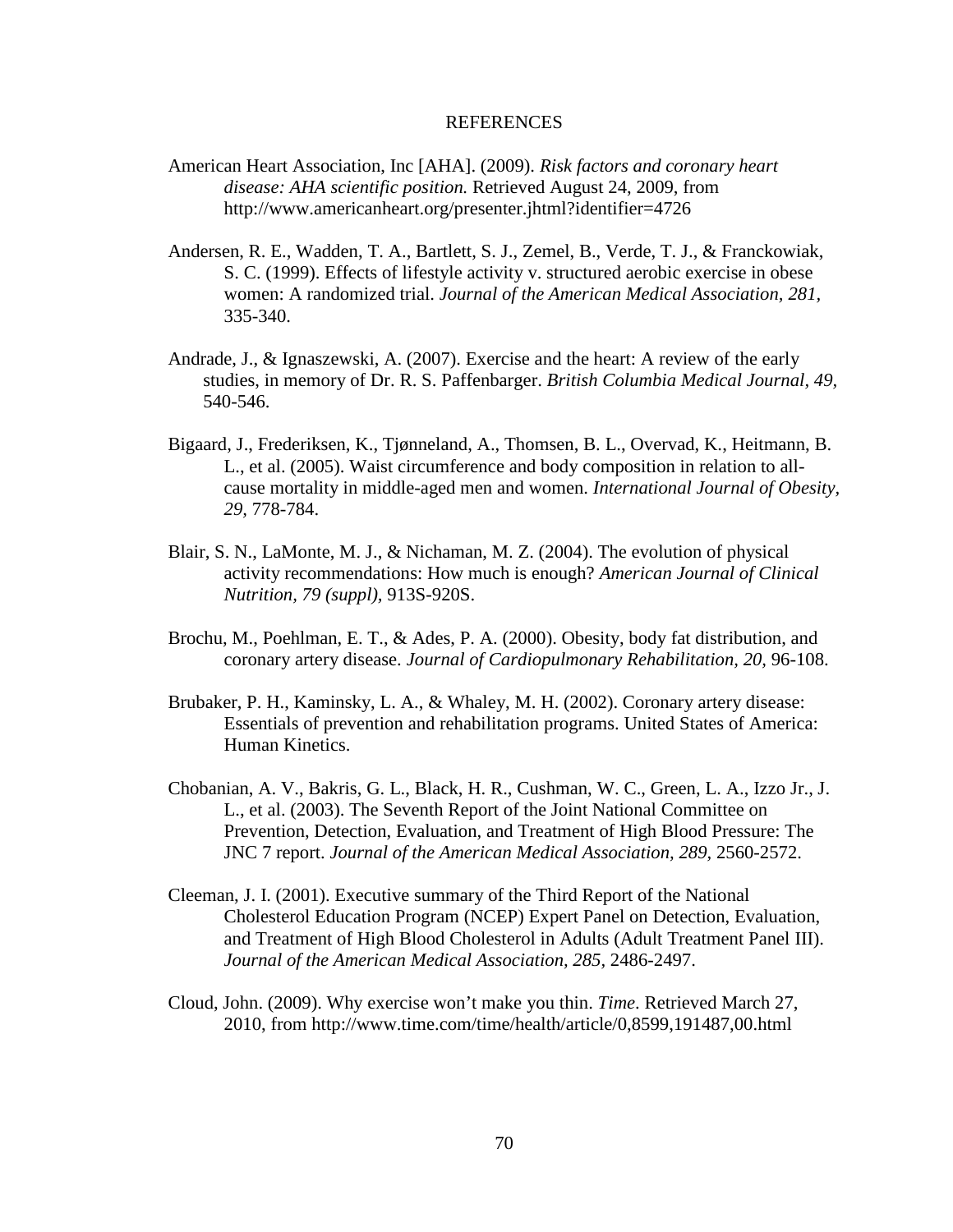- Cox, K. L., Burke, V., Morton, A. R., Gillam, H. F., Beilin, L. J., & Puddey, I. B. (2001). Long-term effects of exercise on blood pressure and lipids in healthy women aged 40-65 years: The Sedentary Women Exercise Adherence Trial (SWEAT). *Journal of Hypertension, 19,* 1733-1743.
- Daubenmier, J. J., Weidner, G., Sumner, M. D., Mendell, N., Merritt-Worden, T., Studley, J., et al. (2007). The contribution of changes in diet, exercise, and stress management to changes in coronary risk in women and men in the Multisite Cardiac Lifestyle Intervention Program. *Annals of Behavioral Medicine, 33,* 57- 68.
- Dawber, T. R., Meadors, G. F., & Moore, F. E., Jr. (1951). Epidemiological approaches to heart disease: The Framingham Study. *American Journal of Public Health and the Nation's Health, 41,* 279-281.
- De Vries, C. L., Feskens, E. J. M., de Lezenne Coulander, C., & Kromhout, D. (1993). Repeated measurements of serum cholesterol and blood pressure in relation to long-term incidence of myocardial infarction: The Zutphen Study. *Cardiology, 82,* 89-99.
- Eckel, R. H., York, D. A., Rössner, S., Van Hubbard, Caterson, I., St. Jeor, S. T., et al. (2004). Prevention Conference VII: Obesity, a worldwide epidemic related to heart disease and stroke: Executive summary. *Circulation, 110,* 2968-2975.
- Expert Panel on the Identification, Evaluation, and Treatment of Overweight and Obesity in Adults [PIETOO]. (1998). Executive summary of the clinical guidelines on the identification, evaluation, and treatment of overweight and obesity in adults. *Archives of Internal Medicine, 158,* 1855-1867.
- Fox, C. S., Pencina, M. J., Meigs, J. B., Vasan, R. S., Levitzky, Y. S., & D'Agostino, R. B., Sr. (2006). Trends in the incidence of Type 2 Diabetes Mellitus from the 1970s to the 1990s: The Framingham Heart Study. *Circulation, 113,* 2914-2918.
- Franklin, S. S., Gustin, W, IV, Wong, N. D., Larson, M. G., Weber, M. A., Kannel, W. B., et al. (1997). Hemodynamic patterns of age-related changes in blood pressure. *Circulation, 96,* 308-315.
- Garrison, R. J., Kannel, W. B., Stokes, J., III, & Castelli, W. P. (1987). Incidence and precursors of hypertension in young adults: The Framingham Offspring Study. *Preventive Medicine, 16,* 235-251.
- Golding, L. A. (2007). [Health and fitness testing responses to a long-term exercise program]. Unpublished raw data.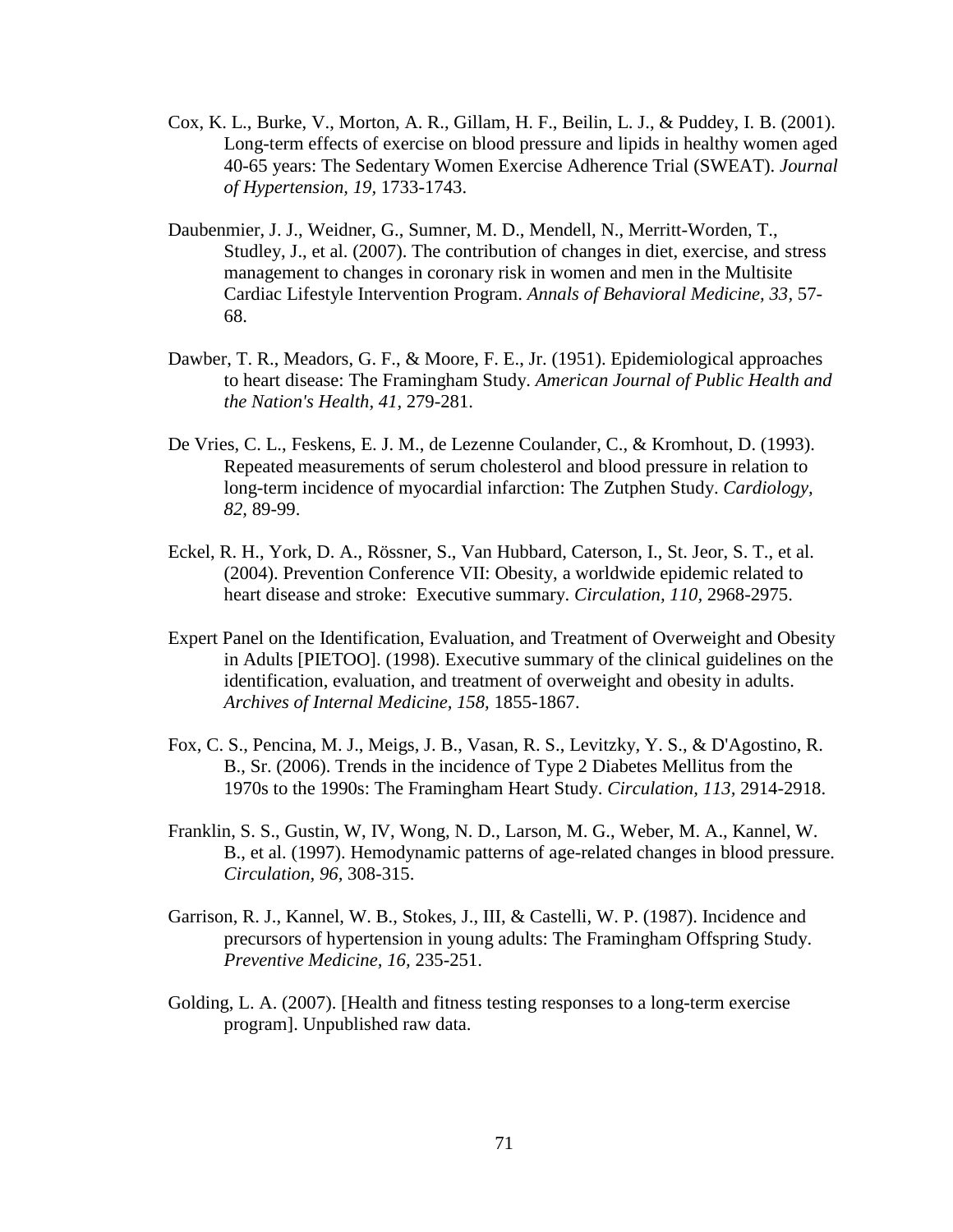- Gordon, D. J., Probstfield, J. L., Garrison, R. J., Neaton, J. D., Castelli, W. P., Knoke, J. D., et al. (1989). High-density lipoprotein cholesterol and cardiovascular disease: Four Prospective American Studies. *Circulation, 79,* 8-15.
- Gordon, T., Castelli, W. P., Hjortland, M. C., Kannel, W. B., & Dawber, T. R. (1977). Diabetes, blood lipids, and the role of obesity in coronary heart disease risk for women. *Annals of Internal Medicine, 87,* 393.
- Gordon, T., & Kannel, W. B. (1976). Obesity and cardiovascular disease: The Framingham Study. In M. J. Albrink (Ed.), Clinics in endocrinology and metabolism (pp. 367-375). London: W.B Saunders Company Ltd.
- Gudbrandsson, T., Julius, S., Jamerson, K., Smith, S., Krause, L., & Schork, N. (1994). Recreational exercise and cardiovascular status in the rural community of Tecumseh, MI. *Blood Pressure, 3,* 178-184.
- Guo, S. S., Zeller, C., Chumlea, W. C., & Siervogel, R. M. (1999). Aging, body composition, and lifestyle: The Fels Longitudinal Study. *American Journal of Clinical Nutrition, 70,* 405-411.
- Heyward, V. H., & Stolarczyk, L. M. (1996). Applied body composition assessment. Champaign, Illinois: Human Kinetics.
- Higgins, M., Kannel, W., Garrison, R., Pinsky, J., & Stokes III, J. (1988). Hazards of obesity – The Framingham Experience. *Acta Medica Scandinavica, 223*(Suppl. 723), 23-36.
- Institute of Medicine. (2005). *Dietary reference intakes for energy, carbohydrate, fiber, fat, fatty acids, and amino acids (macronutrients).* Washington DC: National Academies Press.
- Izzo, J. L., Jr., Levy, D., & Black, H. R. (2000). Importance of systolic blood pressure in older Americans. *Hypertension, 35,* 1021-1024.
- Jennings, G., Nelson, L., & Nestel, P. (1986). The effects of changes in physical activity on major cardiovascular risk factors, hemodynamics, sympathetic function, and glucose utilization in man: A controlled study of four levels of activity. *Circulation, 73,* 30-40.
- Kannel, W. B. (1995). Framingham study insights into hypertensive risk of cardiovascular disease. *Hypertension Research, 18,* 181-196.
- Kannel, W. B., Brand, N., Skinner Jr., J. J., Dawber, T. R., & McNamara, P. M. (1967). The relation of adiposity to blood pressure and development of hypertension: The Framingham Study. *Annals of Internal Medicine, 67,* 48-59.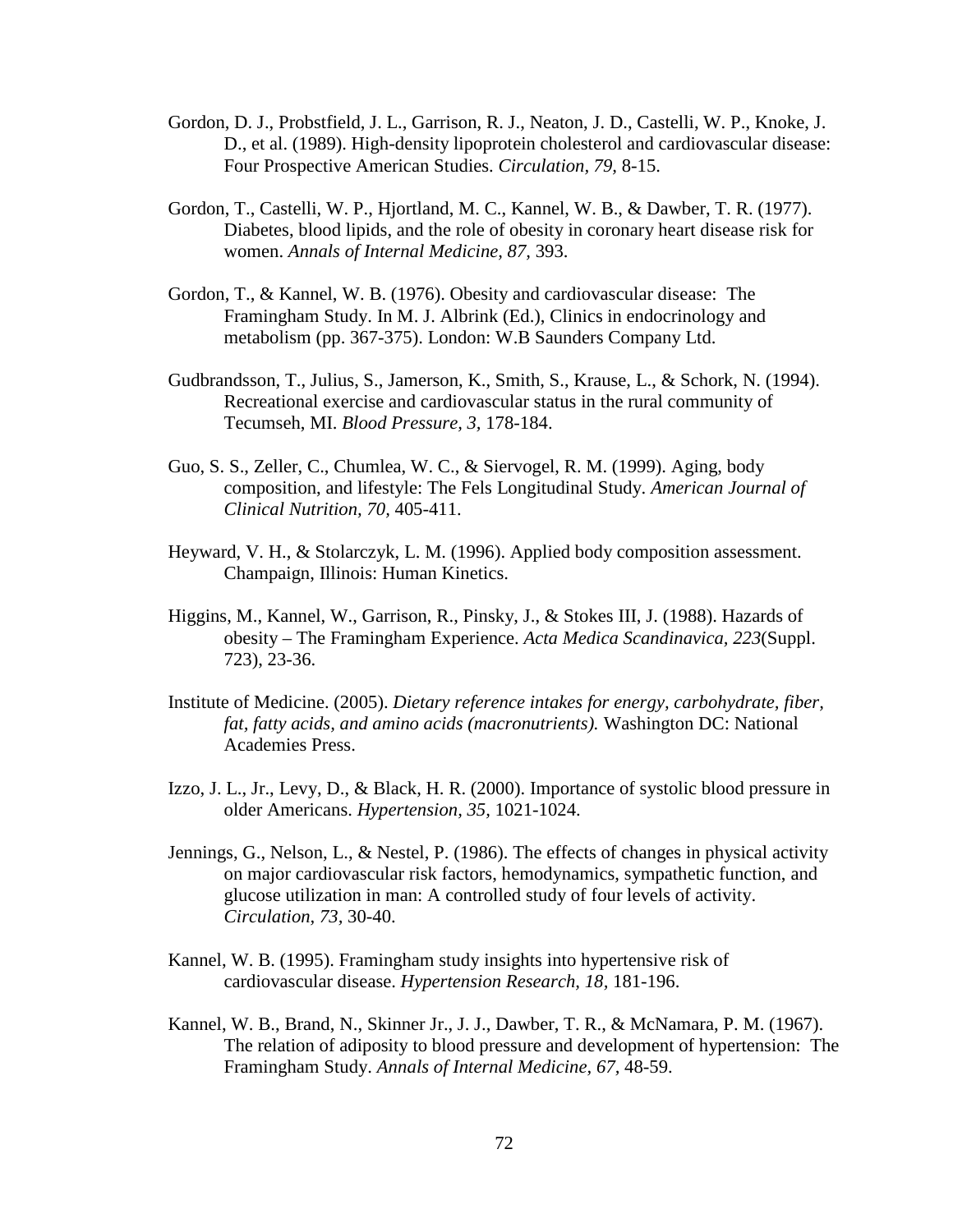- Kannel, W. B., Castelli, W. P., & Gordon, T. (1979). Cholesterol in the prediction of atherosclerotic disease: New perspectives based on The Framingham Study. *Annals of Internal Medicine, 90,* 85-91.
- Kannel, W. B., Cupples, L. A., Ramaswami, R., Stokes, J., III, Kreger, B. E., & Higgins, M. (1991). Regional obesity and risk of cardiovascular disease: The Framingham Study. *Journal of Clinical Epidemiology, 44,* 183-190.
- Kannel, W. B., Dawber, T. R., & McGee, D. L. (1980). Perspectives on systolic hypertension: The Framingham Study. *Circulation, 61,* 1179-1182.
- Kannel, W. B., Gordon, T., & Castelli, W. P. (1979). Obesity, lipids, and glucose intolerance: The Framingham Study. *American Journal of Clinical Nutrition, 32,* 1238-1245.
- Kannel, W. B., Wilson, P., & Blair, S. N. (1985). Epidemiological assessment of the role of physical activity and fitness in development of cardiovascular disease. *American Heart Journal, 109,* 876-885.
- Kannel, W. B., & Wolf, P. A. (2008). Framingham study insights on the hazards of elevated blood pressure. *Journal of the American Medical Association, 300,* 2545- 2547.
- Kappagoda, C. T., Ma, A., Cort, D. A., Paumer, L., Lucus, D., Burns, J., et al. (2006). Cardiac event rate in a lifestyle modification program for patients with chronic coronary artery disease. *Clinical Cardiology, 29,* 317-321.
- Kaprio, J., Kujala, U. M., Koskenvuo, M., & Sarna, S. (2000). Physical activity and other risk factors in male twin-pairs discordant for coronary heart disease. *Atherosclerosis, 150,* 193-200.
- Kasch, F. W., Boyer, J. L., Van Camp, S., Nettl, F., Verity, L. S., & Wallace, J. P. (1995). Cardiovascular changes with age and exercise: A 28-year longitudinal study. *Scandinavian Journal of Medicine & Science in Sports, 5,* 147-151.
- King, A. C., Haskell, W. L., Young, D. R., Oka, R. K., & Stefanick, M. L. (1995). Lipids/glucose intolerance/sudden death: Long-term effects of varying intensities and formats of physical activity on participation rates, fitness, and lipoproteins in men and women aged 50 to 65 years. *Circulation, 91,* 2596-2604.
- Kleinbaum, D. G., Kupper, L. L., Cassel, J. C., & Tyroler, H. A. (1971). Multivariate analysis of risk of coronary heart disease in Evans County, GA. *Archives of Internal Medicine, 128,* 943-948.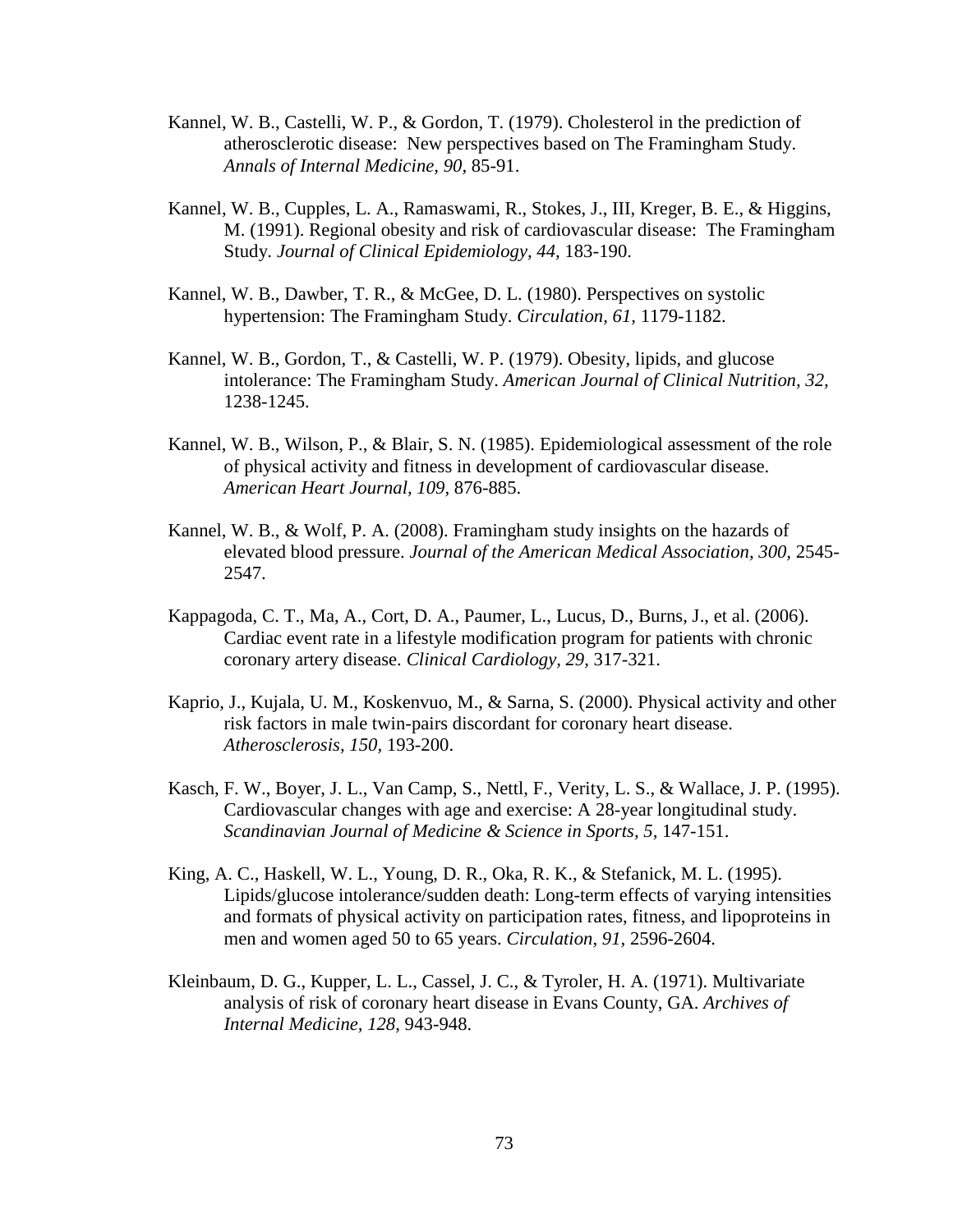- Lakka, H., Lakka, T. A., Tuomilehto, J., & Salonen, J. T. (2002). Abdominal obesity is associated with increased risk of acute coronary events in men. *European Heart Journal, 23,* 706-713.
- Lee, I., Djoussé, L., Sesso, H. D., Wang, L., & Buring, J. E. (2010). Physical activity and weight gain prevention. *Journal of the American Medical Association, 303,* 1173- 1179.
- Lewington, S., Clarke, R., Qizilbash, N., Peto, R., & Collins, R. (2002). Age-specific relevance of usual blood pressure to vascular mortality: A meta-analysis of individual data for one million adults in 61 prospective studies. *Lancet, 360,* 1903-1913.
- Lloyd-Jones, D., Adams, R., Carnethon, M., De Simone, G., Ferguson, T. B., Flegal, K., et al. (2009). Heart disease and stroke statistics – 2009 update: A report from the American Heart Association Statistics Committee and Stroke Statistics Subcommittee. *Circulation, 119*(3).
- Lloyd-Jones, D. M., Larson, M. G., Beiser, A., & Levy, D. (1999). Lifetime risk of developing coronary heart disease. *Lancet, 353,* 89-92.
- Lloyd-Jones, D. M., Wilson, P. W. F., Larson, M. G., Leip, E., Beiser, A., D'Agostino, R. B., et al. (2003). Lifetime risk of coronary heart disease by cholesterol levels at selected ages. *Archives of Internal Medicine, 163,* 1966-1972.
- Lohman, T.G. (1992). *Advances in body composition assessment.* Current issues in exercise science series (3). Champaign, IL: Human Kinetics.
- McArdle, W. D., Katch, F. I., & Katch, V. L. (2007). Exercise physiology: Energy, nutrition, & human performance (Sixth ed.). Philadelphia: Lippincott Williams & Wilkins.
- Mertens, I. & Van Gaal, L. F. (2000). Overweight, obesity, and blood pressure: the effects of modest weight reduction. *Obesity Research, 8,* 270-278.
- Morris, J. N., Heady, J. A., Raffle, P. A. B., Roberts, C. G., & Parks, J. W. (1953). Coronary heart disease and the physical activity of work. *Lancet, 262,* 1053-1057.
- Paffenbarger, R. S., Jr., Blair, S. N., & Lee, I. (2001). A history of physical activity, cardiovascular health and longevity: The scientific contributions of Jeremy N. Morris, DSC, DPH, FRCP. *International Journal of Epidemiology, 30,* 1184- 1192.
- Paffenbarger, R. S., Jr., Gima, A. S., Laughlin, E., & Black, R. A. (1971). Characteristics of longshoremen related fatal coronary heart disease and stroke. *American Journal of Public Health, 61,* 1362-1370.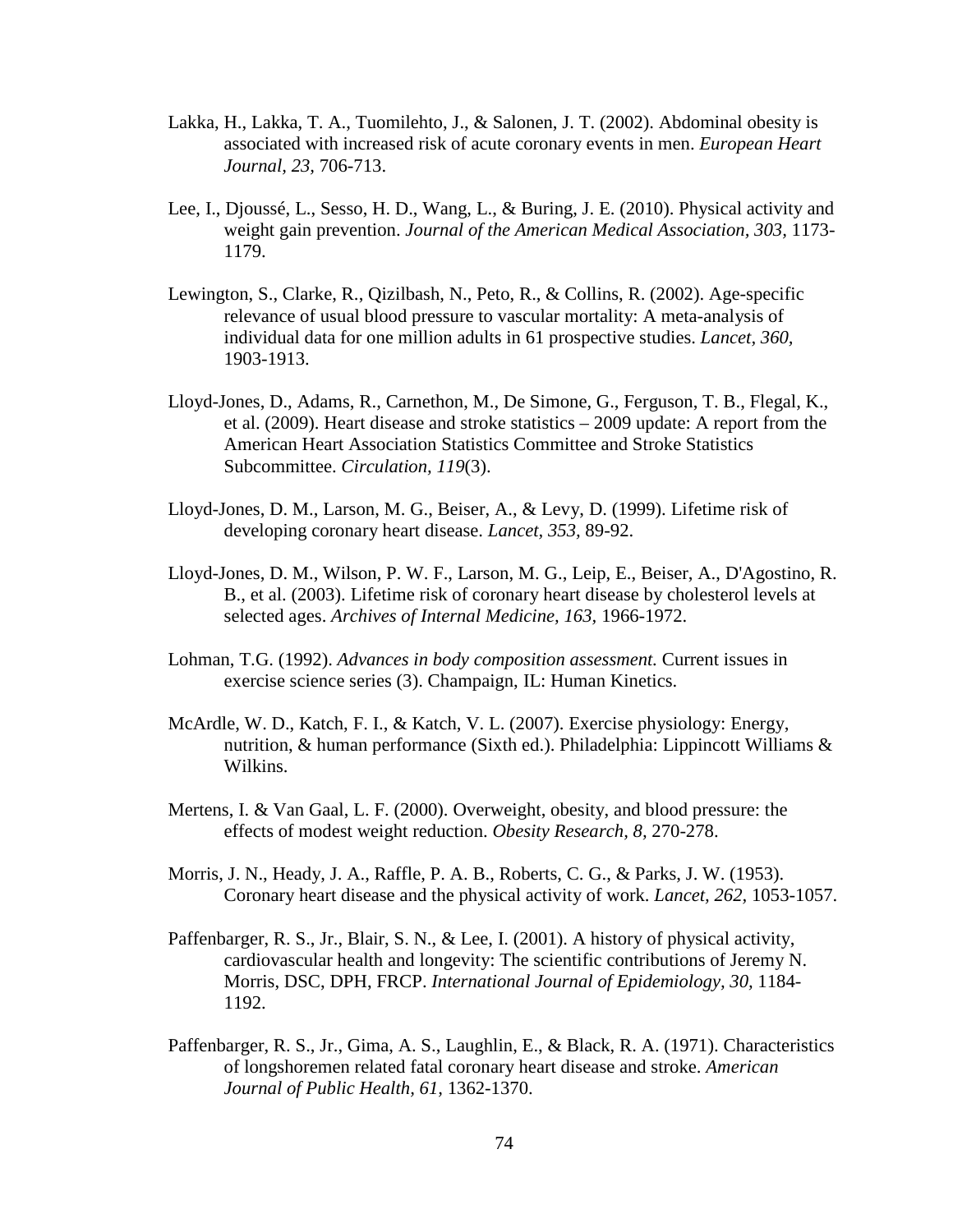- Paffenbarger, R. S., Jr., Hyde, R. T., Wing, A. L., Lee, I., Jung, D. L., & Kampert, J. B. (1993). The association of changes in physical-activity level and other lifestyle characteristics with mortality among men. *New England Journal of Medicine, 328,* 538-545.
- Paffenbarger, R. S., Jr., & Lee, I. (1998). A natural history of athleticism, health and longevity. *Journal of Sports Sciences, 16*(Spec. Iss.)
- Powell, K. E., Thompson, P. D., Caspersen, C. J., & Kendrick, J. S. (1987). Physical activity and the incidence of coronary heart disease. *Annual Review of Public Health, 8*, 253-287.
- Santa-Clara, H., Fernhall, B., Baptista, F., Mendes, M., & Bettencourt Sardinha, L. (2003). Effect of a one-year combined exercise training program on body composition in men with coronary artery disease. *Metabolism, 52,* 1413-1417.
- Sesso, H. D., Paffenbarger, R. S., Jr., & Lee, I. (2000). Physical activity and coronary heart disease in men: The Harvard Alumni Health Study. *Circulation, 102,* 975- 980.
- Spiegelman, D., Israel, R. G., Bouchard, C., & Willett, W. C. (1992). Absolute fat mass, percent body fat, and body-fat distribution: which is the real determinant of blood pressure and serum glucose? *American Journal of Clinical Nutrition, 55,* 1033- 1044.
- Stampfer, M. J., Hu, F. B., Manson, J. E., Rimm, E. B., & Willett, W. C. (2000). Primary prevention of coronary heart disease in women through diet and lifestyle. *New England Journal of Medicine, 343,* 16-22.
- Stokes, J., III, Garrison, R. J., & Kannel, W. B. (1985). In J. Vague, B. Guy-Grand, M. Rebuffe-Scrive & P. Vague (Eds.), Metabolic complications of human obesities (International Congress Series 682, pp. 49-57). Amsterdam: Excerpta Medica.
- Tabara, Y., Yuasa, T., Oshiumi, A., Kobayashi, T., Miyawaki, Y., Miki, T., et al. (2007). Effect of acute and long-term aerobic exercise on arterial stiffness in the elderly. *Hypertension Research, 30,* 895-902.
- Takeda, M., Tanaka, K., Unno, H., Hiyama, T., & Asano, K. (1996). Changes in aerobic capacity and coronary risk factors during long-term exercise training in women with ischemic heart disease: A 36-month follow-up. *Applied Human Science: Journal of Physiological Anthropology, 15,* 115-121.
- U.S. Department of Health and Human Services. (2008). Physical activity guidelines for Americans. Retrieved March 27, 2010, from http://www.health.gov/paguidelines/factsheetprof.aspx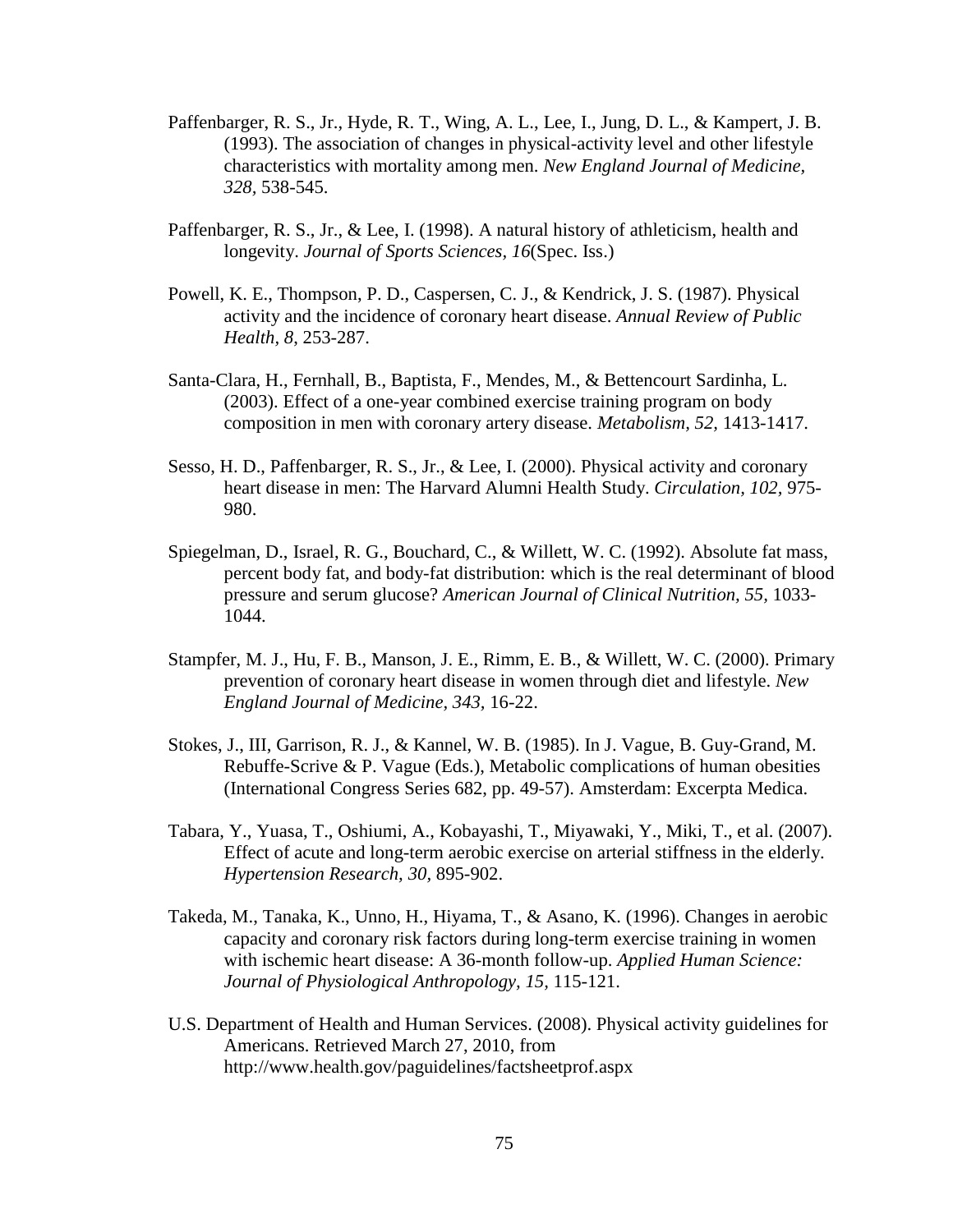- Venes, D. (Ed.). (2005). Taber's cyclopedic medical dictionary (20th ed.). Philadelphia: F.A. Davis Company.
- Waller, K., Kaprio, J., & Kujala, U. M. (2008). Associations between long-term physical activity, waist circumference and weight gain: A 30-year longitudinal twin study. *International Journal of Obesity, 32,* 353-361.
- Warner, R. M. (2008). Applied statistics: From bivariate through multivariate techniques. Los Angeles: Sage Publications.
- Weinstein, A. R., Sesso, H. D., Lee, I., Rexrode, K. M., Cook, N. R., Manson, J. E., et al. (2008). The joint effects of physical activity and body mass index on coronary heart disease risk in women. *Archives of Internal Medicine, 168,* 884-890.
- Wilson, P. W. F., & Meigs, J. B. (2008). Cardiometabolic risk: A Framingham perspective. *International Journal of Obesity, 32*(Suppl. 2)
- YMCA of the USA [YMCA]. (2000). In Golding L. A. (Ed.), YMCA fitness testing and assessment manual (4th ed.). Champaign, Ill.: Published for the YMCA of the USA by Human Kinetics.
- Yusuf, P. S., Hawken, S., Ôunpuu, S., Dans, T., Avezum, A., Lanas, F., et al. (2004). Effect of potentially modifiable risk factors associated with myocardial infarction in 52 countries (the INTERHEART study): Case-control study. *Lancet, 364,* 937- 952.